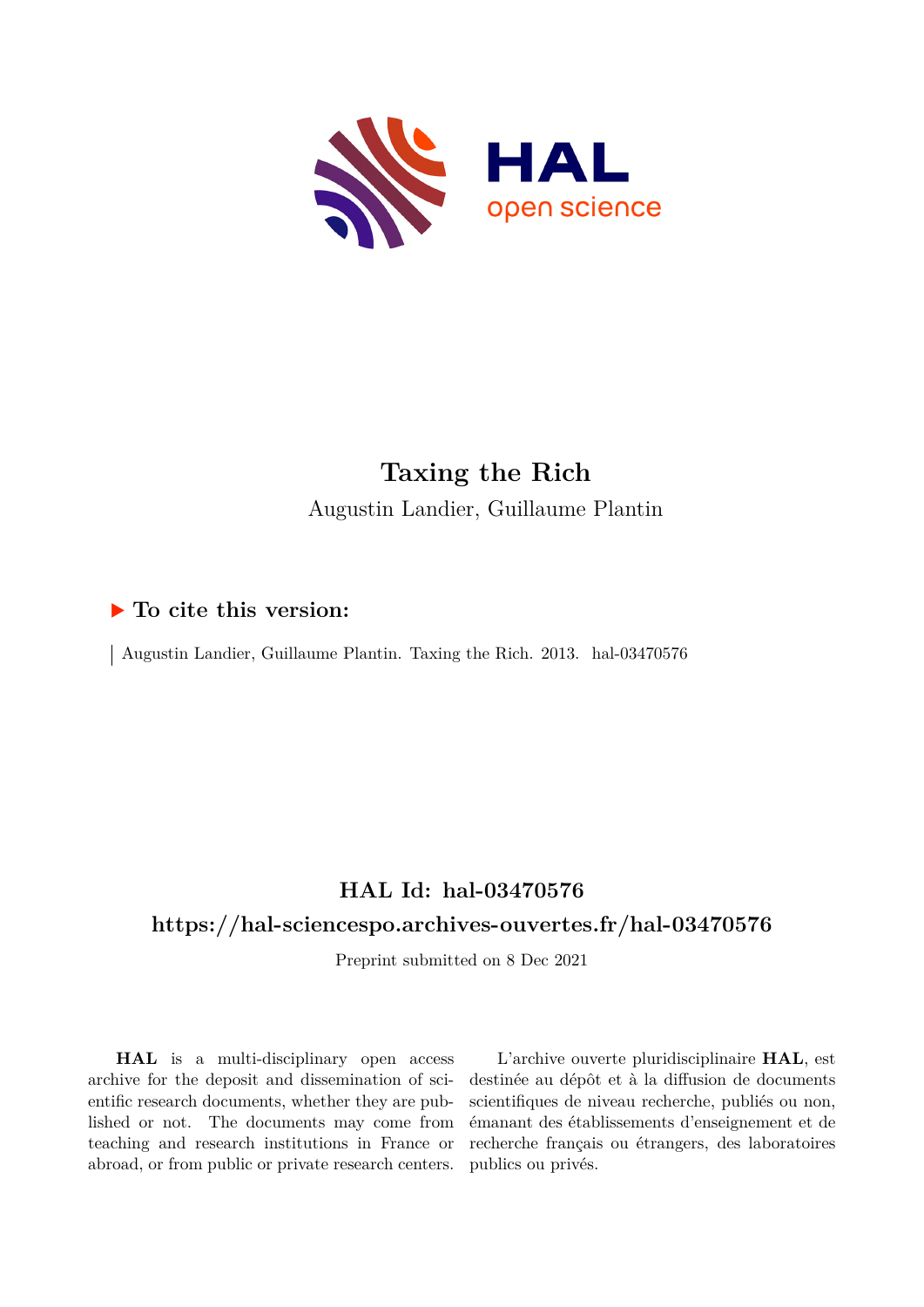# Taxing the  $\mathrm{Rich}^1$

Augustin Landier<sup>2</sup> Toulouse School of Economics

Guillaume Plantin<sup>3</sup> Toulouse School of Economics and CEPR

September 12, 2013

<sup>1</sup>We thank Daron Acemoglu, Bruno Biais, Patrick Bolton, Philippe De Donder, Christian Hellwig, Thomas Mariotti, Thomas Piketty, Sven Rady, Sylvia Serfaty, Konrad Stahl, and seminar participants at Gerzensee (ESSET), Ecole Polytechnique, London School of Economics, Stockholm School of Economics, and Toulouse School of Economics for very helpful comments. Plantin benefitted from a European Research Council Starting Grant ( $N^{\circ}263673$  – RIFIFI).

<sup>2</sup>E-mail: augustin.landier@tse-fr.eu

<sup>3</sup>E-mail: guillaume.plantin@tse-fr.eu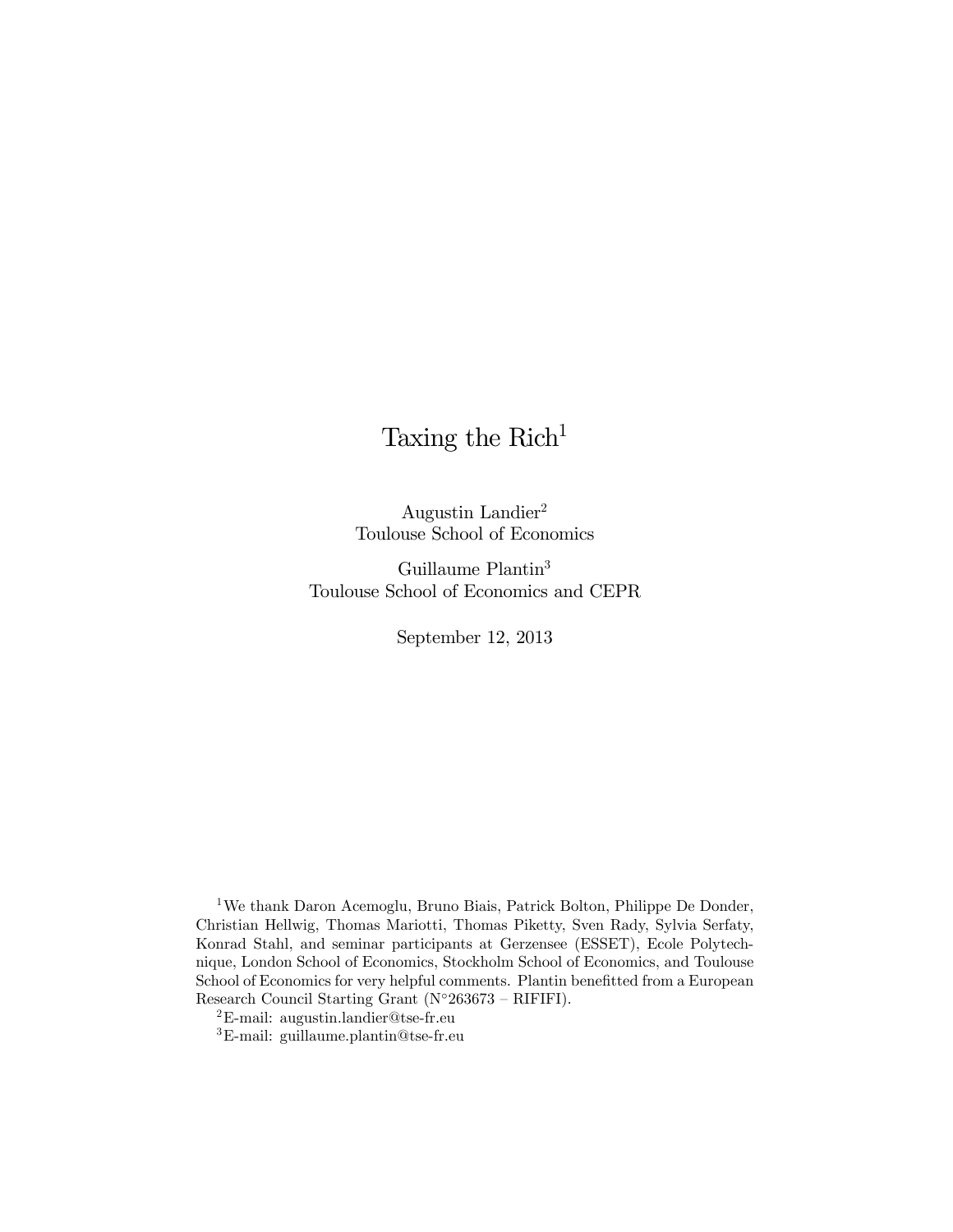#### Abstract

Affluent households can respond to taxation with means that are not economically viable for the rest of the population, such as sophisticated tax plans and international tax arbitrage. This paper studies an economy in which an inequality-averse social planner faces agents who have access to a tax-avoidance technology with increasing returns to scale, and who can shape the risk profile of their income as they see fit. Scale economies in avoidance imply that optimal taxation is regressive at the top. This in turn may trigger excessive risk taking.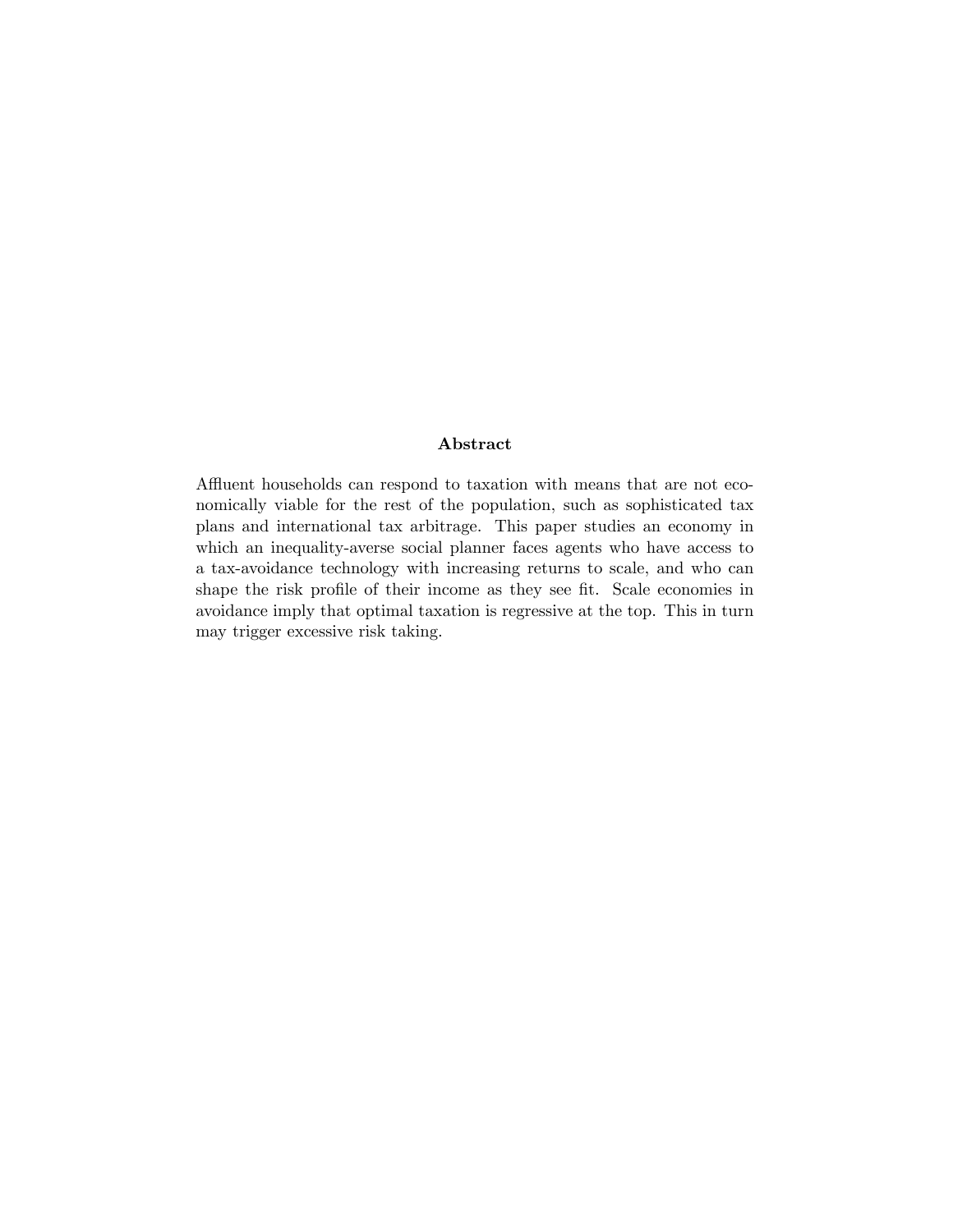## Introduction

The taxation of affluent households periodically comes to the forefront of the public debate. The view that the rich should pay more taxes than they currently do recently gained influence in the U.S. and in Europe. Likely reasons include the need for fiscal consolidation resulting from the financial and economic crisis that erupted in 2008, and long-term trends of increasing income inequality and decreasing top marginal tax rates, in particular in the U.S. The "Buffett rule" proposed by the Obama administration responded in particular to the spread of the sentiment that effective tax rates have become overly regressive.<sup>1</sup> The view is that low effective tax rates for the rich result not only from low nominal tax rates, but also from increased tax avoidance by the most affluent households.

This paper develops a new theoretical framework to study the taxation of the rich. Our motivation is twofold. First, the taxation of the rich has firstorder implications for public finances, simply because affluent households collect a significant fraction of aggregate income. In 2011, the top quintile and percentile of the U.S. income distribution respectively collected 36% and 20% of aggregate income (Piketty and Saez, 2013). Second, taxing the rich raises issues that are, in our view, quite different from that raised by the taxation of the rest of the population.

Taxing affluent households raises specific issues because the rich can respond to taxation with means that are by and large unavailable to the rest of the population. This paper studies the taxation of a population of agents that can avail themselves of two such means: tax avoidance the minimization of one's tax liabilities by legal or quasi-legal means, and income-risk shifting.

Consider first risk shifting. Households that are "rich" in the sense that they are on top of the income distribution are also typically "rich" in the sense that they are on top of the wealth distribution (Diaz-Gimenez, Glover, and Rios Rull, 2011). High wealth gives them access to a large set of sophisticated Önancial instruments with few risk-taking restrictions (e.g., investments in hedge funds), and enables them to hire the expertise required to handle them. Rich households therefore have a free hand at shaping the risk profile of their capital income, which is a sizeable fraction of their total income. By contrast, for the rest of the population, labor income, whose risk profile can be altered only through occupational choices, is a larger fraction

<sup>&</sup>lt;sup>1</sup>This rule applies a minimum tax rate of 30 percent on individuals making more than a million dollars a year.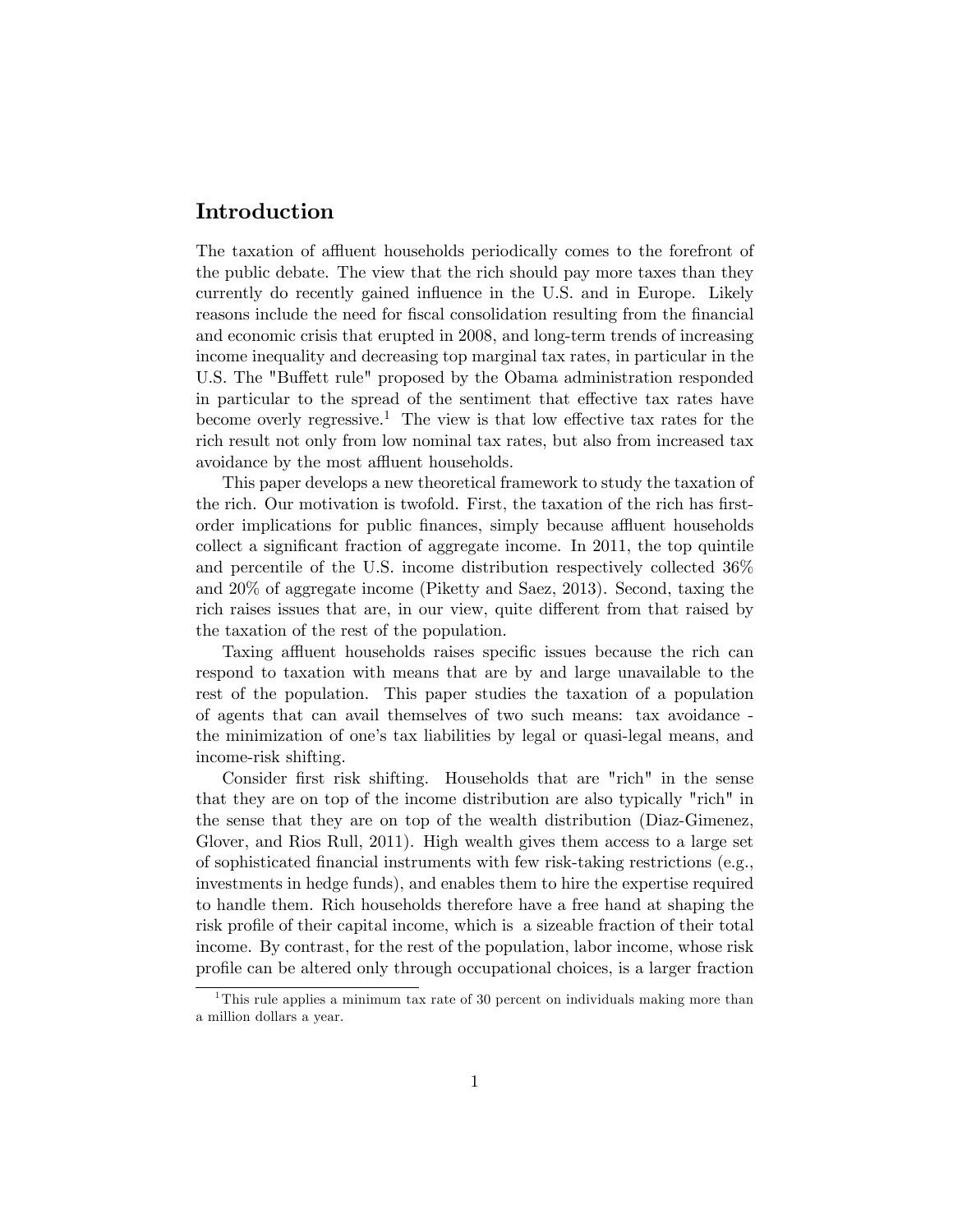of income. Investment is limited to a more narrow and more regulated set of vehicles. Gambling options are available but typically come at a high expected loss.

Second, regarding tax avoidance, the saying that "the poor evade and the rich avoid" epitomizes that avoidance is concentrated at the top of the income distribution. We believe that this is so because common tax-avoidance techniques typically display scale economies. They are therefore profitable only when spread over sufficiently large pre-tax resources. We actually view this as the key economic distinction between tax avoidance and tax evasion. Evasion is an outright breach of tax law, which should naturally be thought of as displaying diseconomies of scale. It seems evident that concealing larger amounts from the tax authority, and converting them into secret consumption comes at a higher unit cost. Obvious reasons include the difficulty of settling large transactions with cash, and the lack of discretion entailed by an affluent lifestyle.

By contrast, tax-avoidance techniques entail costs that are not very sensitive to the income base to which they are applied. There are two main forms of tax avoidance. First, a major source of tax avoidance consists in tax plans that shape the timing, nature, and amount of taxable income so as to minimize taxes. Typical schemes consist in relabelling labor income as capital income, or in borrowing against capital gains instead of realizing them to consume. The ability of private equity and hedge fund managers to structure their pay as carried interest, which is taxed as dividends instead of labor income, is a simple example of such avoidance. Sophisticated tax planning involves significant fixed costs associated with the setup of complex legal structures and the remuneration of tax planners' human capital. Shackelford (2000) describes several widespread tax-avoidance plans, and notes that "these plans are restricted to the wealthiest of taxpayers because the implementation fees are so large that the income or transfer taxes saved must be enormous to justify purchasing the tax plan." That wealth managers and sophisticated tax planners impose high minimum accounts is consistent with such significant fixed costs. Also consistent with this, Lang, Norhass, and Stahl (1997) use detailed consumer survey data in Germany to show that the difference between legislated and effective tax rates increases with respect to income, and that a sizeable fraction of it is due to the exploitation of legal tax write-offs. In the U.S., the Congressional Budget Office estimates that more than 90 percent of the benefits of reduced tax rates on capital gains and dividends will accrue to households in the highest income quintile in 2013, with almost 70 percent going to households in the top percentile.

A second important form of tax avoidance consists in international tax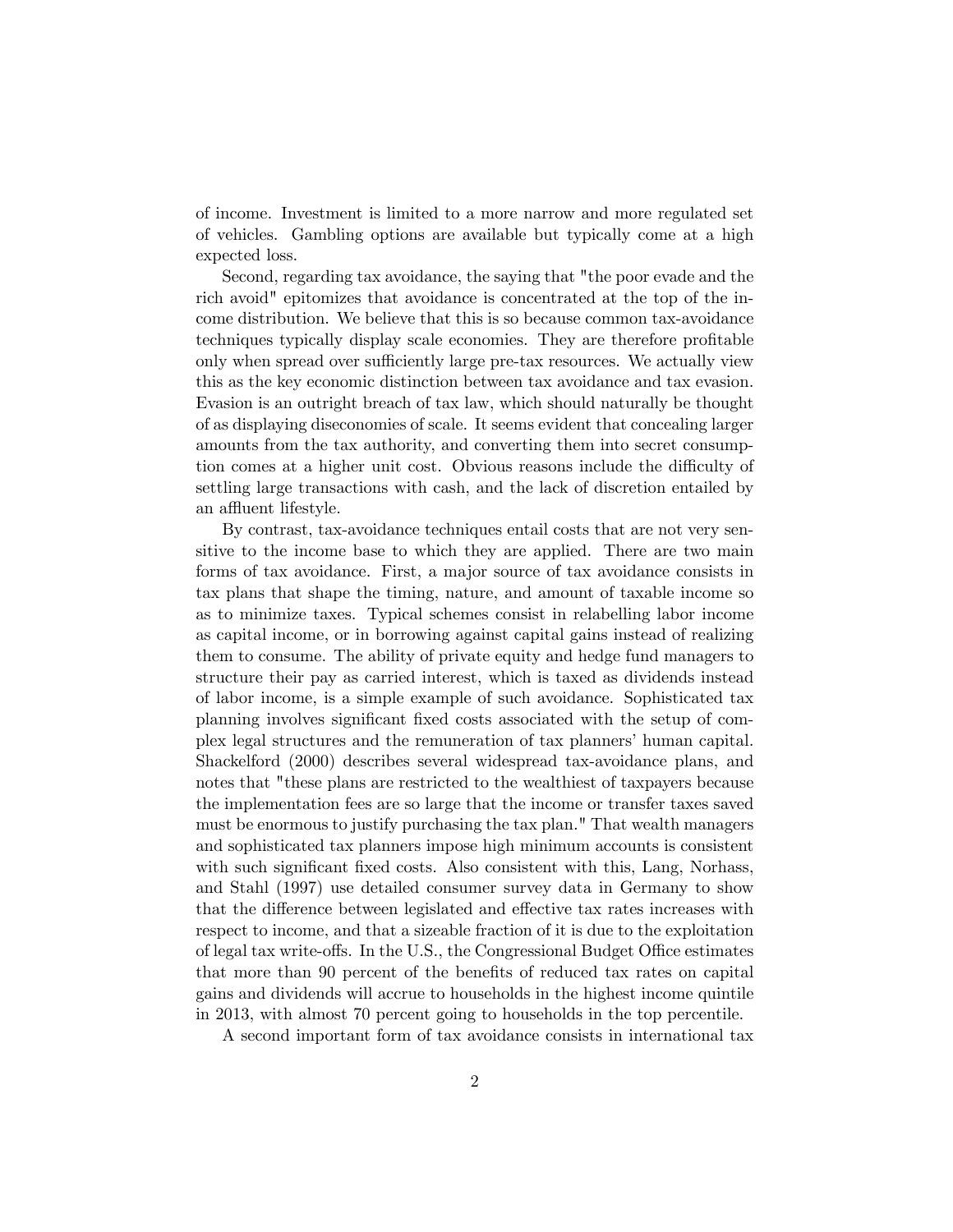arbitrage, by locating assets or establishing fiscal residence in low-tax countries.<sup>2</sup> This form of tax avoidance also involves legal and transportation costs that are not very sensitive to income. Consistent with this, using data on the geographic mobility of soccer players, Kleven, Landais and Saez (2013) document that it is only at the top of the income distribution that location choice is highly elastic to taxes. Studying the impact of the Danish preferential tax scheme for high-earning immigrants, Kleven, Landais, Saez, and Schultz (2013) also document a high elasticity of migration of top earners. Another international tax arbitrage technique consists in keeping one's fiscal residence unchanged while making undeclared bank deposits in countries with strong bank secrecy. Strictly speaking, this pertains to evasion rather than avoidance, as it is illegal. But it it is a virtually undetectable fraud (holding international treaties fixed), and involves the same type of fixed legal and administrative costs as avoidance. Thus we consider it to be part of the tax-optimization techniques that we seek to model in this paper. Exploiting inconsistencies in international accounts, Zucman (2013) estimates that 8% of total household Önancial wealth is held in tax havens. Recent attempts by the G20 at cracking down on this type of evasion may reduce its magnitude in the near future. Yet, Johannesen and Zucman  $(2013)$  offer suggestive evidence that rather than repatriating funds in response, evaders tend to relocate them to alternative less compliant havens.

We develop a model that simply formalizes tax avoidance as follows. We study the situation of a social planner who seeks to implement inequalityaverse views in an endowment economy. The planner faces an informational friction. Agents privately observe their endowments, and can convert the fraction that they do not report to the planner into secret consumption at some cost. In line with the above discussion, we capture avoidance by assuming that this conversion has increasing scale returns. The optimal redistribution scheme implemented by the social planner in the presence of such tax avoidance is simple. Net income has a fixed component and a variable one that increases with respect to the reported pre-tax income. This scheme is such that agents report their entire income: there is no avoidance in equilibrium. The fixed component equally splits among agents the total tax capacity of the planner, defined as the total resources that he could extract from the population if he was not redistributing any of it. The variable component makes every agent indifferent between reporting his entire

 $2^2$ An extreme form of tax avoidance is that of "perpetual travelers" - individuals who spend sufficiently little time in any given country that they have no identified fiscal residence.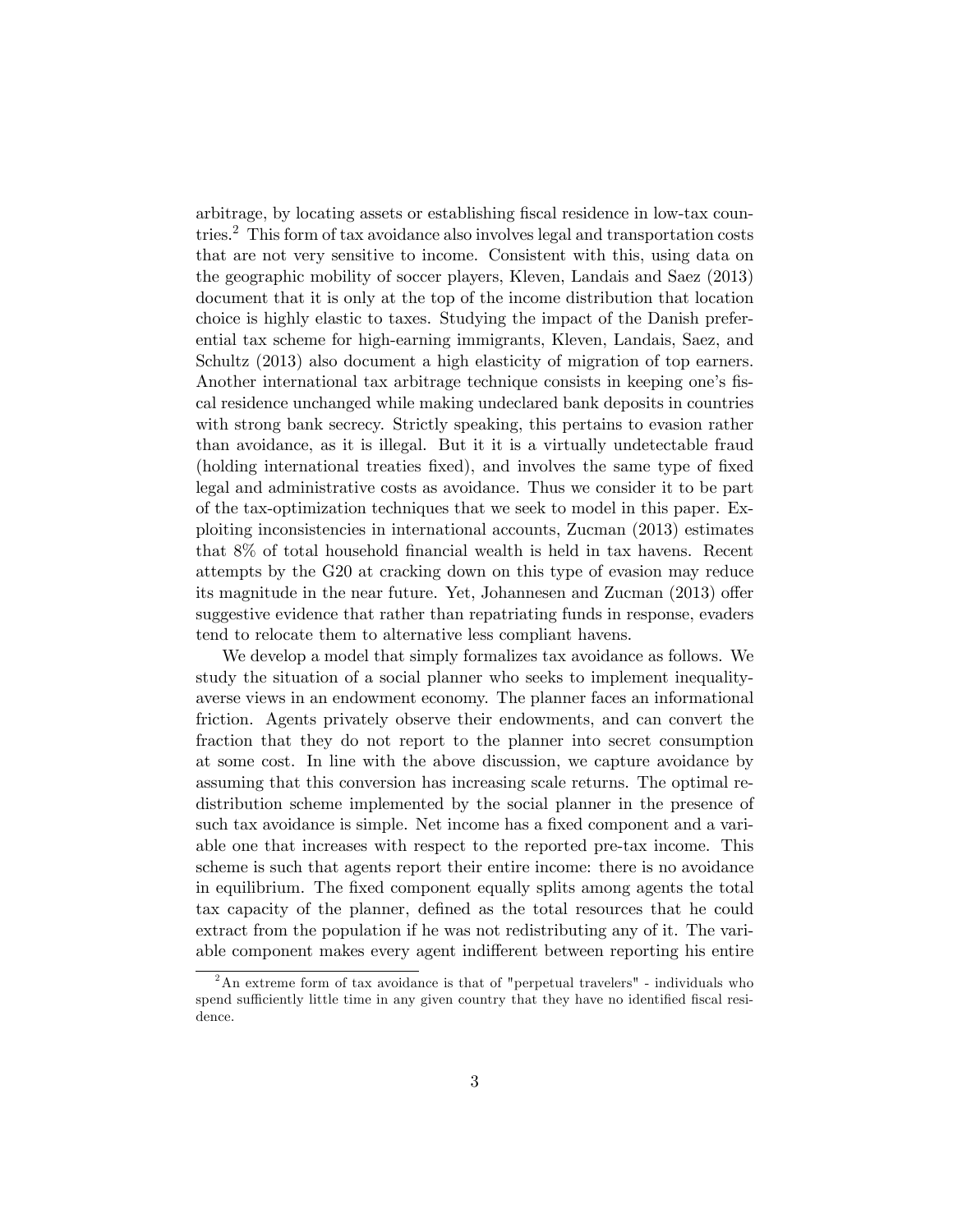income or reporting the lowest income level in the population. This simple scheme has several interesting properties. First, taxation cannot be progressive above some income threshold. This is consistent with Landais, Piketty, and Saez (2011), who show that in France, income taxes have become regressive above the 5% top income quantile. Second, pre-tax inequality may reduce the tax capacity of the social planner. Tax capacity is lower when pre-tax income distribution is riskier in the sense of second-order stochastic dominance. As a result, more pre-tax inequality among very top earners a§ects net consumption relatively more severely at the other end of the distribution - low pre-tax income levels.

We then add a risk-shifting friction to the tax-avoidance one. We introduce an initial stage during which agents can add any fair lottery to their endowments. A key consideration then is whether the social planner can credibly commit to a scheme that he announces before agents take their gambles, or if he lacks commitment, and redistributes instead in an ex post optimal fashion after gambles are realized. Absent commitment power, agents do gamble in equilibrium because they expect their utility to be non concave over pre-tax income given the regressivity of ex post optimal taxation. Thus in this case, tax avoidance does not occur in equilibrium but yet creates more pre-tax inequality. In the case of a fixed cost of avoidance, agents whose endowment is below that cost favor long-shot gambles that yield a large positive return with a small probability. Those that earn more than this cost prefer bets that generate frequent small gains at the cost of large rare losses. We thus predict that the demand for this latter risk profile, deemed "fake alpha" in the Önance literature, should increase as the right tail of income distribution becomes fatter. If the planner can commit, then he prefers to concavify himself agents' utility, rather than let agents do it themselves with gambles that increase inequality. Thus agents do not shift risk in equilibrium in this case. The planner uses an  $ex$  post inefficient tax scheme that is less regressive and grants a lower minimum net consumption level.

The paper also studies a dynamic version of this economy. If the planner cannot commit, then agents no longer report their entire income initially because they expect to be then taxed in a confiscatory fashion in the future: there is tax avoidance in equilibrium. Further, not only do agents take excessive risk on their investments, but they also distort their savings behaviour so that their current consumption overreacts to life-income shocks.

Finally, we discuss a version of the model in which agents do not take idiosyncratic bets, but rather continuously trade a single risky asset. We find that the distribution of the now risky taxes collected by the planner reflects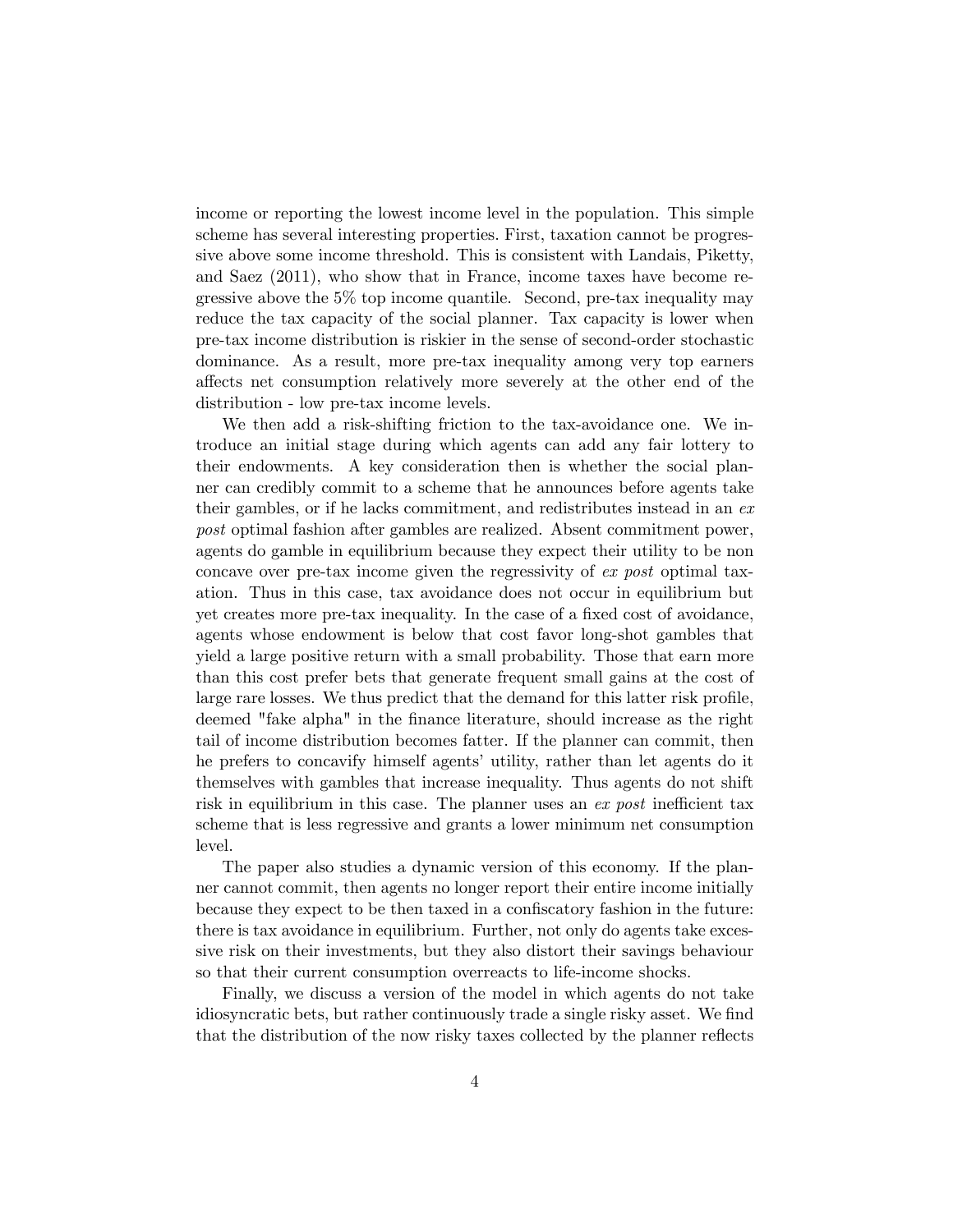that of the income distribution rather than the distribution of asset returns. We also find that agents trade with positive feedback: The aggregate demand for the risky asset increases with respect to its realized return.

Overall, our analysis suggests that, absent radical changes in international coordination and drastic simplifications of the major tax codes, any attempt at suddenly increasing tax pressure on the rich would yield limited additional tax revenues, and spur excessive financial risk taking.

The paper is organized as follows. Section 1 studies optimal taxation in the presence of a tax-avoidance friction. Section 2 adds the risk-shifting friction and studies optimal taxation with and without commitment. Section 3 studies a multi-period extension of the model. Section 4 develops a version of the model in which agents gamble by continuously trading a unique risky asset. Section 5 discusses the relation of the paper to various strands of existing research. Proofs are relegated to an appendix.

# 1 Economies of scale in tax avoidance and optimal taxation

### 1.1 Baseline model

Consider a one-date economy populated by a continuum of agents with unit mass. There is a single consumption good. The agents have identical preferences represented by a utility over consumption u that is increasing and strictly concave. Agents differ only with respect to their endowments of the consumption good - their "incomes". The cumulative income distribution F has support  $[0, +\infty)$  and a finite mean:

$$
\int wdF(w) < +\infty.
$$

We study the problem of a social planner who redistributes income in order to maximize the utilitarian welfare of the population. Because agents have identical concave preferences, the first-best policy clearly consists in ensuring that each agent consumes the same amount, and that aggregate consumption is equal to the aggregate endowment:

 $\epsilon$ 

#### Proposition 1

In the first-best, each agent consumes 
$$
\int w dF(w)
$$
.

Proof. Jensen's inequality.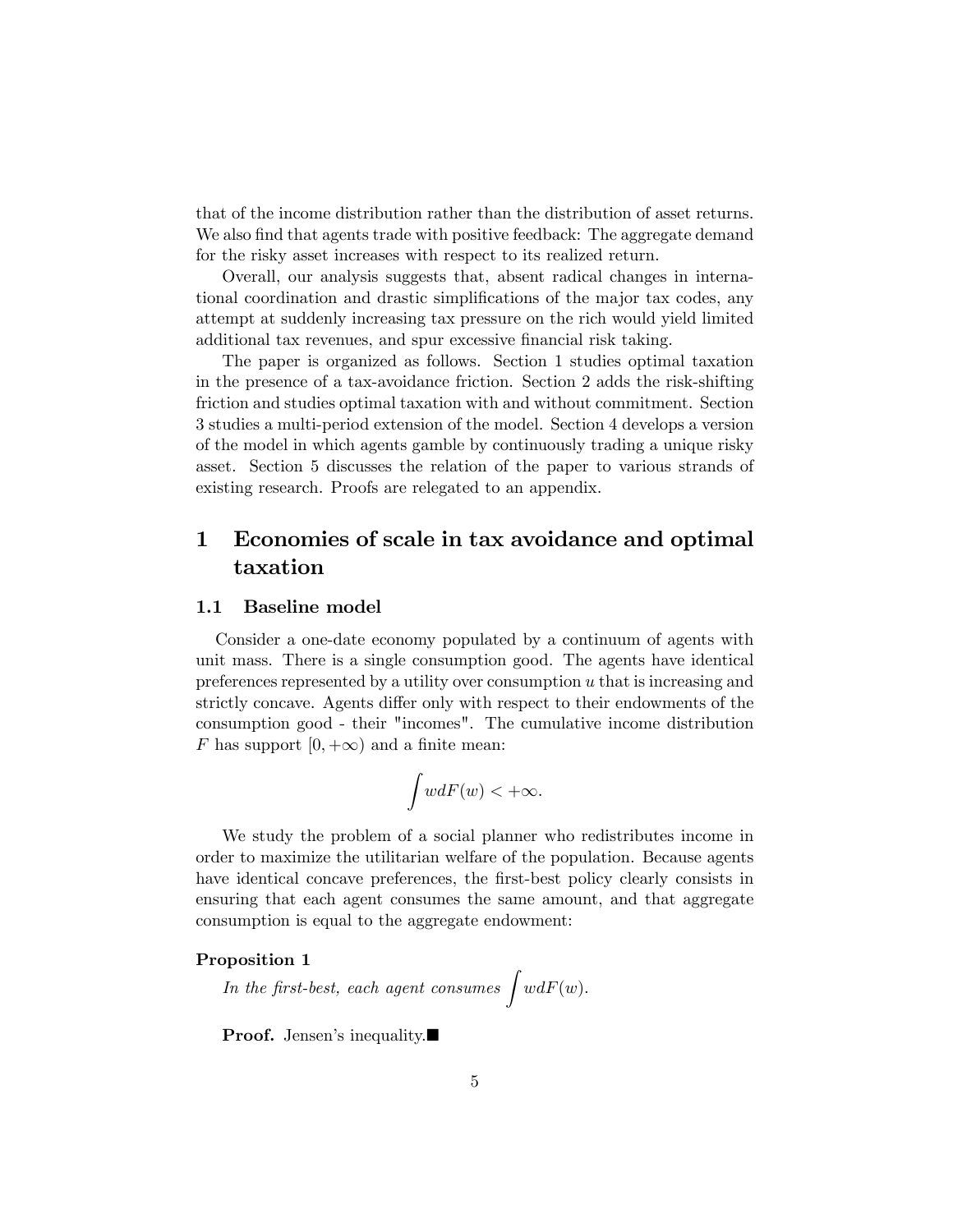We depart from this first-best, and assume that the planner faces the following informational friction. Each agent privately observes his income. An agent with income x may report any amount  $y \in [0, x]$  to the planner, and conceal the residual  $x-y$ . This concealed income  $x-y$  can be converted into  $g(x - y)$  units of secret consumption, where g is a continuous function that satisfies:

$$
0 \le g(z) \le z. \tag{1}
$$

This secret consumption adds up to the public one, which is the net transfer that the agent receives after the social planner redistributes aggregate reported income.

Under this general formulation, the friction facing the social planner could be interpreted either as tax evasion or as tax avoidance. As we explained in the introduction, we believe, however, that evasion and avoidance correspond to very distinct properties of the avoidance technology represented by  $g$ . In the case of evasion, which is an outright breach of tax law, the technology  $g$  should be thought of as displaying diseconomies of scale. In the case of tax avoidance, the technology  $g$  should feature economies of scale, at least within some range, given in particular important fixed costs of avoidance. Accordingly, we introduce economies of scale by positing that:

**Assumption 1.** The function g is superadditive. For all w,  $w' > 0$ 

$$
g(w + w') \ge g(w) + g(w'). \tag{2}
$$

Notice that superadditivity and  $g \geq 0$  imply that g is increasing. One interpretation of  $(2)$  is that a single affluent agent avoids more efficiently than a group of agents with the same aggregate tax base, which seems natural. The following lemma exhibits simple cases in which  $q$  is superadditive.

#### Lemma 2

i) Suppose that g is convex. Then g is superadditive.

ii) Suppose that converting non-reported income into secret consumption requires spending a fixed cost  $k > 0$ . After this cost is sunk, x units of nonreported income translate into  $f(x)$  units of secret consumption, where f is an increasing concave function that satisfies (1). Suppose that for all  $w > 0$ ,

$$
2f\left(\frac{w}{2}\right) - f(w) \le k. \tag{3}
$$

Then  $g(w) = \max \{f(w) - k; 0\}$  is superadditive.

**Proof.** See the appendix.■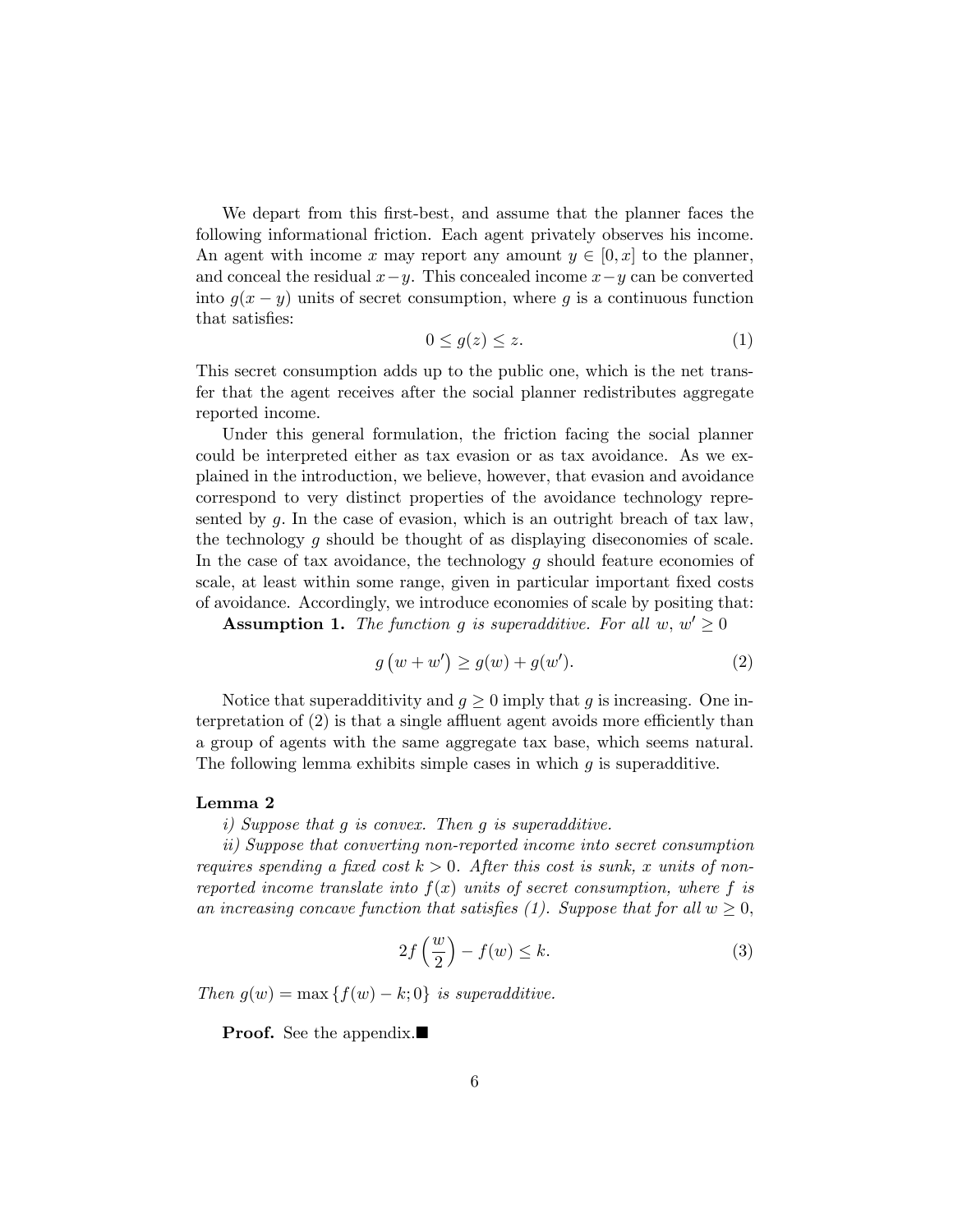In point  $ii)$  of Lemma 2, the cost of avoidance corresponds to a textbook cost function, with increasing marginal costs topping up a fixed setup cost. Agents with an income below the fixed cost cannot profitably convert their secret income into secret consumption. Condition (3) shows that superadditivity holds in this case provided the fixed cost of avoidance  $k$  is sufficiently important and the marginal cost of avoidance does not increase too sharply with the tax base  $(f \text{ is not too concave}).$ 

We now solve the planner's problem in the presence of this tax-avoidance friction. In application of the revelation principle, one can write down the plannerís problem using only direct mechanisms. A direct mechanism is a pair of functions  $(r(.), v(.))$  such that an individual with endowment w has the incentive to report  $r(w) \in [0, w]$ , and receives a net transfer  $v(r(w))$ from the social planner after doing so. Notice that we rule out random mechanisms. Proposition 7 establishes a sufficient condition on  $u$  for this to be without loss of generality.

The social planner solves the program  $(\wp)$ :

$$
\max_{r,v} \int_0^{+\infty} u \left( v(r(w)) + g \left( w - r(w) \right) \right) dF(w) \tag{4}
$$
\n
$$
s.t. \begin{cases} \int_0^{+\infty} v(r(w)) dF(w) \le \int_0^{+\infty} r(w) dF(w), \\ \forall w, w' \ge 0 \ s.t. \ r(w') \le w, \\ v(r(w)) + g \left( w - r(w) \right) \ge v(r(w')) + g \left( w - r(w') \right). \end{cases} \tag{5}
$$

The first inequality in  $(5)$  is the resource constraint of the planner. The other inequalities are incentive-compatibility constraints, ensuring that individuals report according to their types (which of course does not necessarily imply that they report their entire income). We show that the solution to this program  $(\wp)$  is very simple when tax avoidance displays scale economies.

#### Proposition 3

Under Assumption 1, the solution to  $(\varphi)$  is attained with  $(r^*, v^*)$  defined as

$$
\begin{cases}\n r^*(w) = w, \\
 v^*(w) = g(w) + \int_0^{+\infty} (t - g(t)) dF(t)\n\end{cases} (6)
$$

**Proof.** See the appendix.■

Proposition 3 states that there is no tax avoidance in equilibrium: agents report their entire income. This result was first established in Grochulski  $(2007)$ . This is a direct consequence from the superadditivity of g. Any incentive-compatible tax scheme that implies some avoidance can be replaced with a more efficient one that does not entail any. To see this,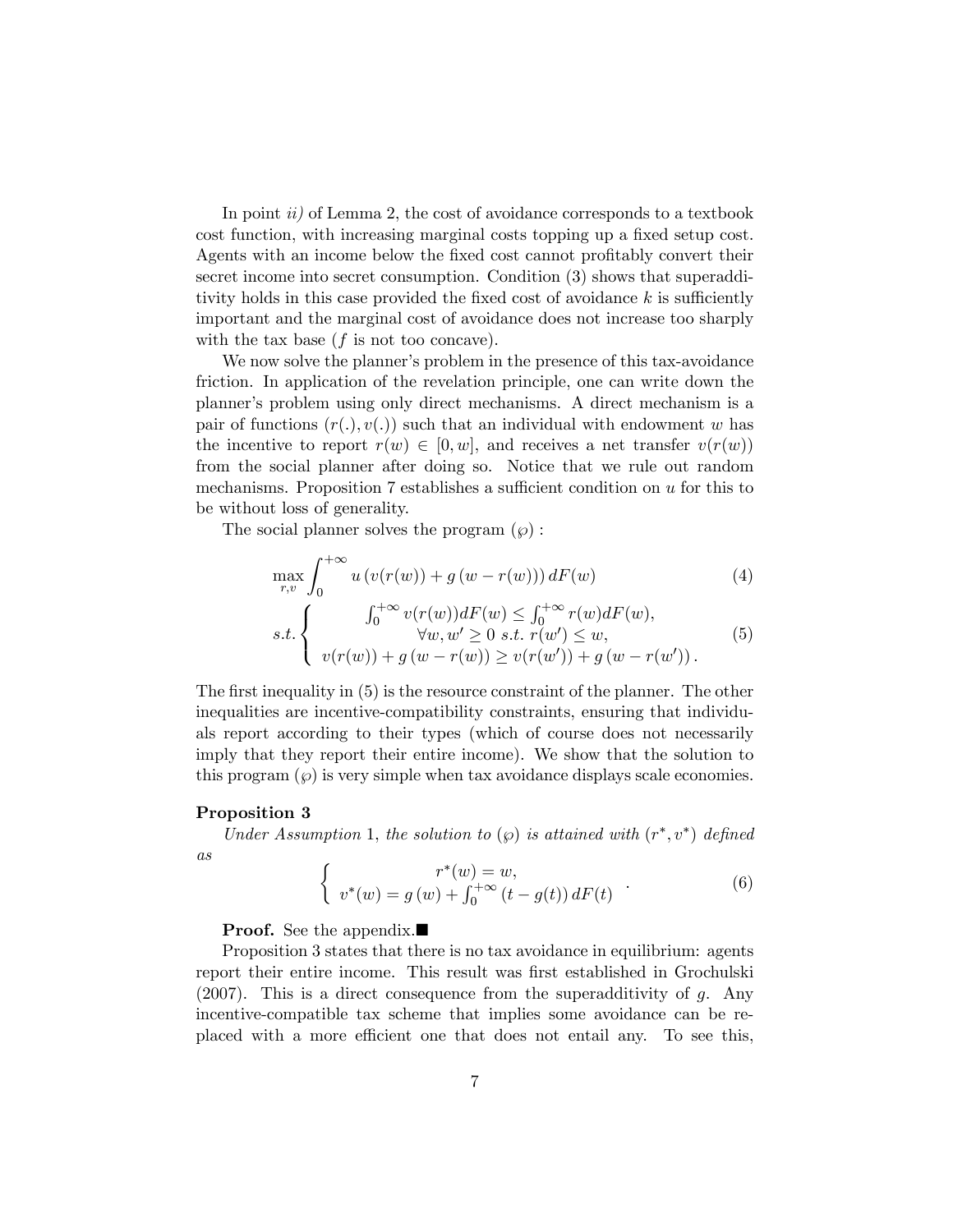suppose that a mechanism  $(r, v)$  implies  $\int r(w)dF(w) < \int w dF(w)$ . Then a scheme whereby an individual with income w reports w and receives  $v(r(w)) + g(w - r(w)) + \varepsilon$  satisfies the resource constraint for  $\varepsilon > 0$  sufficiently small. Further, it is incentive-compatible:

$$
v(r(w)) + g(w - r(w)) \geq v(r(w')) + g(w - r(w')),
$$
  
 
$$
\geq v(r(w')) + g(w' - r(w')) + g(w - w').
$$

The first inequality stems from the incentive-compatibility of  $(r, v)$ , the second one from the superadditivity of  $q$ . This second inequality means that this new mechanism is also incentive-compatible. It is strictly preferable to  $(r, v)$  because the income destruction induced by tax avoidance disappears.

Proposition 3 exhibits the most redistributive scheme among all "avoidancefree" ones. It simply consists in making every agent indifferent between reporting his entire income or none of it. Scale economies imply that an agent who is indifferent between reporting everything and reporting nothing also prefers a full report to any partial report.

The broad message from Proposition 3 is that in the presence of scale economies in tax avoidance, the overriding priority of the social planner is to make sure that agents report any income at all. Scale economies leave him with no other option but making agents indifferent between reporting their entire income and none of it. We now show that this is a robust result, in the sense that this overriding constraint also shapes the optimal tax scheme under alternative modelling assumptions.

#### 1.2 Alternative settings

This section studies the optimal tax scheme designed by the social planner in modifications of the above baseline model. A reader interested in getting directly at our main results may skip this Section 1.2, and move on directly to Section 2:

#### 1.2.1 Alternative planner's objectives

The optimal tax scheme in Proposition 3 does not depend on the utility function  $u$ , and the proof of the proposition only uses that  $u$  is increasing and strictly concave. Thus the scheme (6) is optimal given any concave objective: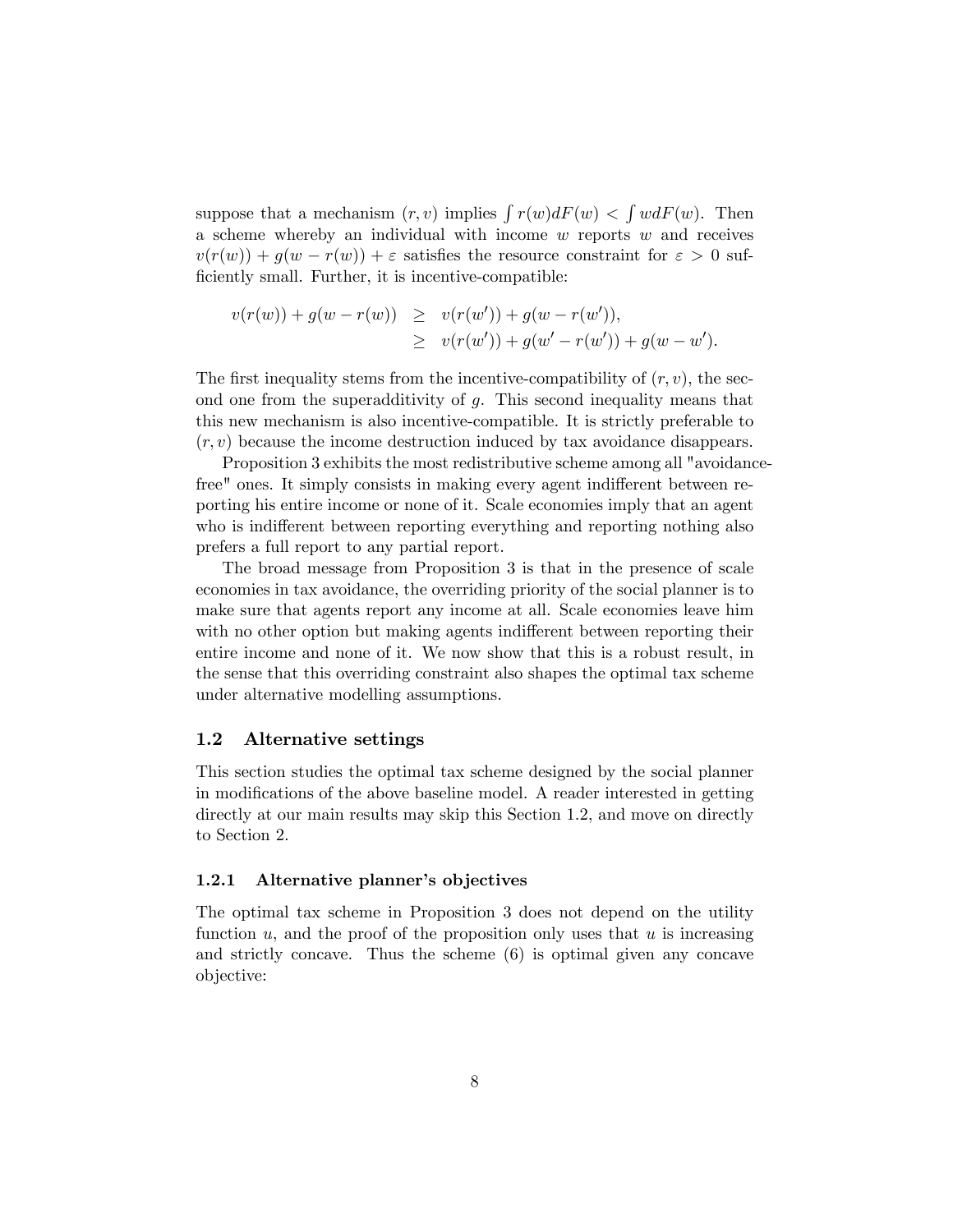**Corollary 4** Replace the planner's objective  $(4)$  in  $(\wp)$  with

$$
\max_{r,v} \int_0^{+\infty} \Omega \left[ u \left( v(r(w)) + g \left( w - r(w) \right) \right) \right] dF(w),
$$

where  $\Omega \circ u$  is increasing, strictly concave. Then the optimal tax scheme is given by (6).

**Proof.** See the appendix.

This invariance result implies that the tax scheme given by (6) also maximizes a Rawlsian criterion:

**Corollary 5** Replace the planner's objective  $(4)$  in  $(\wp)$  with

$$
\max_{r,v} \inf_{w} \left\{ v(r(w)) + g(w-r(w)) \right\}.
$$

Then the optimal tax scheme is given by  $(6)$ .

**Proof.** See the appendix.

Notice that if g is convex, the function  $t \to t - g(t)$  is concave. This implies that if, other things equal, the income distribution  $F$  is riskier in the sense of second-order stochastic dominance, then the constant in  $v^*$ ,  $\int_0^{+\infty} (t - g(t)) dF(t)$ , is smaller. Thus, more pre-tax inequality makes the poorest relatively worse off in the presence of the tax-avoidance friction.

Tax capacity. The reason tax scheme (6) maximizes any concave objective is basically that the constant term in  $v^*$ ,  $\int_0^{+\infty} (t - g(t)) dF(t)$ , is also the tax capacity of the social planner. Namely, it is the maximal revenue that a planner who does not redistribute can extract from the population. To see this, consider the following program  $(\wp')$ :

$$
\max_{r,\tau} \int_0^{+\infty} \tau(r(w)) dF(w) \tag{7}
$$
\n
$$
s.t. \begin{cases} \forall w \ge 0, \ \tau(r(w)) \le r(w), \\ r(w) - \tau(r(w)) + g(w - r(w)) \ge r(w') - \tau(r(w')) + g(w - r(w')). \end{cases}
$$

This program formalizes (applying the revelation principle) the situation in which a planner seeks to extract as many resources as possible from the population for purposes that are outside the model. The function  $r(w)$ describes the report of an agent with income w, while  $\tau(r(w))$  describes by how much he is taxed. Notice that we impose that no agent be taxed beyond his reported income, which is plausible and ensures that the program  $(\wp')$ has a finite solution. We have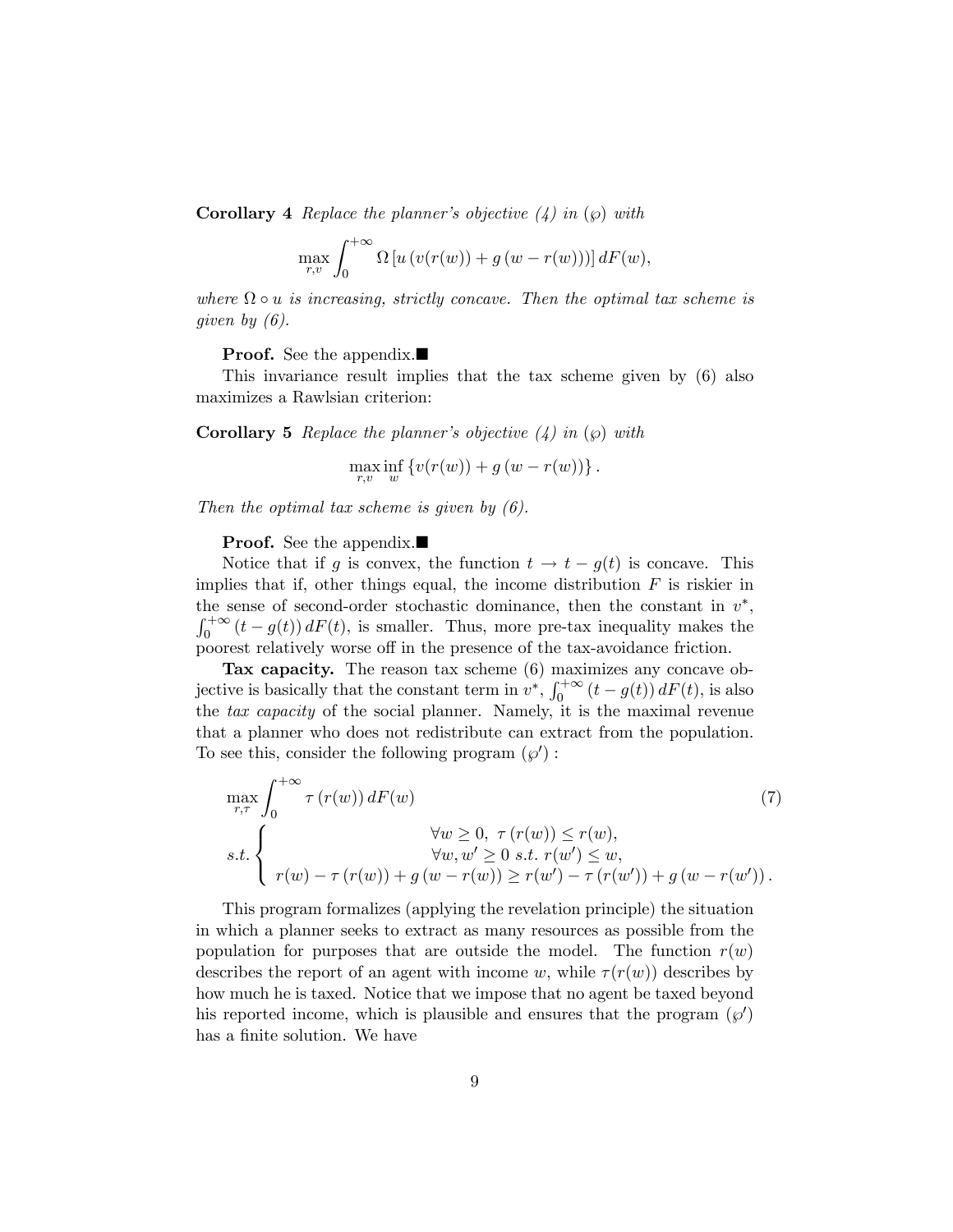**Corollary 6** The solution to  $(\wp')$  is  $\int_0^{+\infty} (t - g(t)) dF(t)$ , and is attained with  $(r^*, \tau^*)$  defined as

$$
\begin{cases}\n r^*(w) = w, \\
 \tau^*(w) = w - g(w)\n\end{cases} \tag{8}
$$

Therefore, optimal taxes are not strictly progressive.

**Proof.** See the appendix. $\blacksquare$ The average tax rate

$$
\frac{\tau^*(w)}{w} = 1 - \frac{g(w)}{w}
$$

can of course be constant if  $g$  is linear, but cannot be strictly increasing. This would imply q strictly concave and thus strictly subadditive. If q is strictly convex over some interval, then taxation is strictly regressive over this income range. If

$$
g(w) = \max\left\{f(w) - k; 0\right\}
$$

as in Lemma 2 ii), then taxation is progressive on each side of  $k$ , but the average tax rate jumps downwards at k.

Overall, these three corollaries suggest that in the presence of scale economies in avoidance, the same tax scheme given by (6) addresses both the question of the *optimal* taxation - provided the objective is inequality-averse, and that of the maximal feasible taxation. This tax scheme depends only on pre-tax income distribution and on the avoidance technology. Pre-tax income distribution affects only  $v^*(0)$ , but not  $v^*(w) - v^*(0)$ . This contrasts with solutions to the standard Mirrlees problem, for which the optimal tax scheme is typically more sensitive to the fine details of the model.

#### 1.2.2 Random Taxation

It is well-known that a utilitarian planner may find it optimal to randomize taxes (see Stiglitz, 1981, 1987). Such a randomization of tax schemes can take place ex ante and/or ex post. Ex ante randomization means that the planner randomly splits the population in several groups before they report any income, and then subjects them to different tax schemes. This is a concaviÖcation device that may be desirable when welfare is non-concave in the total income raised by the planner.  $Ex\ post$  randomization means that upon reporting  $r(w)$ , an agent receives from the planner a random net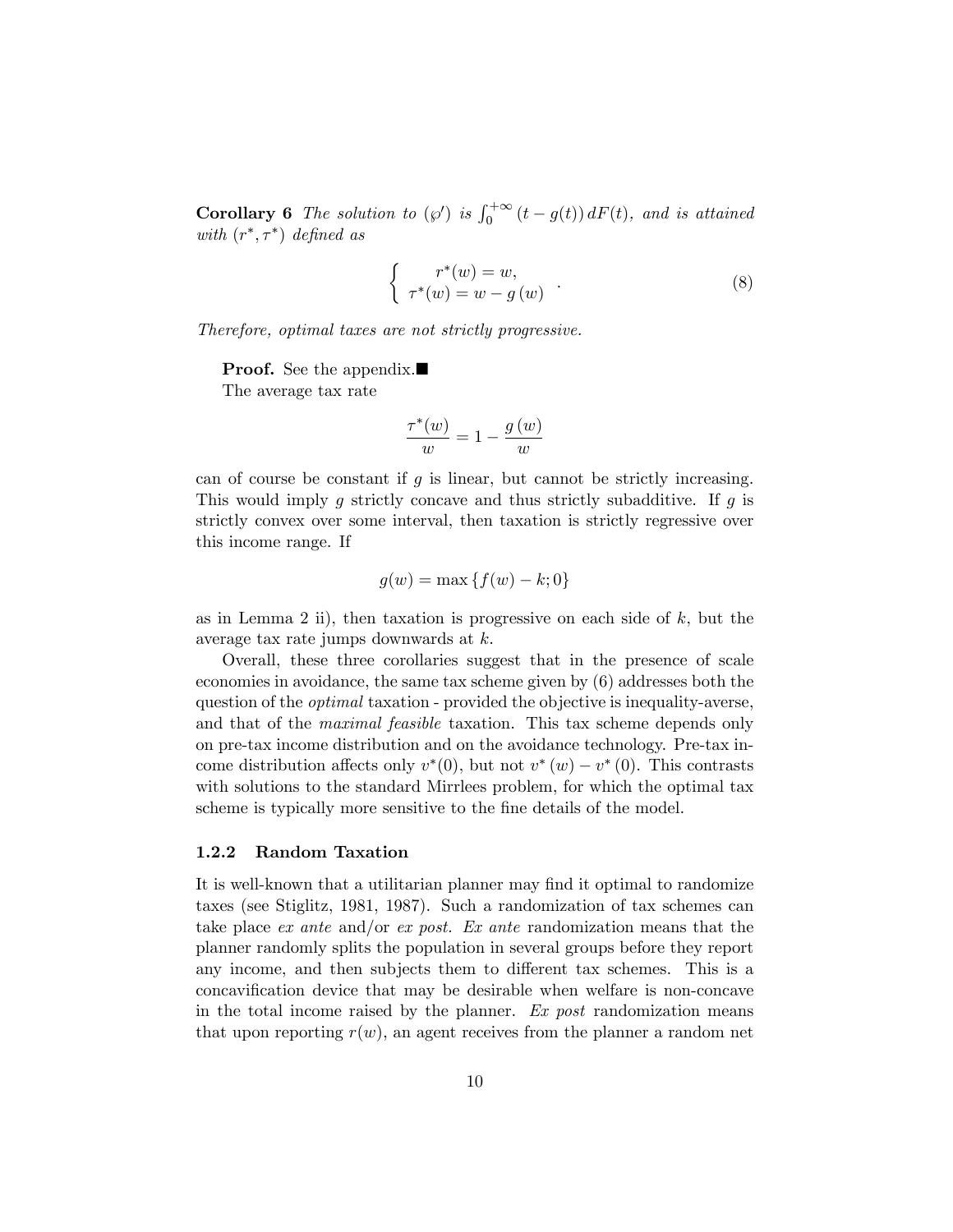income. In general, ex post randomization may make it easier to satisfy incentive compatibility because an agent may report a higher income so as to incur a lower disutility from this source of risk. The next proposition exhibits a sufficient condition under which randomization does not improve upon the deterministic mechanisms studied thus far.

#### Proposition 7

Suppose that  $u'$  exists and is weakly more concave than  $u$ . When ex ante and ex post randomization are allowed, the tax scheme that maximizes utilitarian welfare is still given by (6).

#### **Proof.** See the appendix. $\blacksquare$

That u' is more concave than u means that  $u' \circ u^{-1}$  is concave. This condition is satisfied for example for utility functions that exhibit constant or increasing absolute risk aversion. It is not satisfied when the agents have strictly decreasing absolute risk aversion. These results mirror that in Stiglitz (1981). In an environment with unobservable labor decisions, he shows that randomization of taxes may be desirable in particular if the marginal utility over consumption is sufficiently convex.<sup>3</sup> The rest of the paper will focus on the case of CARA preferences, in which the restriction to deterministic mechanisms is therefore without any loss of generality.

#### 1.2.3 Alternative supports of income distribution

We assume that income distribution has support  $(0, +\infty)$  in the baseline model in order to simplify the notations and the exposition of some results. This comes with no loss of generality, the only substantial part of this assumption is that the support be connected. For example, if the income distribution has support over  $[\underline{w}, \overline{w}]$ , it is easy to check that the optimal tax scheme in Proposition 3 simply becomes

$$
r^*(w) = w,
$$
  

$$
v^*(w) = g(w - \underline{w}) + \int_{[\underline{w}, \overline{w}]} (t - g(t - \underline{w})) dF(t).
$$
 (9)

Notice that we do not impose any restriction on the c.d.f.  $F$  besides a connected support and a finite mean.

<sup>&</sup>lt;sup>3</sup>in the sense that  $\frac{\partial^3 U}{\partial C^3}$  be sufficiently large.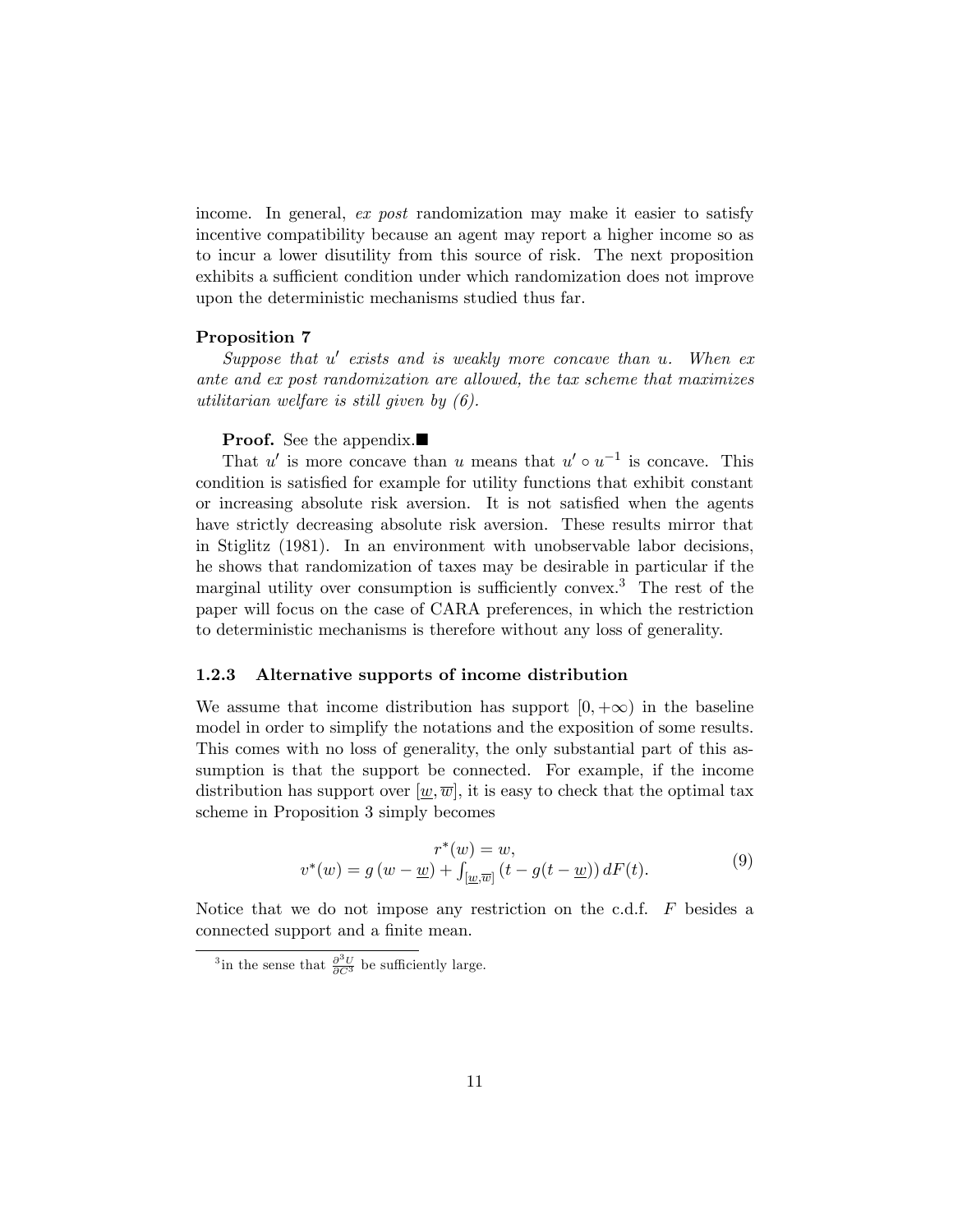#### 1.2.4 Exogenous expenditures

Another straightforward extension is the addition of some exogenously given expenditures  $S$  that the social planner must cover with taxes. The optimal tax scheme in Proposition 3 simply becomes

$$
r^*(w) = w,
$$
  

$$
v^*(w) = g(w) + \int_0^{+\infty} (t - g(t)) dF(t) - S.
$$

Overall, this Section 1.2 suggests that the optimal tax scheme with scale economies in tax avoidance presented in the baseline model is robust to a number of alternative specifications. We now add to this setup a second friction - secret risk shifting.

## 2 Economies of scale in tax avoidance, secret risk shifting, and optimal taxation

We argued in the introduction that a distinctive feature of affluent individuals is their access to a rich set of financial instruments that gives them a free hand at selecting the risk profile of their pre-tax income. This section introduces a second friction in our baseline model that formalizes this feature, and studies its interplay with scale economies in tax avoidance.

#### 2.1 Setup

As in the baseline model of the previous section, a social planner seeks to maximize the utilitarian welfare of a continuum of agents with unit mass. The economy now has two dates, 0 and 1. Preferences, endowments, and the information structure are as follows.

Preferences. Agents value only date-1 consumption, over which they have CARA utility u.

Endowments. Agents receive their entire endowment at date 0. The cumulative income distribution  $F_0$  has support  $[0, +\infty)$  and a finite mean. Agents need to store their income from date 0 to date 1 in order to consume. A risk-free storage technology with unit return is available. Agents may also enter into risk shifting in the following sense. Each agent may add to this risk-free return an idiosyncratic risky return. In this case, he has a free hand at choosing the unit-mean distribution of this risky return. Formally, an agent with initial income  $w_0$  can choose a date-1 income with any cumulative distribution function with mean  $w_0$  and support included in  $[0, +\infty)$ .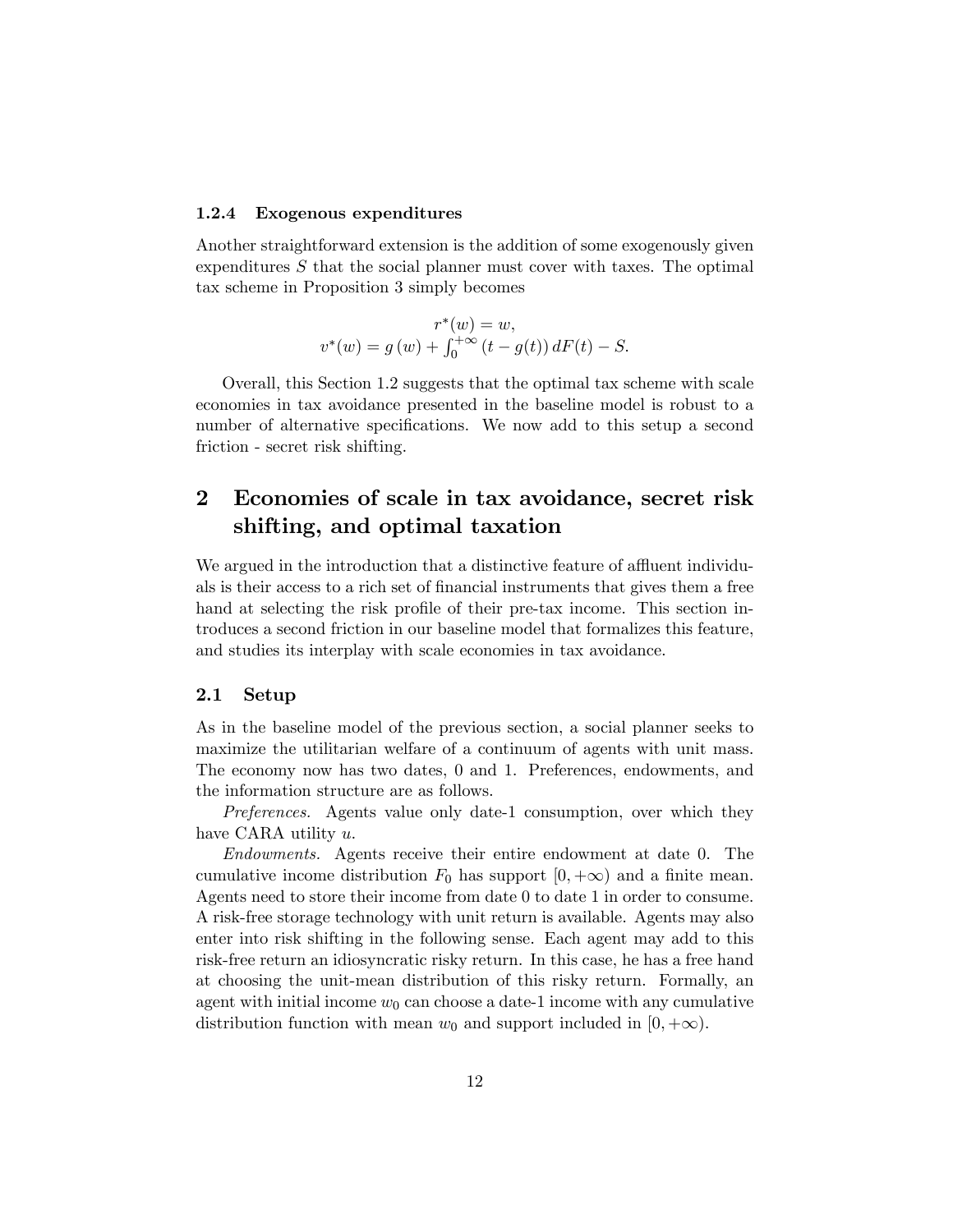We assume that for each date-0 income level, an arbitrarily small measure of agents only has access to the risk-free storage and cannot gamble this way. This is a technical assumption meant to ensure that date-1 pre-tax income distribution has full support over  $[0, +\infty)$ .<sup>4</sup>

Information. Agents privately observe their date-0 income. The social planner does not observe their investment decisions, nor their resulting date-1 individual incomes. As in the previous section, agents can convert  $x$  units of concealed income into  $q(x)$  units of secret consumption, where q is a continuous superadditive function that satisfies  $(1)$ . The (exogenous) date-0 income distribution, that we denote  $F_0$ , is publicly observed. So is the (endogenous) date-1 income distribution, that we denote  $F_1$ .<sup>5</sup>

Thus, the social planner now faces two informational frictions. First, agents can divert income and secretly consume as in the previous section. Second, they can also secretly shift income risk. We model this risk-shifting ability as the possibility to add fair lotteries with arbitrary distribution to their income. This modelling choice has two advantages. First, excessive risk taking is simply and clearly characterized in our model as the addition of non-rewarded risk to a safe endowment by a risk-averse agent. Second, this delivers sharp insights into the type of risk distributions that households willing to shift risk demand. A number of other restrictive assumptions are made in this setup. We will explain their roles and relax them in subsequent sections. More precisely, Section 2.4.2 relaxes the assumption of a CARA utility. Section 3 tackles the case in which agents value consumption at several dates. Section 4 studies the situation in which agents take correlated risks.

Before tackling such extensions, we solve for the social planner's problem in this baseline setup. Section 2.2 Örst tackles the case in which the social planner cannot commit to a tax scheme, but instead redistributes ex post optimally at date 1, after date-1 incomes are realized. Section 2.3 then tackles the case in which the planner can commit to a scheme. It may seem unusual to first solve the model with the additional friction of limited commitment, and to then remove it. It will be apparent that we do so because the optimal tax scheme under full commitment actually derives from that without commitment.

<sup>&</sup>lt;sup>4</sup> Alternatively, one could assume that agents only have access to distributions with full support over  $[0, +\infty)$  when shifting risk. An agent interested in a discrete distribution could approximate it arbitrarily well with such a continuous one.

<sup>&</sup>lt;sup>5</sup>We only need that the date-0 income distribution be common knowledge. Assuming that so is  $F_1$  slightly simplifies the exposition.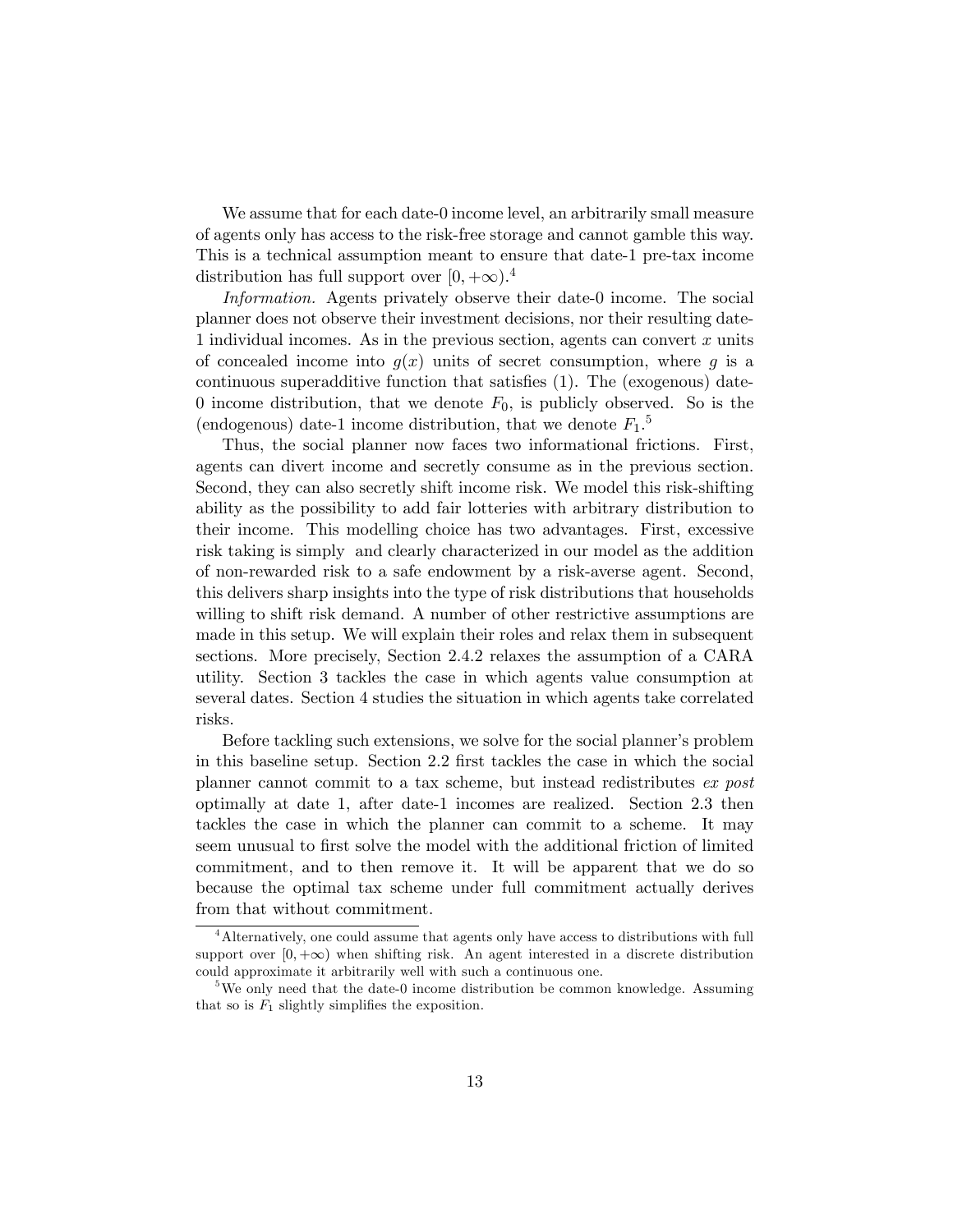#### 2.2 Optimal taxation without commitment

In this section, we suppose that the social planner redistributes in an expost optimal fashion at date 1, after agents have made their investment decision and received their date-1 income. More precisely, the timeline of this economy is as follows. At date 0, each of the agents decides on the distribution of the mean-preserving spread that he wishes to add to his date-0 endowment. He may of course also prefer to store at the risk-free rate. At date 1, agents receive their date-1 incomes. The resulting ex post income distribution  $F_1$  is publicly observed. At this stage, the social planner announces a taxation mechanism  $(r, v)$  so as to maximize utilitarian welfare.

An equilibrium in this economy consists in an ex post income distribution  $F_1$ , a date-1 tax scheme  $(r^{**}, v^{**})$ , and date-0 investment decisions such that:

- The tax scheme  $(r^{**}, v^{**})$  solves the program  $(\wp)$  described by (4) and (5) for an income distribution  $F = F_1$ .
- Each agent makes a date-0 investment decision that maximizes his date-1 expected utility given his initial income and his beliefs about  $F_1$  and  $(r^{**}, v^{**})$ .
- $\bullet$  The distribution  $F_1$  correctly aggregates the impact of these individual investment decisions on the initial income distribution  $F_0$ .
- Agents have correct beliefs about  $F_1$  and  $(r^{**}, v^{**})$ .

We now characterize such equilibria. Notice first that since the planner maximizes ex post social welfare, Proposition 3 applies at date 1, and

**Lemma 8** Upon observing  $F_1$ , the social planner sets

$$
\begin{cases}\n r^{**}(w) = w, \\
 v^{**}(w) = g(w) + \int_0^{+\infty} (t - g(t)) dF_1(t)\n\end{cases} (10)
$$

**Proof.** Discussion above.■

When facing his investment decision at date 0 and forming beliefs about  $F_1$ , an agent with initial income  $w_0$  expects his date-1 consumption to be the random variable  $v^{**}(\tilde{w}_1)$ , where  $\tilde{w}_1$  are his possibly random proceeds from investment and  $v^{**}$  is defined in (10). Thus he optimally chooses the distribution of  $\tilde{w}_1$  that maximizes his expected utility subject to the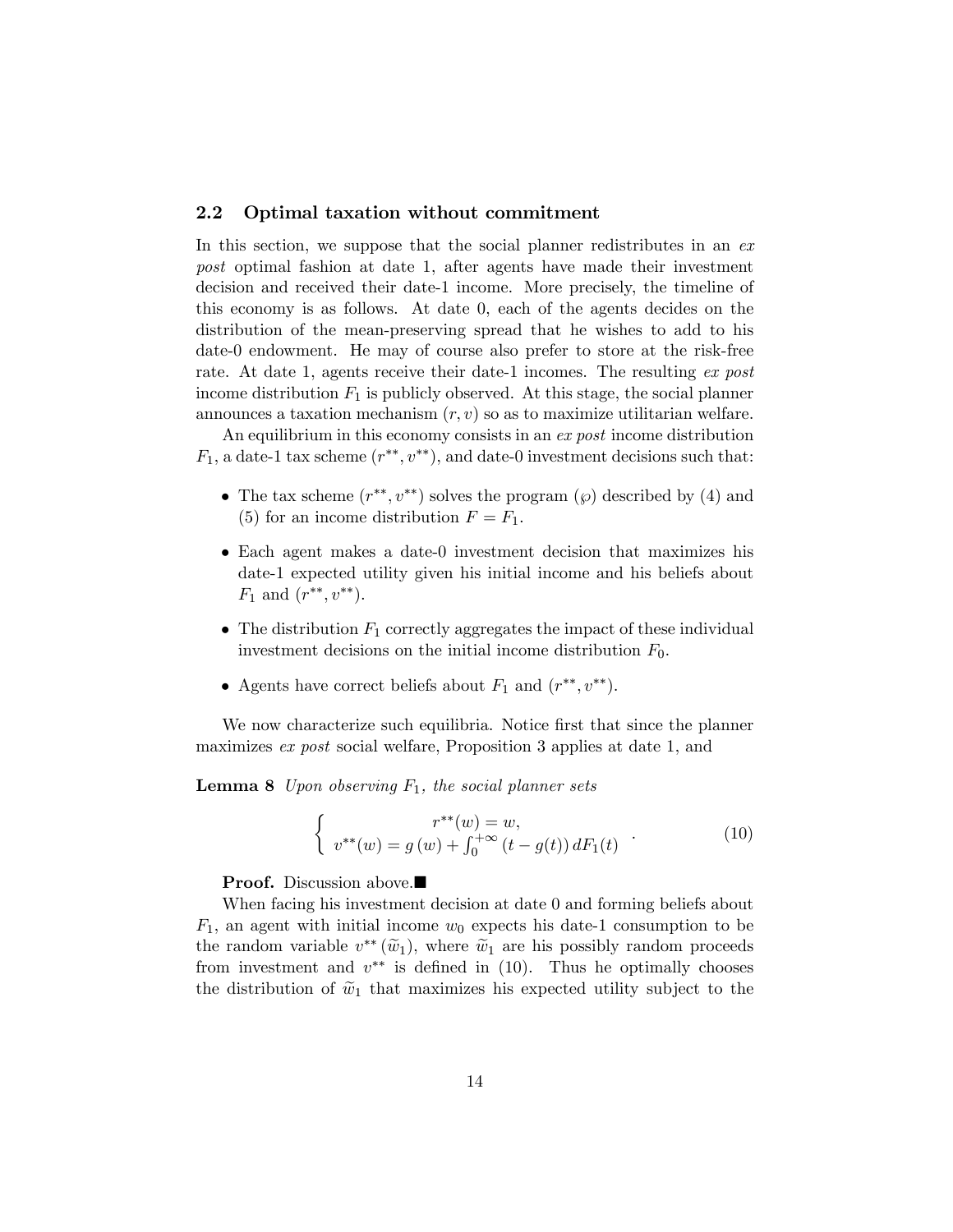constraint that he expects to earn his initial endowment  $w_0$  before taxes. Formally, this agent solves the following problem:

$$
V(w_0, F_1) = \max_{G \in \Gamma} \int_0^{+\infty} u \left( g(w) + \int_0^{+\infty} (t - g(t)) dF_1(t) \right) dG(w) (11)
$$
  
s.t. 
$$
\int_0^{+\infty} w dG(w) = w_0.
$$

where  $\Gamma$  is the set of cumulative distribution functions with support included in  $[0, +\infty)$ . CARA preferences imply that the value function  $V(w_0, F_1)$  of this program satisfies

$$
V(w_0, F_1) = \exp\left(-\alpha \int_0^{+\infty} (t - g(t)) dF_1(t)\right) W(w_0), \tag{12}
$$

where we adopt the convention  $u(x) = -e^{-\alpha x}$ , and  $W(w_0)$  is the value function of the program below that depends only on  $w_0$ :

$$
W(w_0) = \max_{G \in \Gamma} \int_0^{+\infty} u(g(w))dG(w), \qquad (13)
$$
  
s.t. 
$$
\int_0^{+\infty} w dG(w) = w_0.
$$

Thus, CARA preferences imply that the agent's beliefs about  $F_1$  do not affect his investment choice. The reason is simply that  $F_1$  only affects the constant term in  $v^{**}$ . The value of this constant has no impact on the attitude of a CARA agent towards the riskiness of his date-1 consumption. All that is left to complete this characterization is to solve for (13) for all  $w_0 \geq 0$ . To do so, we introduce the concavification of the function  $u \circ g$ , and denote it  $\overline{u \circ g}$ . That is, the function  $\overline{u \circ g}$  is the smallest concave function such that for all  $w \geq 0$ ,

$$
\overline{u \circ g}(x) \ge u(g(x)).
$$

The function  $\overline{u \circ g}$  exists and is unique (see, e.g., Aumann and Perles, 1965).

#### Lemma 9

We have

$$
W(w_0)=\overline{u\circ g}(w_0).
$$

If  $\overline{u \circ g}(w_0) = u(g(w_0))$ , then the agent stores at the risk-free rate. If  $\overline{u \circ g}(w_0) > u(g(w_0))$ , then the agent takes additional risk. He may be indifferent among several distributions. In this case, the least risky one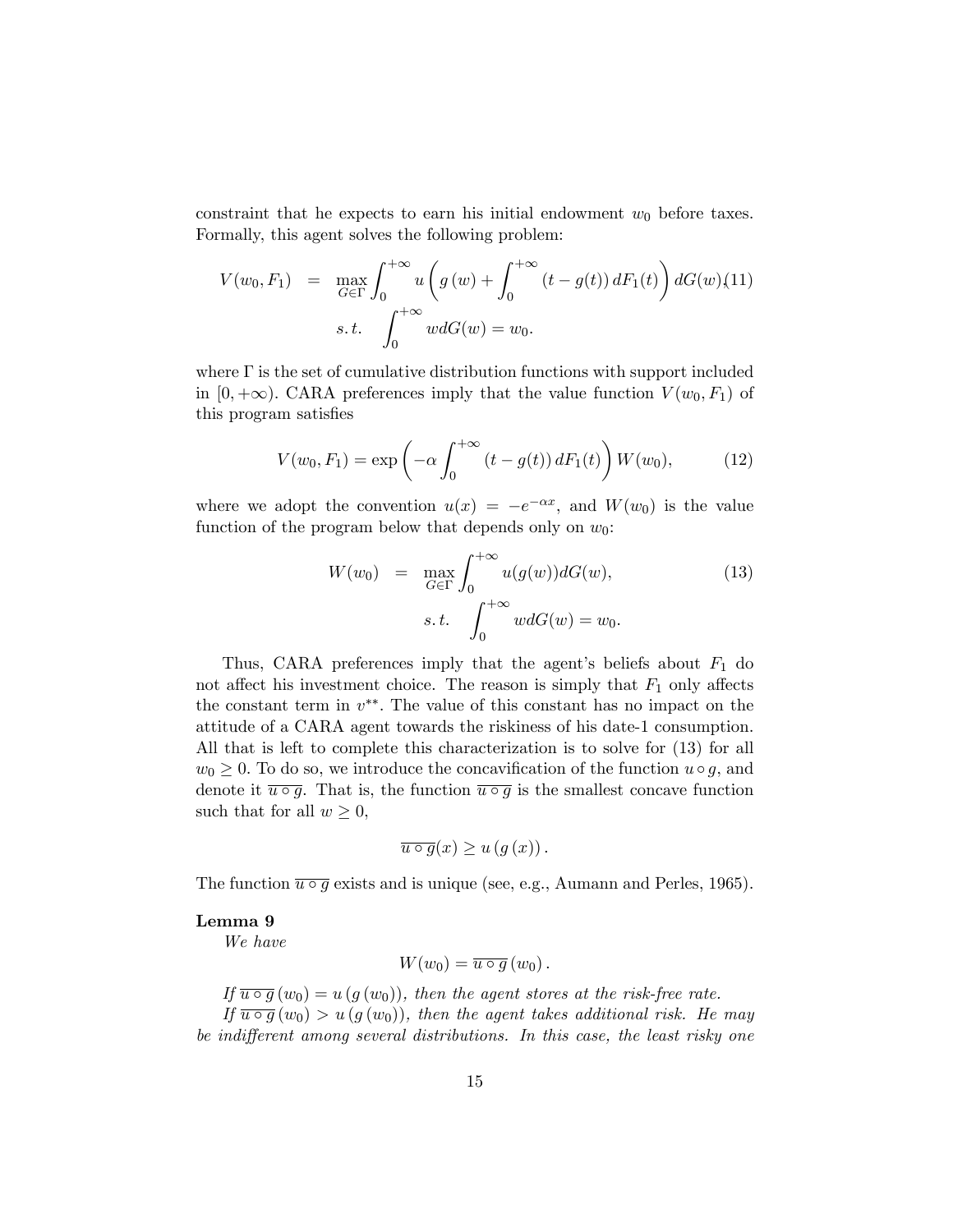in the sense of second-order stochastic dominance is the binary distribution with support  $\{w(w_0); \overline{w}(w_0)\}\,$ , where

$$
\begin{cases}\n\underline{w}(w_0) = \sup \{w \le w_0 \ s.t. \overline{u \circ g}(w) = u(g(w))\} \\
\overline{w}(w_0) = \inf \{w \ge w_0 \ s.t. \overline{u \circ g}(w) = u(g(w))\}\n\end{cases} (14)
$$

**Proof.** See the appendix.■

Lemma 9 formalizes that agents use lotteries in order to concavify their date-1 utility when the tax scheme given by (10) implies that their utility may be non concave in their pre-tax income.

#### A simple example

It is useful to illustrate this result in the simple particular case in which the tax-avoidance technology g is piecewise linear with a convex kink. Suppose that

$$
g(x) = (1 - \lambda)x + \mathbf{1}_{\{x \ge c\}} \Delta \lambda (x - c). \tag{15}
$$

This corresponds to the case in which two tax-avoidance technologies are available. The first one dissipates a fixed fraction  $\lambda \in (0, 1)$  of each diverted unit of income. The second one wastes only  $\lambda - \Delta \lambda \in (0, \lambda)$  out of each diverted income unit, but comes at a fixed cost  $c\Delta\lambda > 0$ . An agent chooses the latter if and only if his date-1 income is larger than  $c$ . Figure 1 displays in this particular case the functions  $u \circ q$  and  $\overline{u \circ q}$ .

#### Figure 1 here.

The functions  $u \circ q$  and its concavification coincide over two intervals  $[0, w]$ and  $[\overline{w}, +\infty)$ , where  $w < c < \overline{w}$ .<sup>6</sup> The concavification  $\overline{u \circ g}$  is strictly above  $u \circ q$  over  $(w, \overline{w})$ , where it is equal to the chord linking the points  $(w, u(q(w)))$ and  $(\overline{w}, u(g(\overline{w}))$ . This chord is tangent to  $u \circ g$  at these two points. From Lemma 9, any agent with an initial income  $w_0 \in [0, w] \cup [\overline{w}, +\infty)$  stores at the risk-free rate. If  $w_0 \in (w, \overline{w})$ , then the agent shifts risk and invests with a binary risky return so as to obtain a date-1 income equal to  $\underline{w}$  with probability  $\frac{\overline{w}-w_0}{\overline{w}-w}$  or  $\overline{w}$  with probability  $\frac{w_0-w}{\overline{w}-w}$ . The date-1 income distribution  $F_1$  is thus riskier than  $F_0$  in the sense of second-order stochastic dominance because the mass of  $F_0$  between  $\underline{w}$  and  $\overline{w}$  is split into two atoms of  $F_1$ , in  $\underline{w}$ (with mass  $\int_{(w,\overline{w})} \frac{\overline{w} - w}{\overline{w} - \underline{w}}$  $\frac{\overline{w}-w}{\overline{w}-w}dF_0(w)$  and  $\overline{w}$  (with mass  $\int_{(\underline{w},\overline{w})}\frac{w-w}{\overline{w}-w}$  $\frac{w-w}{\overline{w}-\underline{w}}dF_0(w)$ . This fully characterizes the equilibrium in this particular case.

As is obvious in this simple example, the distribution of the risk taken by risk-shifting agents depends on their initial income. When they are relatively

<sup>&</sup>lt;sup>6</sup>It is possible that  $\underline{w} = 0$ .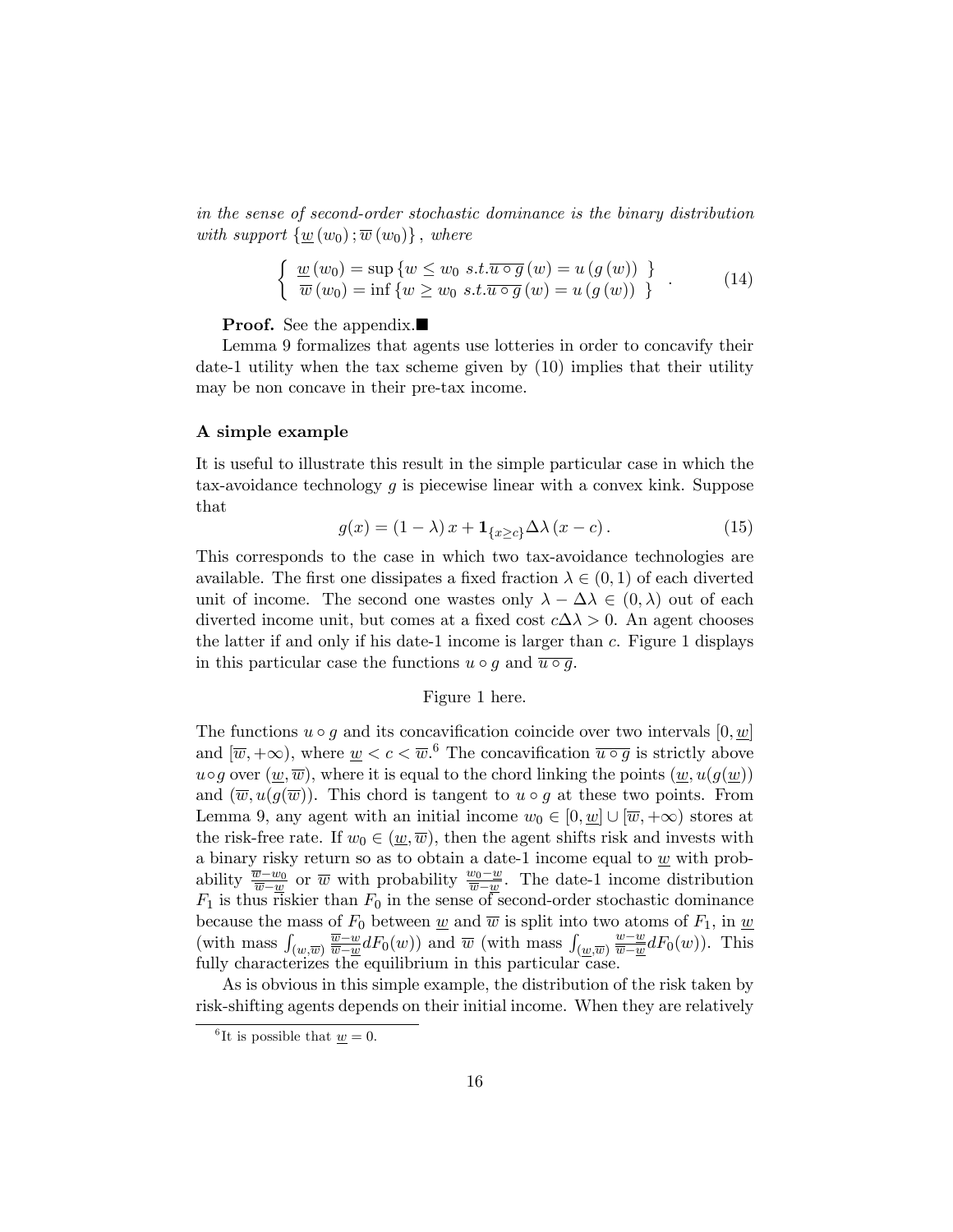"poor", so that  $w_0$  is on the right neighborhood of  $w$ , they purchase payoffs that are negative and small in absolute value with a large probability, and large and positive with a small probability - like a lottery ticket. Conversely, when income is in the left neighborhood of  $\overline{w}$ , the investors favor trades that pay off a small excess return most of the time and generate rare, large losses. These risk-profiles, labelled by Rajan  $(2010)$  as "fake alpha" strategies, are produced by collecting a fair premium for exposure to a large disaster risk. The profile of  $F_0$  thus determines aggregate risk taking. As the tail of  $F_0$ becomes fatter, the demand for fake-alpha strategies increases.

#### Equilibrium in the general case

With a general function  $g$ , there are two additional technical difficulties. Figure 2 illustrates them.

#### Figure 2 here.

First, the set of income levels for which  $u \circ q < \overline{u \circ q}$  is not necessarily a single interval. Thus, unlike in the simple example, the support  $\{w(w_0);\overline{w}(w_0)\}\$  of the lottery associated to an initial income level  $w_0$  may depend on  $w_0$ , as stated in Lemma 9.

Second, it is possible to construct cases in which, unlike in the simple example above, the lottery that solves (13) for a given income level  $w_0$  is no longer necessarily unique. Thus  $F_1$  is not uniquely defined, and nor is the equilibrium. The lottery that Lemma 9 singles out in this case is the least risky in the sense of second-order stochastic dominance among all those that solve  $(13)$ . In what follows, we assume that when indifferent among lotteries, agents pick this least risky lottery. We believe that this is a reasonable selection criterion.

The next proposition summarizes the equilibrium characterization above. In the remainder of the paper, we denote  $\tilde{\rho}(w)$  the equilibrium lottery for an agent with initial income w defined in Lemma 9. That is,  $\tilde{\rho}(w) = w$  if the agent decides to store at the risk-free rate, and  $\tilde{\rho}(w)$  is the least risky lottery defined in Lemma 9 otherwise. By definition, for all  $w \geq 0$ ,

$$
E[u \circ g(\widetilde{\rho}(w))] = \overline{u \circ g}(w).
$$

#### Proposition 10

Suppose that risk-shifting agents choose the least risky lottery  $\widetilde{\rho}(w)$  among those that deliver the same expected utility. Then the equilibrium is such that an agent who receives an initial income w obtains a date-1 pre-tax income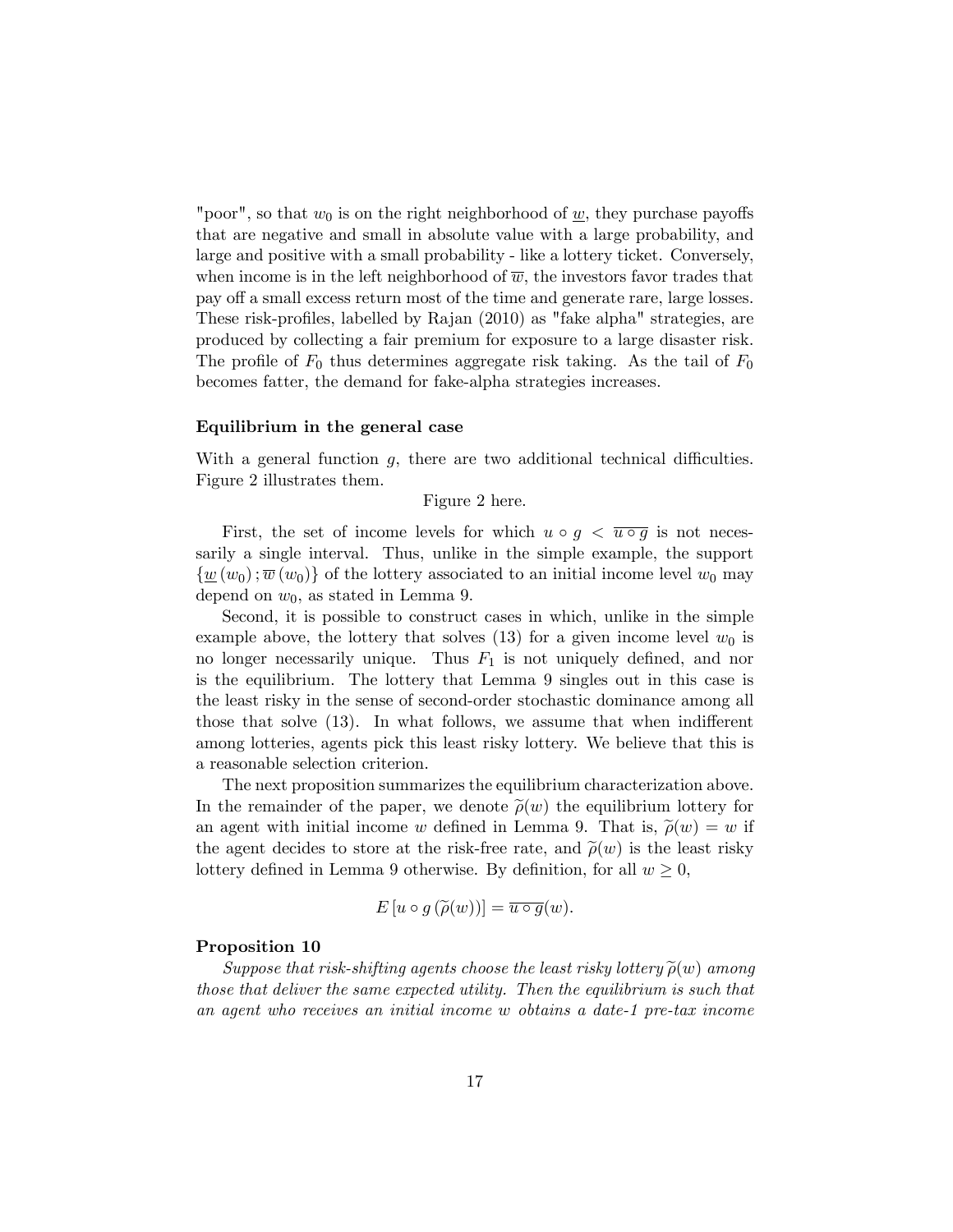equal to  $\tilde{\rho}(w)$ . His date-1 net income is

$$
v^{**}\left(\tilde{\rho}(w)\right) = g(\tilde{\rho}(w)) + v^{**}\left(0\right),\tag{16}
$$

with

$$
v^{**}(0) = \int_0^{+\infty} (t - g(t)) dF_0(t) - \int_0^{+\infty} (E[g(\tilde{\rho}(t))] - g(t)) dF_0(t).
$$
 (17)

#### Proof. See above.■

Proposition 10 establishes a theoretical link between tax avoidance, excessive risk taking, and the rise of inequality at the top. Absent any commitment power of the tax authority, increasing returns to tax avoidance create a demand for excessive risk taking, which in turn makes the ex post pre-tax income distribution more diffuse. It is interesting to study how the addition of the risk-shifting friction to the avoidance problem affects utilitarian welfare.

#### Corollary 11

i) Utilitarian welfare is strictly lower in the presence of risk shifting than without it if and only if  $\overline{u \circ g} \neq u \circ g$ .

ii) If  $\overline{u \circ g} \neq u \circ g$ , it may be that some agents are better off in the presence of risk shifting than without it. It may also be that every single agent is worse off in the presence of risk shifting.

**Proof.** See the appendix.

The first point states that risk shifting matters if and only if  $u \circ q$  is not concave (otherwise  $\tilde{\rho}(w) = w$  everywhere), and reduces utilitarian welfare in this case. It relates to Proposition 7: if risk shifting was desirable, the planner would implement himself the ex post randomization  $\tilde{\rho}(w)$  in the optimal scheme absent the risk-shifting friction.

The second point may be understood as follows. Each given agent benefits from risk shifting since the variable component of his net income is larger than absent risk taking. On the other hand, risk shifting by the other agents creates negative externalities for him since the constant part of the tax scheme  $v^{**}(0)$  is smaller than absent risk shifting. The difference in constant terms is  $-\int_0^{+\infty} (E[g(\tilde{\rho}(t))] - g(t)) dF_0(t)$ .<sup>7</sup> Point ii) in Corollary 11 states that the negative impact of risk shifting on the constant term may or may not overcome the positive one on the variable term for all agents depending on parameter values. Essentially, if the mass of agents who do

 $7$ Inequality (18) shows that this difference is negative.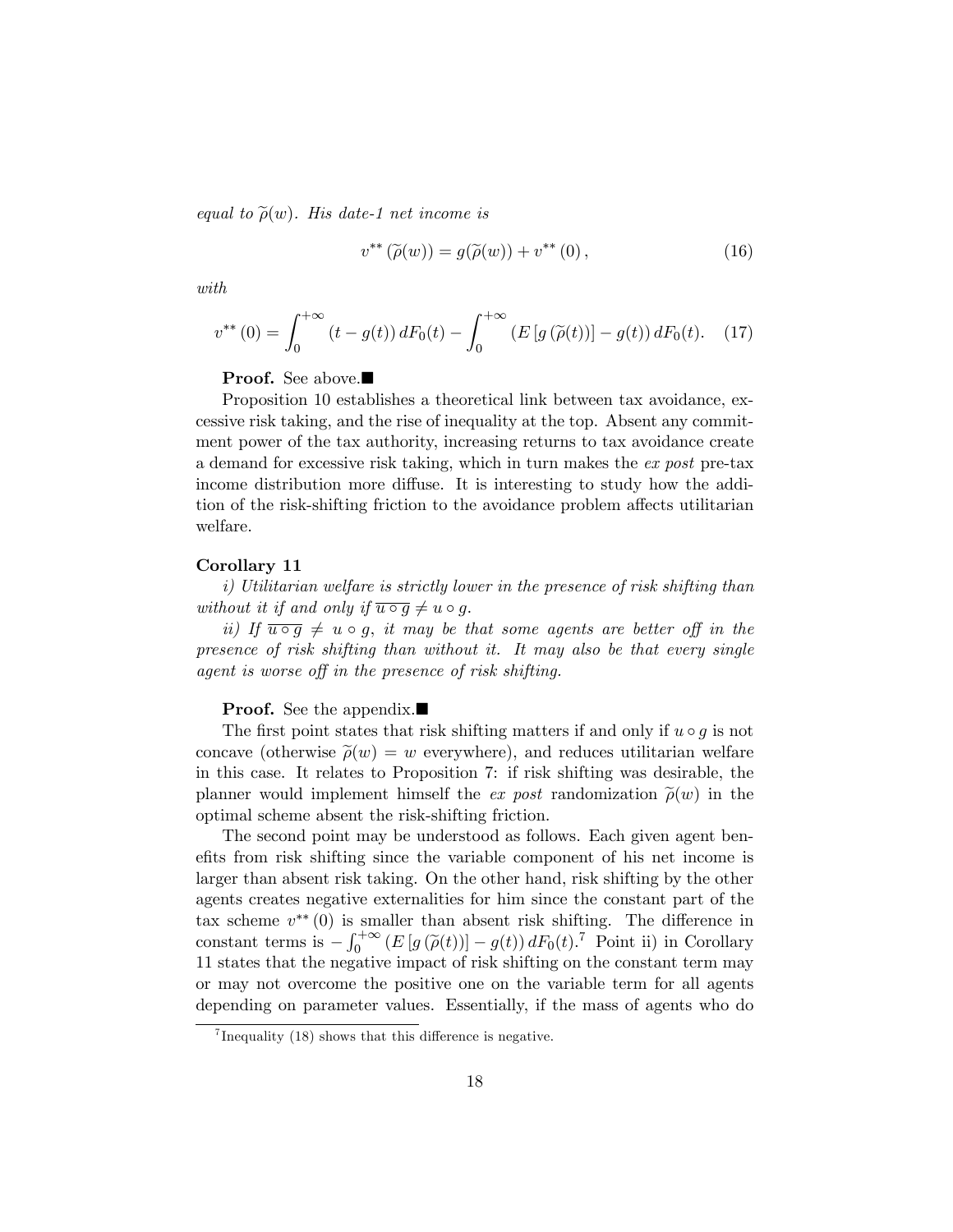shift risk in equilibrium is sufficiently small, then these agents are better off than absent the risk shifting friction. Every agent is worse off in the presence of risk shifting in the polar case in which a large fraction of the population takes excessive risk in equilibrium.

This second point has interesting potential political-economy implications, as it suggests that for some parameter values, a fraction of the population would strongly oppose a ban of risk shifting, which one could broadly interpret as a tighter prudential regulation of financial institutions.

#### 2.3 Optimal taxation with commitment

We now consider the situation in which the planner can announce a tax scheme at date 0 and commit to it at date 1. More precisely, the timing is as follows. The planner first announces a date-1 tax scheme  $(r^{***}, v^{***})$ . Then agents make their investment decisions. After date-1 incomes are realized, the tax scheme  $(r^{***}, v^{***})$  is enforced: agents make their reports and the planner redistributes as announced. We have

#### Proposition 12

The planner sets the tax scheme

$$
\begin{cases}\n r^{***}(w) = w \\
 v^{***}(w) = u^{-1} \circ \overline{u \circ g}(w) + v^{***}(0)\n\end{cases}
$$

with

$$
v^{***}(0) = \int_0^{+\infty} (t - g(t)) dF_0(t) - \int_0^{+\infty} (u^{-1} \circ \overline{u \circ g}(t) - g(t)) dF_0(t).
$$

There is no risk shifting in equilibrium, so that  $F_1 = F_0$ .

If  $\overline{u \circ g} \neq u \circ g$ , utilitarian welfare is strictly smaller than absent risk shifting and strictly larger than absent commitment.

**Proof.** See the appendix.■

This optimal scheme simply consists in having the planner committing to a tax scheme that generates concave expected utility over pre-tax income, instead of letting agents concavify themselves by means of risk shifting. This requires commitment power as soon as  $\overline{u \circ g} \neq u \circ g$  because this requires the enforcement of an  $ex$  post inefficient tax scheme.

The gains from not having agents concavifying their utility themselves is that the date-1 income distribution does not get more diffuse as a result,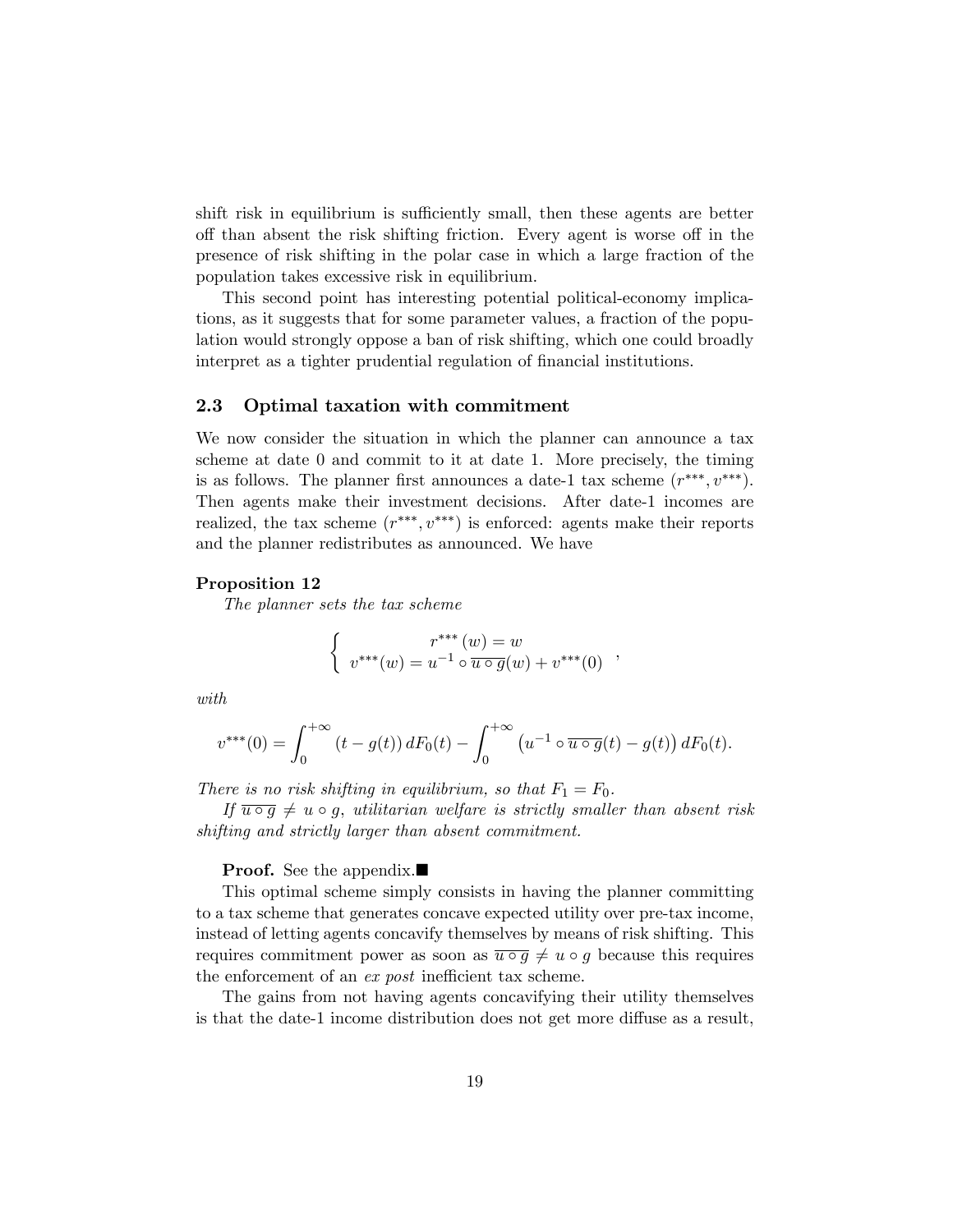which raises tax capacity, thereby generating a higher constant term in  $v^{***}$ than in  $v^{**}$ . We have indeed for all  $w \geq 0$ :

$$
\frac{u \circ v^{***}(w)}{E[u(v^{**}(\widetilde{\rho}(w)))]} = e^{\alpha(v^{**}(0) - v^{***}(0))} < 1
$$

if  $\overline{u \circ g} \neq u \circ g$ , because Jensen inequality implies

$$
\int_0^{+\infty} E\left[g\left(\tilde{\rho}(t)\right)\right] dF_0\left(t\right) > \int_0^{+\infty} u^{-1}\left(E\left[u \circ g\left(\tilde{\rho}(t)\right)\right]\right) dF_0\left(t\right) > \int_0^{+\infty} g(t) dF_0(t). \tag{18}
$$

Even though risk shifting does not occur in equilibrium, commitment does not fully eliminate the costs from the risk-shifting friction, however. The planner must still leave rents to agents for whom the risk-shifting option is valuable. Utilitarian welfare under  $v^{***}$  is still strictly lower than absent the risk-shifting friction.

#### 2.4 Extensions

#### 2.4.1 Date-0 income reports

In order to make the situations with and without commitment easier to compare, Section 2.3 studies mechanisms whereby income reports take place at date 1 as in the case without commitment. If the planner can commit, however, it must be weakly dominant that he asks for income reports at date 0; collects the reported incomes, and commits to date-1 net transfers based on such reports. With such date-0 reports, agents must first decide on how much income to conceal and then on how to gamble with it. With date-1 reports, agents first gamble with their entire income, and then decide on how much to conceal conditionnally on observing the outcome of the gamble. This latter situation obviously gives agents more room for opportunistic behaviour than the one with date-0 reports.<sup>8</sup> The following lemma shows that the introduction of such date-0 income reports does actually not strictly improve welfare.

#### Lemma 13

Suppose that the planner asks for reports at date 0. The optimal scheme is still  $(r^{***}, v^{***})$  and there is still no risk shifting in equilibrium.

<sup>&</sup>lt;sup>8</sup>To see this, notice that an agent can always gamble with a fraction  $w - w'$  of his income w, store w' at the risk-free rate and report w' at date 1, thereby replicating a date-0 report of  $w'$ .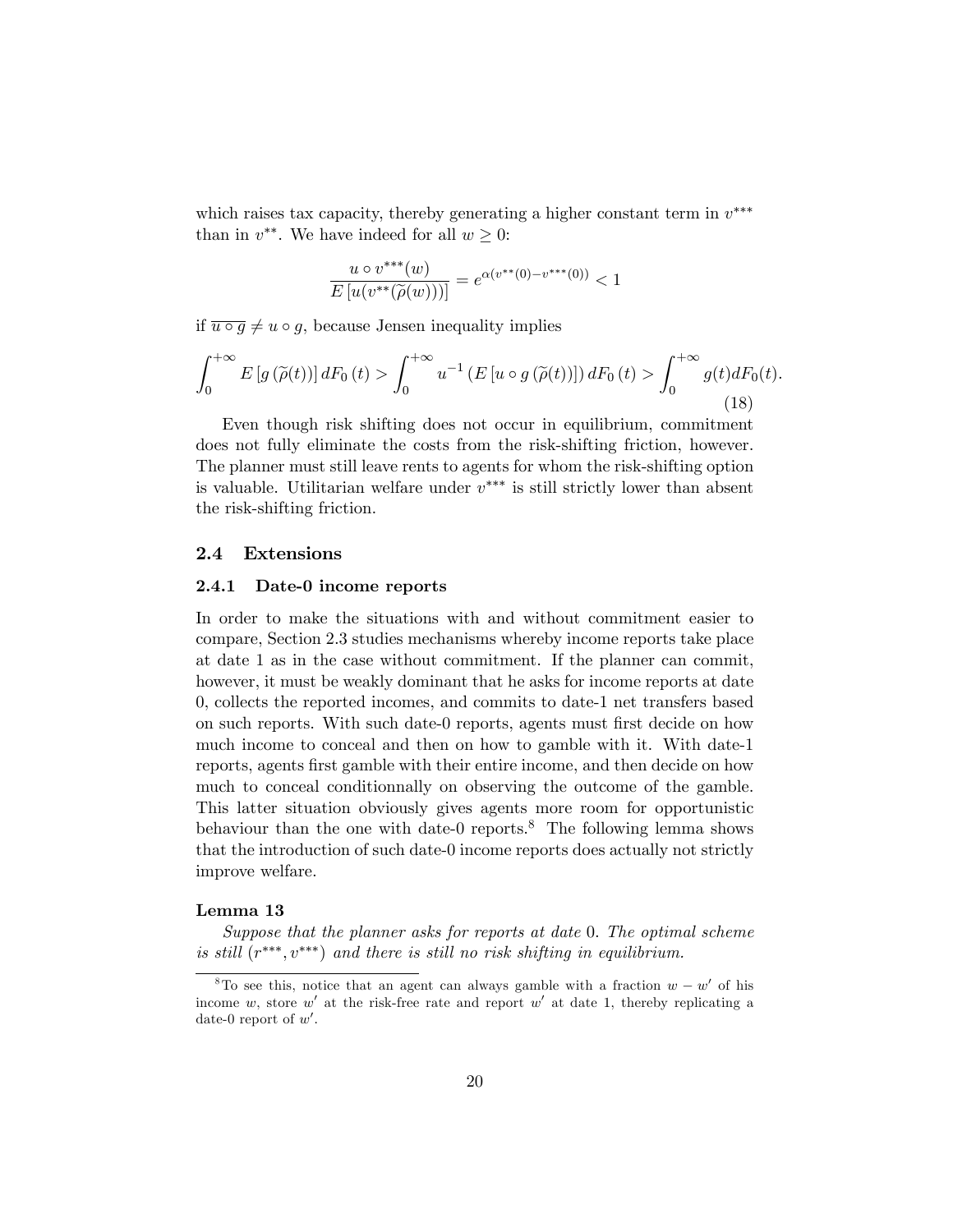**Proof.** See the Appendix.■

This result is essentially driven by the superadditivity of g. The binding constraint at any income level is that agents report any income at all, in which case the ordering of the gambling and reporting decisions is irrelevant.

#### 2.4.2 Non CARA utility

The CARA assumption greatly simplifies equilibrium characterization because, as formalized in (12), the attitude of an agent towards risk is not affected by his beliefs about the date-1 income distribution  $F_1$ . In other words, one's investment decision does not depend on others' investment decisions. This is no longer the case in the presence of varying absolute risk-aversion. Equilibrium characterization in this case requires that one characterizes optimal individual risk-taking decisions for given beliefs about  $F_1$ , then derives how a given collection of individual risk-taking decisions aggregate into a date-1 income distribution  $F_1$ , and finally finds a fixed point for this system. We solve this problem here in the particular example studied above in which  $g$  is the piecewise linear function given by  $(15)$ . Within this example, we solve for the equilibrium without commitment, only relaxing the assumption that  $u$  is CARA, and assuming instead that it is an increasing and strictly concave function such that

$$
\frac{u(y)}{y} \underset{y \to +\infty}{\to} 0. \tag{19}
$$

In this case, equation (12) no longer holds, and (11) does not simplify into (13). Yet, for any given ex post distribution  $F_1$ , it is still the case that the tax scheme is given by (10). Thus it must be that  $u \circ v^{**}$  has the generic shape depicted in Figure 2: piecewise concave with a unique convex kink. Thus, for a given arbitrary ex post income distribution  $F_1$ , there exists two thresholds  $\underline{w}^{F_1} \leq c \leq \overline{w}^{F_1}$  such that agents store at the risk-free rate when their initial income  $w_0 \notin \left[w^{F_1}, \overline{w}^{F_1}\right]$ , and invest in mean-preserving binary lotteries with support  $\{\underline{w}^{\overline{F}_1}; \overline{w}^{F_1}\}\)$  otherwise.

But this means in turn that possible date-1 income distributions are characterized by two numbers  $W \leq c \leq \overline{W}$  such that:

-  $F_1$  coincides with  $F_0$  over  $[0, \underline{W})$  and  $(\overline{W}, +\infty)$ ,

- The mass of  $F_0$  between  $\underline{W}$  and  $\overline{W}$  is split into two atoms of  $F_1$ , in  $\underline{W}$ and  $\overline{W}$ , while preserving the mean.

We denote  $F_1^{(\underline{W},\overline{W})}$ such a date-1 distribution built this way from  $F_0$ and a given pair  $(\underline{W}, \overline{W})$ . Thus we have introduced two mappings. One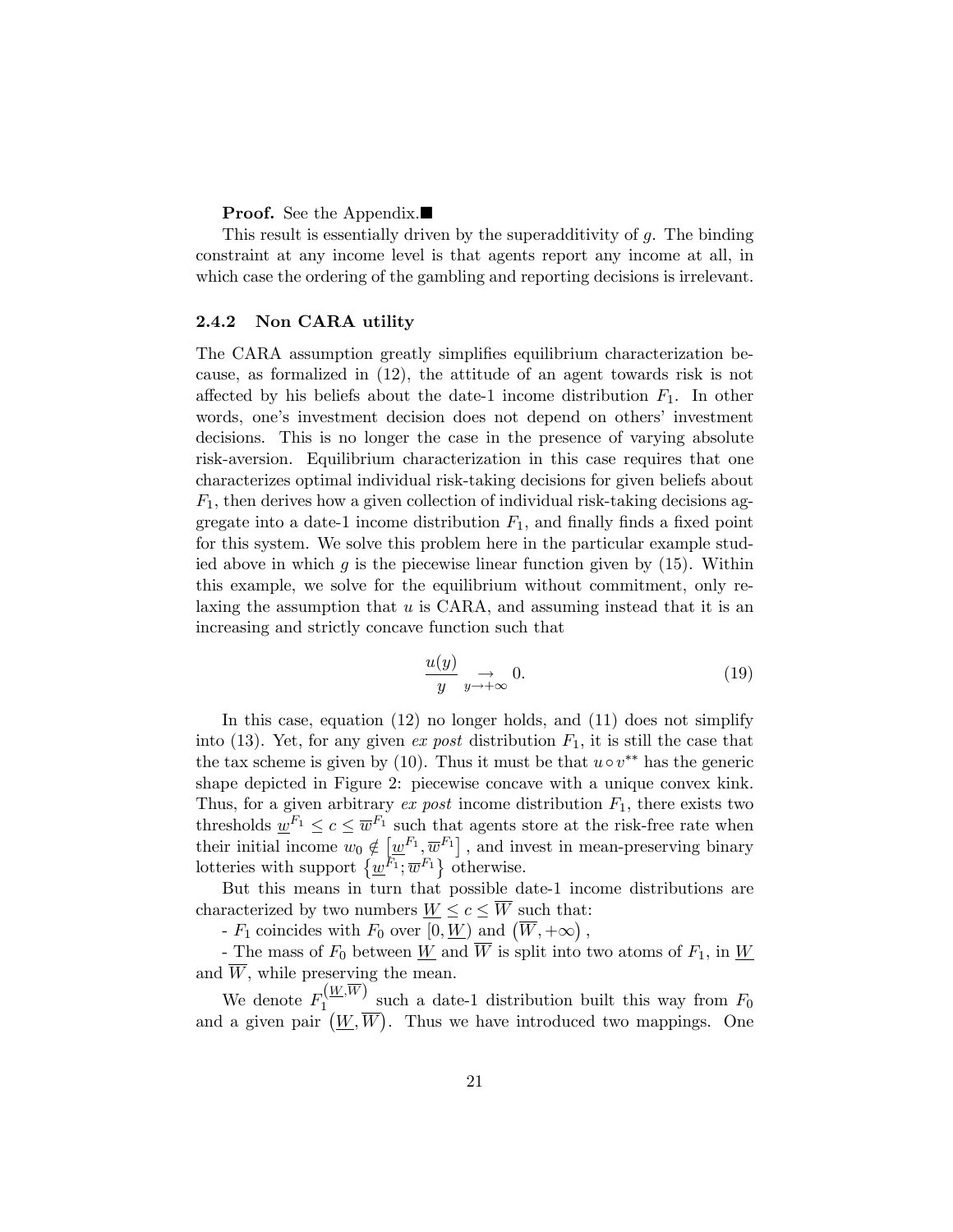maps a pair  $(\underline{W}, \overline{W})$  into the transformation of  $F_0$  denoted  $F_1^{(\underline{W}, \overline{W})}$  $\frac{1}{1}$ . The other maps a distribution  $F_1$  into a pair  $(\underline{w}^{F_1}, \overline{w}^{F_1})$ . Any fixed point of this system defines an equilibrium. In other words, any pair  $(x, y)$  such that

$$
(x,y) = \left(\underline{w}^{F_1^{(x,y)}}, \overline{w}^{F_1^{(x,y)}}\right) \tag{20}
$$

defines an equilibrium. Standard compacity and continuity arguments ensure that the fixed-point problem  $(20)$  has a solution, so that there exists at least one equilibrium. Equilibrium uniqueness is an open question.

#### 2.4.3 Alternative planner's objectives

It is easy to see that it is still the case in the presence of risk shifting that the constants  $v^{**}(0)$  and  $v^{***}(0)$  do correspond to the maximal tax capacity of the planner. That is, solving the program  $({\wp}')$  described in (7) in the presence of risk shifting leads to an ex post tax capacity  $v^{**}(0)$  and an ex ante tax capacity (assuming commitment power)  $v^{***}(0)$ . More generally, the tax schemes  $v^{**}$  and  $v^{***}$  are the optimal ones under the alternative planner's objectives studied in Section 1.2.1 in the presence of risk shifting, in the respective cases of limited and full commitment.

## 3 Dynamics

The assumption that consumption takes place at a single date is meant to focus on risk-taking decisions, and to abstract from consumption smoothing. This section relaxes this assumption. More precisely, we leave the setup described in section 2.1 unchanged, except for agents' preferences. We suppose in this section that they are of the form

$$
E[u(c_0)+u(c_1)],
$$

where  $u$  is CARA, and  $c_0$  and  $c_1$  are respective consumptions at dates 0 and 1. We let  $u(x) = -e^{-\alpha x}$ . We suppose that agents privately learn the value of their entire life income  $w$  at date 0. This life income has c.d.f.  $F$ within the population. Agents can secretly borrow and lend at the zero risk-free rate. They can also take arbitrary positions in assets with zero expected return and arbitrary risk profiles. Secret consumption is subject to the same technology as before: at each date, concealed income  $x$  can be converted into  $g(x)$  units of consumption.

In sum, we only add the ingredient that agents value date-0 consumption. We adopt again the standpoint of a social planner seeking to maximize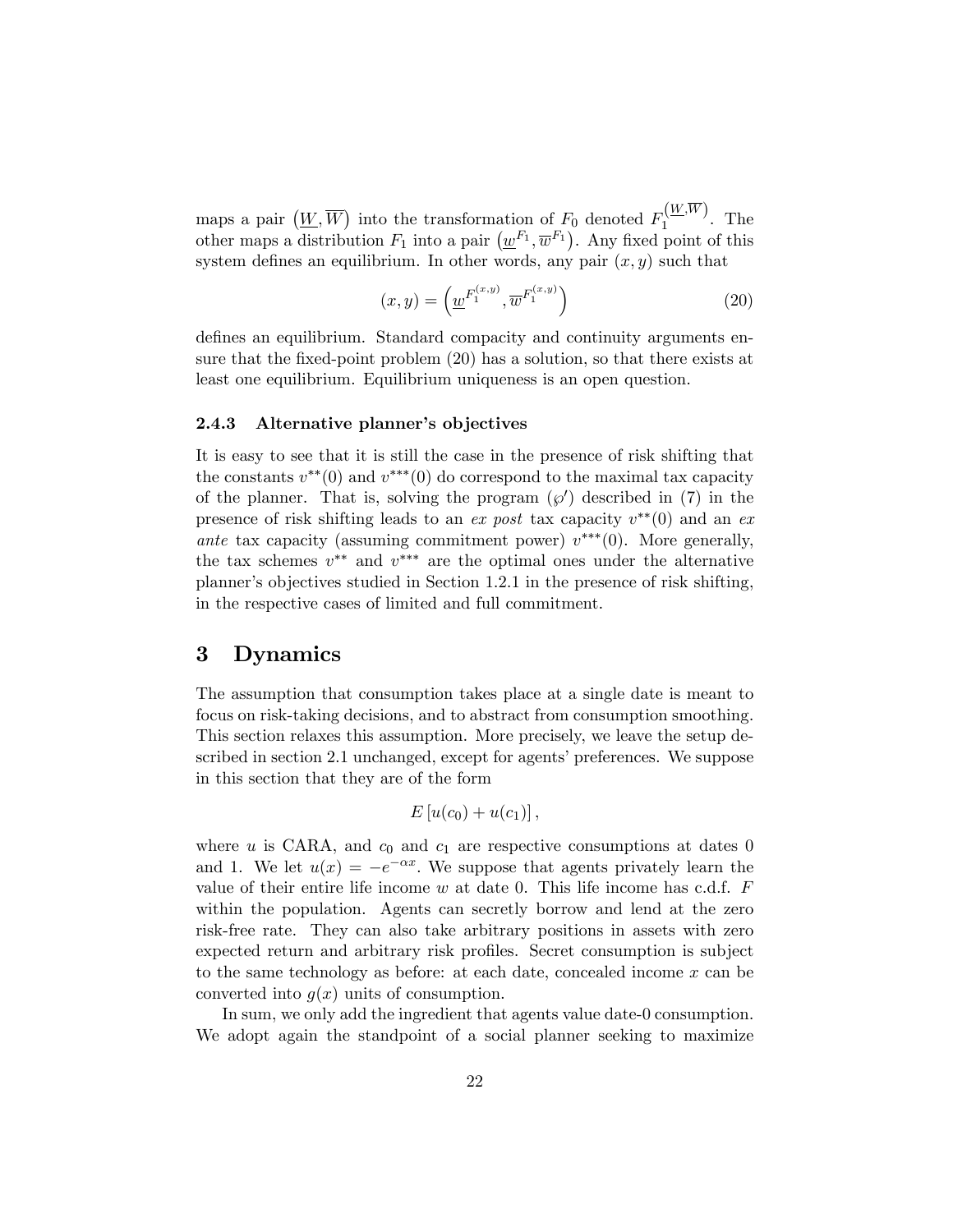utilitarian welfare. We suppose that the planner can borrow and store at the risk-free rate. He thus faces only an intertemporal budget constraint.

Note that we focus on the case in which agents face no income uncertainty. This way, we abstract from insurance concerns. Consistent with the rest of the paper, this enables us to study the impact of redistribution with frictions on an economy that is trivially Pareto efficient at the outset.

We do three things in this section. First, we study the optimal consumption and saving choices of an agent who hides all of his income. Second, we solve for the problem facing a social planner who can commit to a long-term redistribution tax scheme. Last, we study the case in which the planner lacks commitment.

To start, we compute the utility that an agent who secretly consumes his entire endowment can derive. Suppose that an agent with an endowment w seeks to consume it entirely secretly, and that he does not receive any transfer from the social planner. This agent now faces two decisions. First, he decides on the fraction of his total income  $w$  that he saves for date-1 consumption. Second he sets the risk profile of his saving vehicle. From the previous sections, we know that if he saves  $w_1$  for future consumption, the agent will optimally invest so as to generate the binary lottery  $\tilde{\rho}(w_1)$  with mean  $w_1$  and realizations  $\{w(w_1)\,\overline{w}(w_1)\}\,$  such that

$$
E[u \circ g(\widetilde{\rho}(w_1))] = \overline{u \circ g}(w_1).
$$

This means that the agent's decision boils down to

$$
\max_{w_1} u \circ g(w - w_1) + \overline{u \circ g}(w_1).
$$
 (21)

This is a non-convex program which yet admits a simple solution:

Lemma 14 The agent reaches utility

$$
2\overline{u\circ g}\left(\frac{w}{2}\right)
$$

as follows:

If  $u \circ g\left(\frac{w}{2}\right) = \overline{u \circ g}\left(\frac{w}{2}\right)$ , then the agent invests  $\frac{w}{2}$  at the risk-free rate, and consumes the rest at date 0.

Otherwise, if  $\underline{w}(\frac{w}{2}) \leq \frac{w}{2} \leq$  $\underline{w}(\frac{w}{2})$ + $\overline{w}(\frac{w}{2})$  $\frac{1+w(\frac{w}{2})}{2}$ , then the agent consumes  $\underline{w}(\frac{w}{2})$ at date 0, and invests the residual  $w - \underline{w} \left( \frac{w}{2} \right)$  in a fair lottery with support  $\{\underline{w}\left(\frac{w}{2}\right); \overline{w}\left(\frac{w}{2}\right)\}\right.$  If  $\frac{\underline{w}\left(\frac{w}{2}\right)+\overline{w}\left(\frac{w}{2}\right)}{2} < \frac{w}{2} \leq \overline{w}\left(\frac{w}{2}\right)$ , then the agent consumes  $\frac{\partial}{\partial w} \left( \frac{\dot{w}}{2} \right)^{\gamma}$  at date 0, and invests the residual  $w - \overline{w} \left( \frac{w}{2} \right)$  in a fair lottery with support  $\{\underline{w}(\frac{w}{2}); \overline{w}(\frac{w}{2})\}.$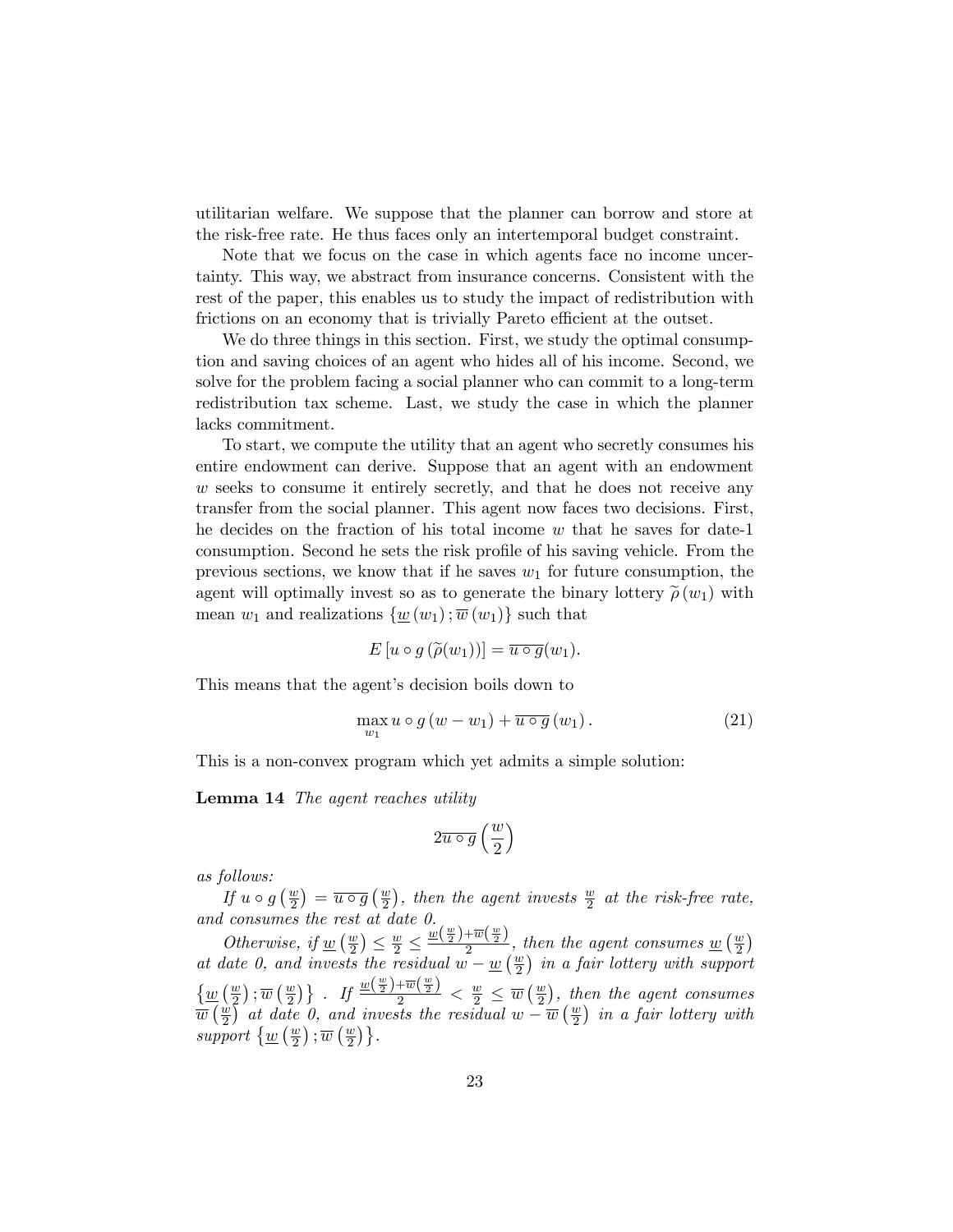#### **Proof.** See the appendix.■

It is instructive to discuss Lemma 14 in the particular case in which  $g$ is piecewise linear, given by (15). In this case,  $\overline{u \circ g}$  coincides with  $u \circ g$ outside the interval  $[\underline{w}, \overline{w}]$  over which it is a straight line. Lemma 14 shows that an agent such that  $w \in (2w, 2\overline{w})$  uses both risk shifting and the shifting of consumption over time in order to concavify his utility. As in the previous sections, risk shifting serves to concavify utility over date-1 consumption. In addition, shifting income over time in a distorted fashion serves to equate marginal utilities over pre-tax income at dates 0 and 1. If  $w \in (2\underline{w}, \underline{w} + \overline{w}),$ the agent consumes only  $\frac{w}{2} < \frac{w}{2}$  $\frac{w}{2}$  at date 0, and thus over-saves compared with a standard situation of concave preferences. If  $w \in (\underline{w} + \overline{w}, 2\overline{w})$ , then conversely the agent consumes  $\overline{w} > \frac{w}{2}$  at date 0, and thus under-saves in comparison with a standard situation with concave preferences. Risk shifting makes date-1 pre-tax income distribution more diffuse - with atoms in w and  $\overline{w}$ , while the distorted saving behaviour also generates atoms in w and  $\bar{w}$  in the date-0 pre-tax income distribution. Notice that this crosssectional savings patterns can be interpreted as an overreaction of current consumption to life-income shocks, since agents switch from over-saving to under-saving as their life-income increases and crosses  $w + \overline{w}$ .

Lemma 14 is useful in the analysis for two reasons: First, it generates the agent's outside option from secret consumption  $2\overline{u\circ g}(\frac{w}{2})$  which plays a key role in solving the case in which the planner can commit. Second, we will show that absent commitment, agents do not report their entire income and do secretly consume in equilibrium. The insight from Lemma 14 will help derive their consumption and savings profile in this case. We first study the case in which the planner can fully commit to a long-term scheme.

#### 3.1 The planner can commit

Suppose the planner can commit to date-1 actions. In this case, a direct mechanism can be described by the functions  $(r, v_0, v_1, \tilde{\sigma}, \sigma)$  s.t. an agent with life income w reports  $r(w) \in [0, w]$  at date 0, and receives net consumption  $v_i(r(w))$  from the planner at date  $i \in \{0, 1\}$ . The function  $\sigma(w)$ describes the share of concealed income  $w - r(w)$  that the agent stores for secret date-1 consumption, using a fair lottery  $\tilde{\sigma}(w)$  with mean  $\sigma(w)$ . The residual  $w-r(w)-\sigma(w)$  may be secretly consumed at date 0. Formally, the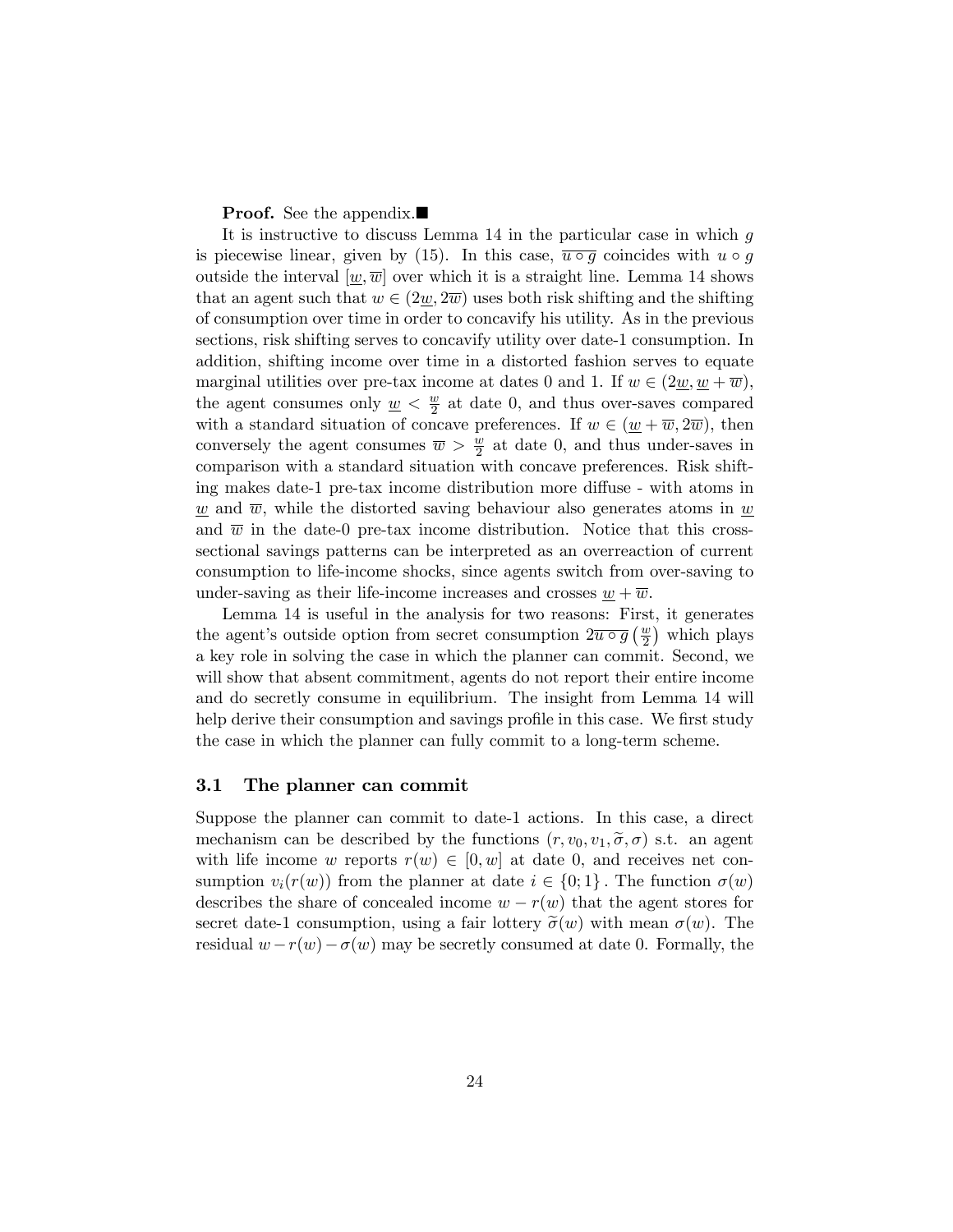planner solves the program  $(\wp^D)$ :

$$
\max_{(r,v_0,v_1,\tilde{\sigma},\sigma)} \int_0^{+\infty} \left[ u \left( v_0(r(w)) + g \left( w - r(w) - \sigma(w) \right) \right) \right] dF(w) (22)
$$
\n
$$
+ E \left[ u \left( v_1(r(w)) + g \left( \tilde{\sigma}(w) \right) \right) \right] dF(w) (22)
$$
\n
$$
\int_0^{+\infty} \left( v_0(r(w)) + v_1(r(w)) \right) dF(w) \leq \int_0^{+\infty} r(w) dF(w),
$$
\n
$$
\left[ u \left( v_0(r(w)) + g \left( w - r(w) - \sigma(w) \right) \right) \right] + E \left[ u \left( v_1(r(w)) + g \left( \tilde{\sigma}(w) \right) \right) \right]
$$
\n
$$
= \max_{w',s,\tilde{s}} \left\{ u \left( v_0(r(w')) + g \left( w - r(w') - s \right) \right) + E \left[ u \left( v_1(r(w')) + g \left( \tilde{s} \right) \right) \right] \right\}
$$
\n
$$
= \sum_{w',s,\tilde{s}} \left\{ v \left( v_0(r(w')) + g \left( w - r(w') - s \right) \right) + E \left[ u \left( v_1(r(w')) + g \left( \tilde{s} \right) \right) \right] \right\}
$$
\n
$$
= \sum_{w',s,\tilde{s}} \left\{ v \left( v \right) \leq v, \left( v \right) \leq w, \left( v \right) \leq w, \left( v \right) \leq w \right\}
$$
\n
$$
= \left[ \tilde{s} \right] = s.
$$
\n(23)

We denote  $\tilde{s}$  a generic random variable with support included in  $[0, +\infty)$ . The program  $(\wp^D)$  simply states that the mechanism must satisfy a budget constraint (this is the first constraint), and that it must be incentivecompatible (second constraint) given that agents now have three degrees of freedom: they can choose a report, decide on how much of their concealed endowment to save, and on the risk profile of their savings. $9$ 

Notice that with commitment, the mechanisms studied here whereby agents report their entire income at date 0 must be weakly better than more realistic mechanisms whereby agents report their disposable income at date 0 (the income that they do not store) and then their disposable income at date 1. The reasoning is the same as that in Section  $2.4.1^{10}$  We have:

#### Proposition 15

The solution to program  $(\wp^D)$  is attained with  $(r^D, v^D, v^D)$  defined as

$$
\begin{cases}\n r^D(w) = w, \\
 v^D(w) = v^D(0) + u^{-1} \circ \overline{u \circ g} \left(\frac{w}{2}\right) \end{cases}
$$

where

$$
v^{D}(0) = \int_0^{+\infty} \left(\frac{t}{2} - u^{-1} \circ \overline{u \circ g}\left(\frac{t}{2}\right)\right) dF(t).
$$

Agents report their entire life income. This delivers an agent with life-income w an expected utility

$$
-2e^{-\alpha\left(\int_0^{+\infty}\left(\frac{t}{2}-u^{-1}\circ\overline{u\circ g}\left(\frac{t}{2}\right)\right)dF(t)\right)}\overline{u\circ g}\left(\frac{w}{2}\right).
$$

 $9$ Notice that we consider only deterministic mechanisms. It is for brevity, and without loss of generality for exactly the same reasons as in the static case.

 $10$ It is possible to show that, as in Lemma 13, a full date-0 report does not strictly improve upon mechanisms with reports at dates 0 and 1.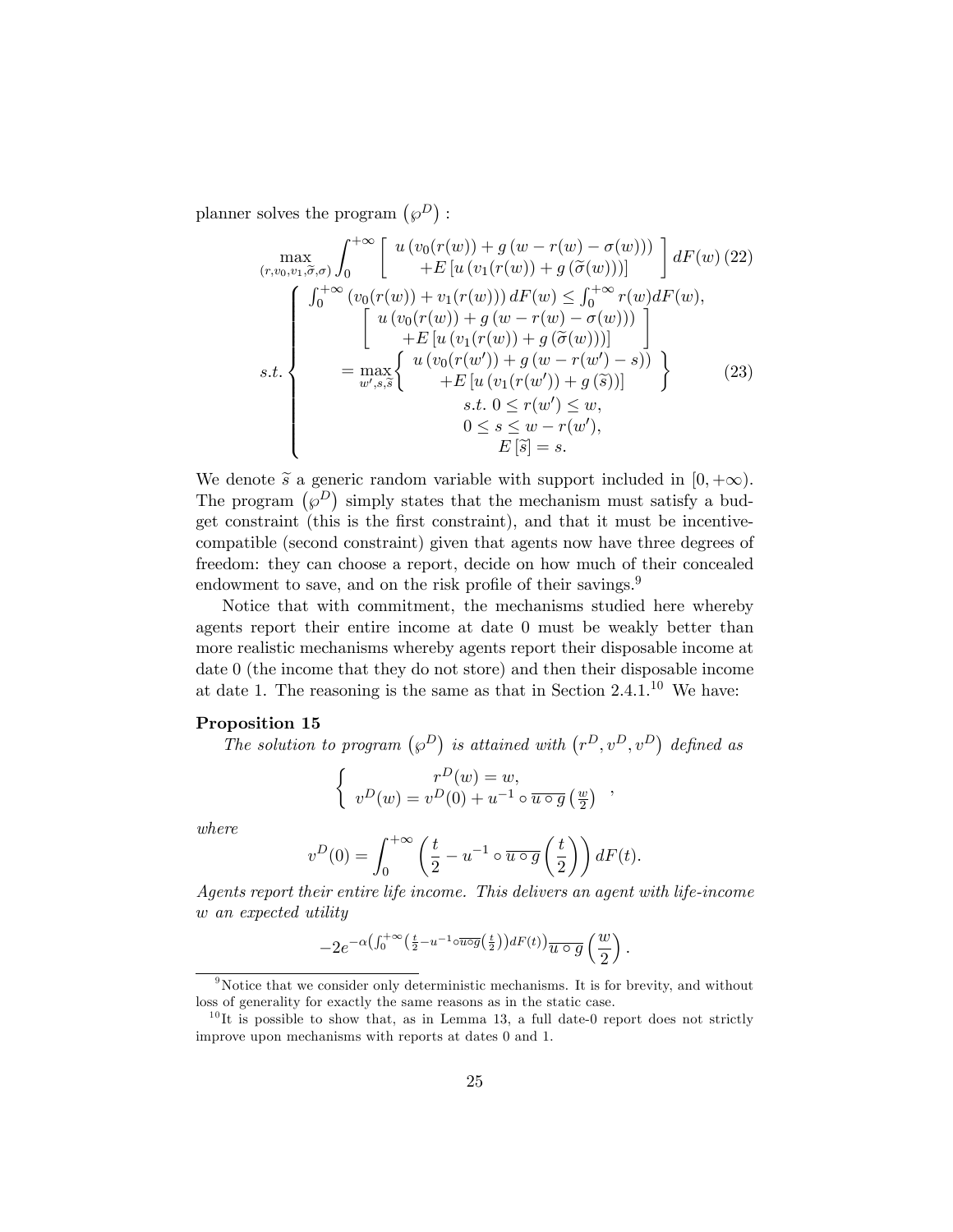**Proof.** See the appendix.■

Proposition 15 essentially shows that the insights from the static model extend to the dynamic case when the planner can commit. First, the optimal redistribution consists in making every agent indifferent between reporting his entire income or none of it. Second, the planner finds it preferable to concavify utilities over pre-tax income rather than let agents do it themselves through risk shifting and distorted savings in the way described in Lemma 14. By concavifying himself, not only does the planner reduce the dispersion of pre-tax income in the cross-section at date 1 (by eliminating excessive risk taking), but he also eliminates under and over savings at date 0, and thus smoothes income over time compared with the case in which agents secretly consume.

#### 3.2 The planner cannot commit

Suppose now that the planner cannot commit at date 0 to date-1 actions. At date 1, the planner maximizes date-1 utilitarian welfare given his information about each agent's endowment and his budget constraint. Interestingly, the no-avoidance result that held in all the cases considered thus far breaks down in this case: there must be secret consumption in equilibrium. In this section, we make the following mild technical assumption:

Assumption 2. The function g has left and right derivatives that are uniformly bounded over  $[0, +\infty)$ .

The functions described in Lemma 2 satisfy this condition.

**Proposition 16** Suppose  $q \neq 0$ . An optimal mechanism must be such that date-0 income reports have an upper bound, and that secret consumption at date 0 grows without bound and tends to  $\frac{w}{2}$  as  $w \to +\infty$ .

#### **Proof.** See the appendix. $\blacksquare$

This result is essentially a form of the ratchet effect in dynamic agency problems without commitment (see, e.g., Laffont and Tirole, 1988). The intuition is the following. It is very costly for an agent to report a sizeable fraction of his total income at date 0 because this raises the planner's beliefs about this agent's pre-tax income at date 1. The planner taxes in an  $ex$ post optimal fashion at date 1. Therefore, if he infers from the date-0 report how much an agent has saved for date 1, he cannot commit not to extract most of it (net of a date-1 minimum payment). This implies that date-1 net consumption has an upper bound when date-0 reports are unbounded. This cannot be incentive-compatible, as a sufficiently wealthy agent will always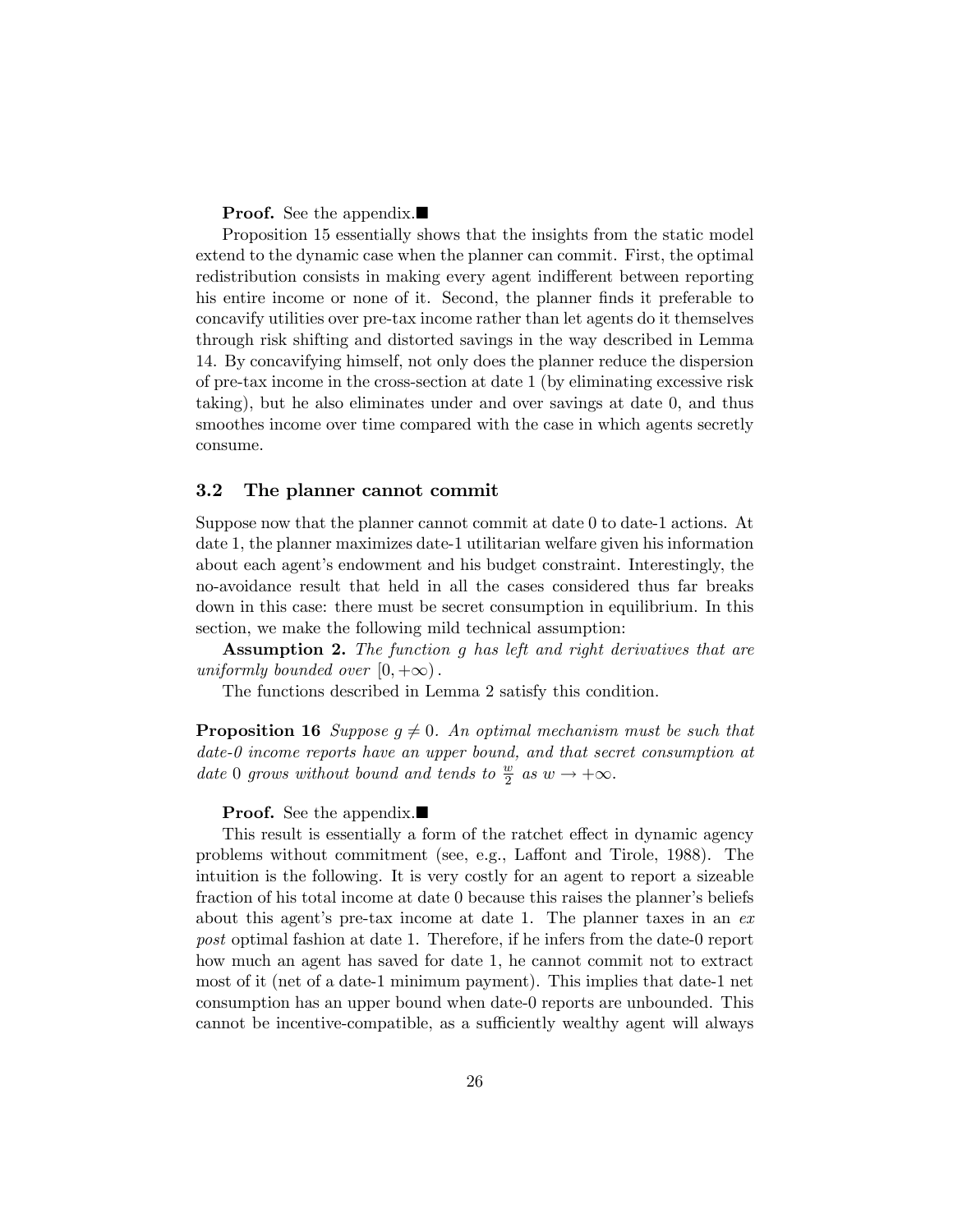prefer to report no income at all initially, so as to be able to freely smooth consumption across dates.

Interestingly, the risk-shifting friction can ease the revelation of income at date 0. Suppose that  $g$  is such that in equilibrium, an agent with income  $w_0$  gambles between dates 0 and 1 and that his low payoff is 0. Then, revealing his entire income  $w_0$  at date 0 can be an equilibrium strategy because it comes at no cost to the agent at date 1. The planner cannot rule out that the agent has no income at date 1 given that 0 is in the support of his gamble, and thus he cannot exploit the date-0 report at date 1. But this potentially positive role of gambling is irrelevant at high income levels at which gambles have very small supports because  $u'$  decreases exponentially while  $q$  has bounded derivatives.

Notice that absent commitment, since there is secret consumption, the behaviour described in Lemma 14, featuring distorted savings and excessive risk taking, must occur in equilibrium if agents with a sufficiently large income w have a nonconcave utility in  $\frac{w}{2}$ .

The no-avoidance property was instrumental in generating simple optimal schemes in the cases previously studied. Absent this property here, we are unable to characterize the optimal scheme in general. The next result studies an interesting limiting case in which agents report no income at all at date 0. In this case, the optimal scheme can be characterized. We derive the optimal scheme in the limiting case in which agents are infinitely risk-averse. This corresponds for example to letting the index of absolute risk aversion tend to infinity in the CARA case. Infinite risk-aversion is the limiting case in which agents care only about the worst outcome across dates and states. In this case, a utilitarian planner maximizes the lowest consumption level across agents and dates.

**Lemma 17** Suppose that agents are infinitely risk-averse and that the left and right derivatives of g are larger than  $\frac{1}{2}$ . Then the optimal scheme is such that all agents report a zero-income at date 0. They secretly consume half of their income at date 0 and store the other half at the risk-free rate. At date 1, they entirely report the proceeds. The net transfers at dates  $0$  and  $1$ ,  $v_0$  and  $v_1$ , are

$$
v_0(w) = K,
$$
  

$$
v_1(w_1) = K + g(w_1),
$$

where  $w_1$  is the date-1 report and  $K = \frac{1}{2}$  $rac{1}{2} \int \left(\frac{w}{2} - g\left(\frac{w}{2}\right)\right)$  $\frac{w}{2})$ )  $dF(w)$ .

**Proof.** See the appendix.■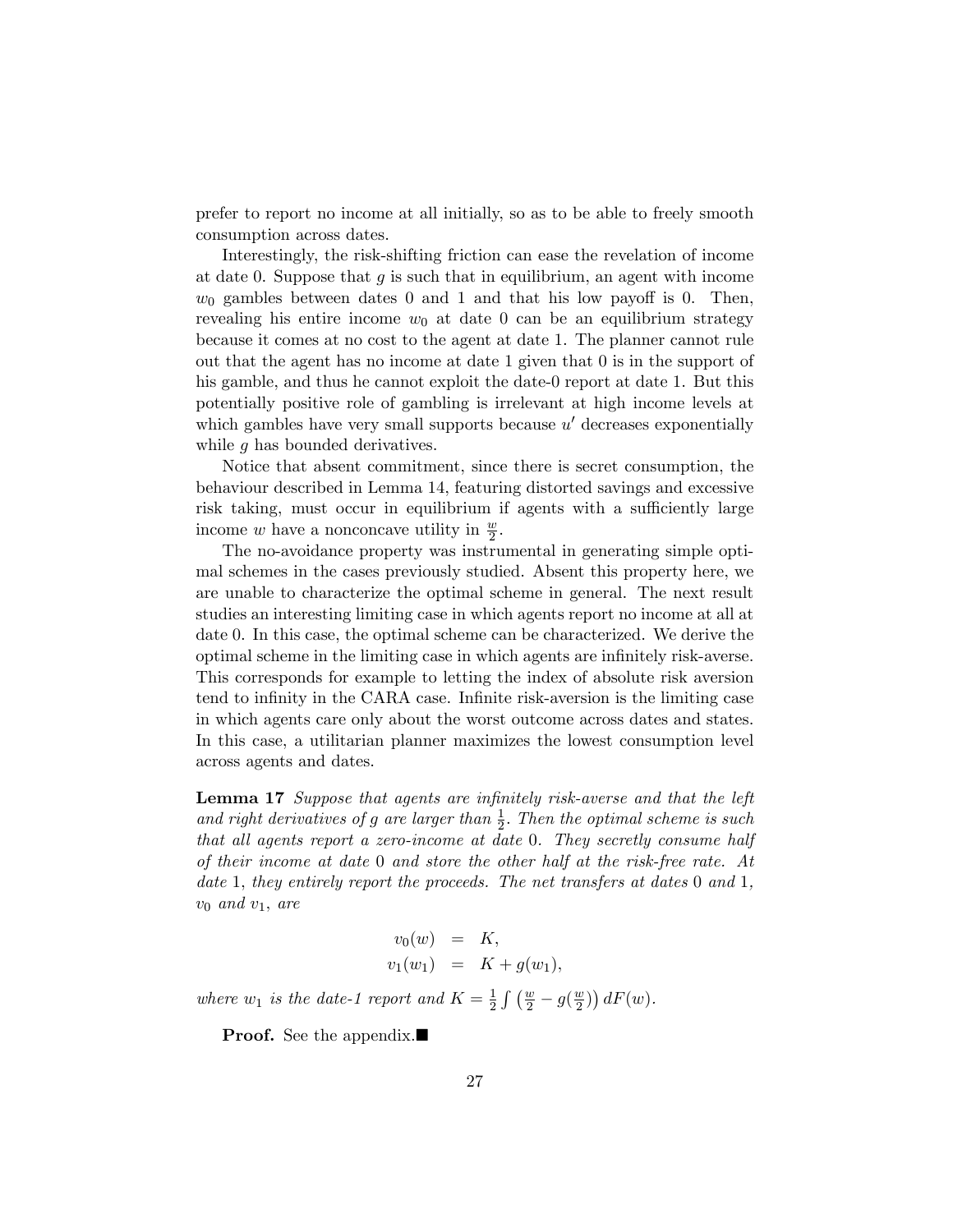In other words, the planner can only collect taxes at date 1 on half the aggregate income. He splits the proceeds into two equal constant terms at dates 0 and 1. The intuition for this result is the following. Recall the intuition behind Proposition 16 that agents are reluctant to reveal how affluent they are at date  $0$  because the planner cannot commit not to tax them in a confiscatory fashion at date 1. One way the report of any income at all at date 0 can be made incentive-compatible is if, unlike in the full commitment case, the minimum net consumption level at date 1 is larger than that at date 0. In this case, agents do not need to save in order to smooth consumption provided their total income is not too large, and thus are not worried about future confiscatory taxes. But this solution is not desirable when risk-aversion is infinite and the avoidance technology is sufficiently efficient (i.e., the derivatives of g are larger than  $\frac{1}{2}$ ) because the required difference in fixed payments at dates 0 and 1 must be large in this case. This makes the date-0 minimum consumption level - the one that matters to the social planner - too low.

Finally, the reader may wonder whether it would conversely be preferable to give a lower minimum consumption level at date 1 than at date 0 when there are no initial reports. This would induce agents to save more, and thus would increase the date-1 tax collection on realized savings. This is actually not the case when the derivatives of g are larger than  $\frac{1}{2}$ . If avoidance is too efficient, the net effect of an increasing gap between minimum levels and of an increase in their sum due to higher tax collection is a decrease in the date-1 minimum level - which is the one the planner cares for since it is lower than the date-0 minimum consumption. With less efficient avoidance technologies, we conjecture that the planner may find it worthwhile to induce high savings with unequal minimum consumption across dates.

## 4 Systematic risk taking

This section develops a version of the model in which agents do not take idiosyncratic risks. It studies the polar case in which all agents share access to a unique source of risk. We modify the model set up in Section 2.1 in two ways.

First, agents store their income from date 0 to date 1 by continuously trading two assets over the time interval  $[0, 1]$ . The first asset has a constant unit price at all date  $t \in [0, 1]$ . The second one is a risky asset whose price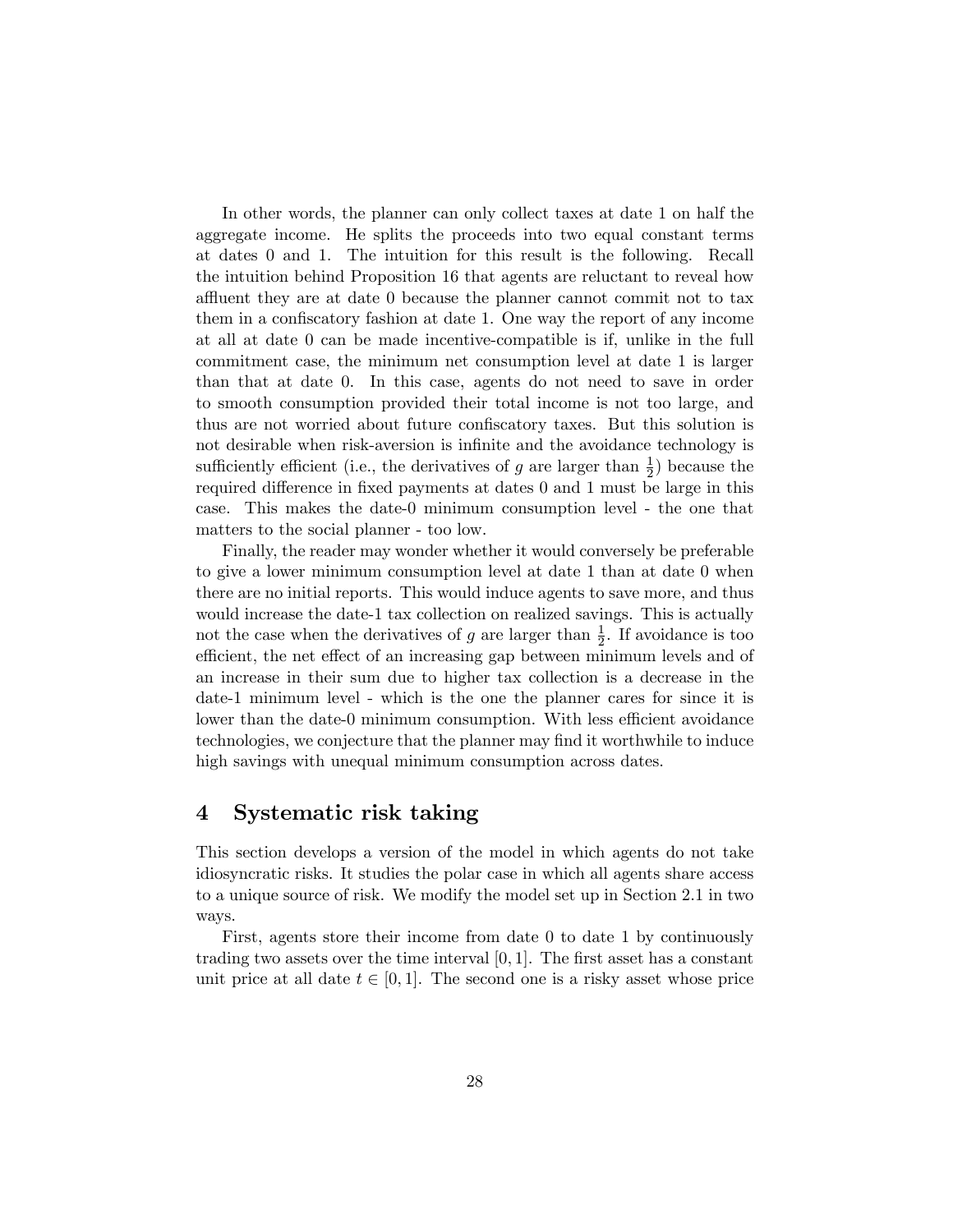process  $(P_t)_{t\in[0,1]}$  obeys

$$
\left\{ \begin{array}{c} P_0 = 1 \\ \frac{dP_t}{P_t} = \sigma W_t \end{array} \right.,
$$

where  $\sigma > 0$  and  $W_t$  is a standard Wiener process. This asset pays no dividend, and its price fluctuations are the only source of risk in this economy. These available assets correspond to a version of the Black-Scholes (1973) model with a zero risk-free rate and a zero-return on the risky asset.

Second, we do not assume that the social planner seeks to maximize utilitarian welfare. We suppose instead that he seeks to maximize the taxes that he collects from the population, as described in Section 1.2.1. We motivate this assumption below.

For expositional brevity only, we assume that  $g$  is piecewise linear, given by (15). We first solve the model in the case in which the planner taxes in an ex post optimal fashion at date 1. Then we derive the full commitment case. Before proceeding, we collect some elementary properties of binary options in the Black-Scholes model that will prove useful.

#### 4.1 Replicating binary options

A cash-or-nothing call of maturity 1 with strike  $K$  is a derivative security that pays of 1 if  $P_1$ , the price of risky asset at date 1, is above  $K$ , and pays of 0 otherwise. Any date-1 binary lottery can be viewed as the payoff of a portfolio invested in the risk-free asset and in a cash-or-nothing call with the appropriate strike. Denoting  $\Phi$  and  $\varphi$  the c.d.f. and p.d.f. of a standard normal variable, we have

#### Lemma 18

The payoff of a cash-or-nothing call of maturity 1 with strike  $K$  can be replicated with a dynamic self-Önanced strategy that consists in continuously trading the risky and risk-free assets between  $t = 0$  and  $t = 1$ . The initial total amount that needs to be invested to replicate the call is:

$$
\Phi\left(-\frac{\ln K}{\sigma}-\frac{\sigma}{2}\right),
$$

which is also the probability that the call pays of  $\beta$  1 at date 1. The number of units of the risky security that must be held at date  $t \in [0, 1]$  as part of the replicating strategy is

$$
q(K, P_t, t) = \frac{1}{\sigma\sqrt{1 - t}P_t} \varphi \left(\frac{1}{\sigma\sqrt{1 - t}}\ln\frac{P_t}{K} - \frac{\sigma}{2}\sqrt{1 - t}\right). \tag{24}
$$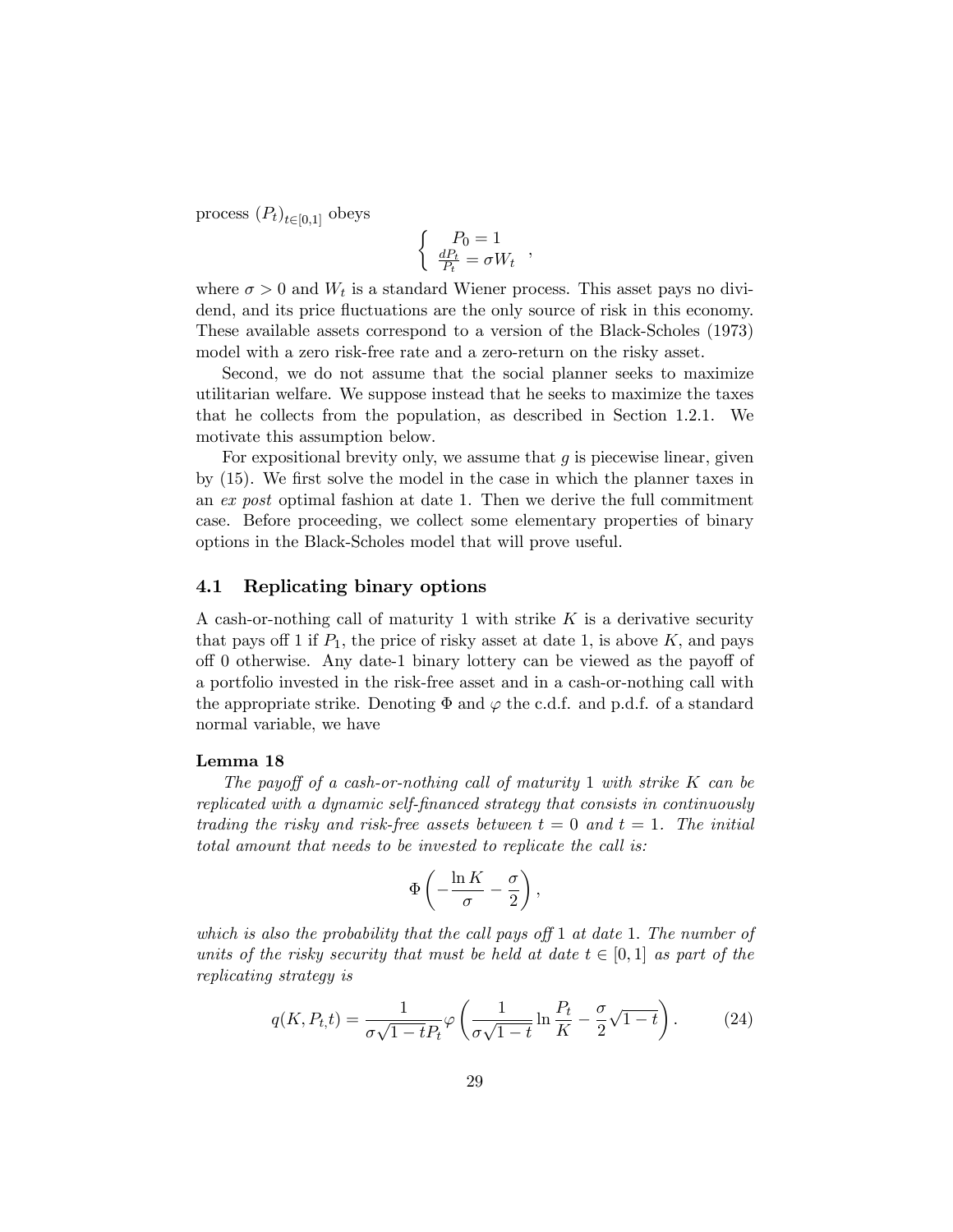**Proof.** See the appendix.■

It is easy to see from (24) that the replicating strategy consists in holding a number of shares  $q(K, P_t, t)$  that is non-monotonic in  $P_t$ . These textbook results on option replication are interesting in our context. They show that the abstract binary lotteries considered in the rest of the paper could be viewed more concretely as the resulting payoffs from continuous trading strategies with time-varying risk exposures on assets with idiosyncratic risk.

#### 4.2 Tax capacity without commitment

Suppose that the social planner solves at date 1 the program  $(\wp')$  described in (7) after the date-1 income distribution is realized. From Corollary 6, the optimal tax scheme does not depend on this date-1 distribution. It is simply such that each agent fully reports his date-income  $w_1$  and is left with  $g(w_1)$ . Thus, each agent trades between date 0 and date 1 so that the distribution of his date-1 income viewed from date 0 solves the program (13). We know from Lemma 9 that there exists  $\underline{w} < c < \overline{w}$  such that an agent with a date-0 income  $w \in [0, \underline{w}] \cup [\overline{w}, +\infty)$  finds it optimal to store at the risk-free rate. If the initial income  $w \in (\underline{w}, \overline{w})$ , then the agent would like to receive a fair binary payoff with support  $\{\underline{w}; \overline{w}\}\$ at date 1. This agent would like to invest w in the risk-free asset, and the residual  $w - \underline{w}$  in  $\overline{w} - \underline{w}$  units of an asset that pays off 1 with probability  $\frac{w-w}{w-w}$  and 0 otherwise. Lemma 18 shows that this agent can readily replicate this asset. This yields the following outcome.

#### Proposition 19

An agent with initial income  $w \notin (w, \overline{w})$  invests at the risk-free rate. An agent with initial income  $w \in (w, \overline{w})$  invests w in the risk-free asset, and with the residual replicates a cash-or-nothing call with strike

$$
K(w) = e^{-\sigma \Phi^{-1} \left(\frac{w - w}{\overline{w} - \underline{w}}\right) - \frac{\sigma^2}{2}}.
$$
\n(25)

As a result, the aggregate demand for the risky asset at date t is

$$
\frac{(\overline{w} - \underline{w}) e^{\frac{\sigma^2 t}{2} - \sigma W_t}}{\sigma \sqrt{1 - t}} \int_{\underline{w}}^{\overline{w}} \varphi \left( \frac{W_t + \Phi^{-1} \left( \frac{w - \underline{w}}{\overline{w} - \underline{w}} \right)}{\sqrt{1 - t}} \right) dF_0(w). \tag{26}
$$

The date-1 taxes collected by the planner are of the form

$$
T - \tau F_0 \left( \overline{w} - \left( \overline{w} - \underline{w} \right) \Phi \left( W_1 \right) \right), \tag{27}
$$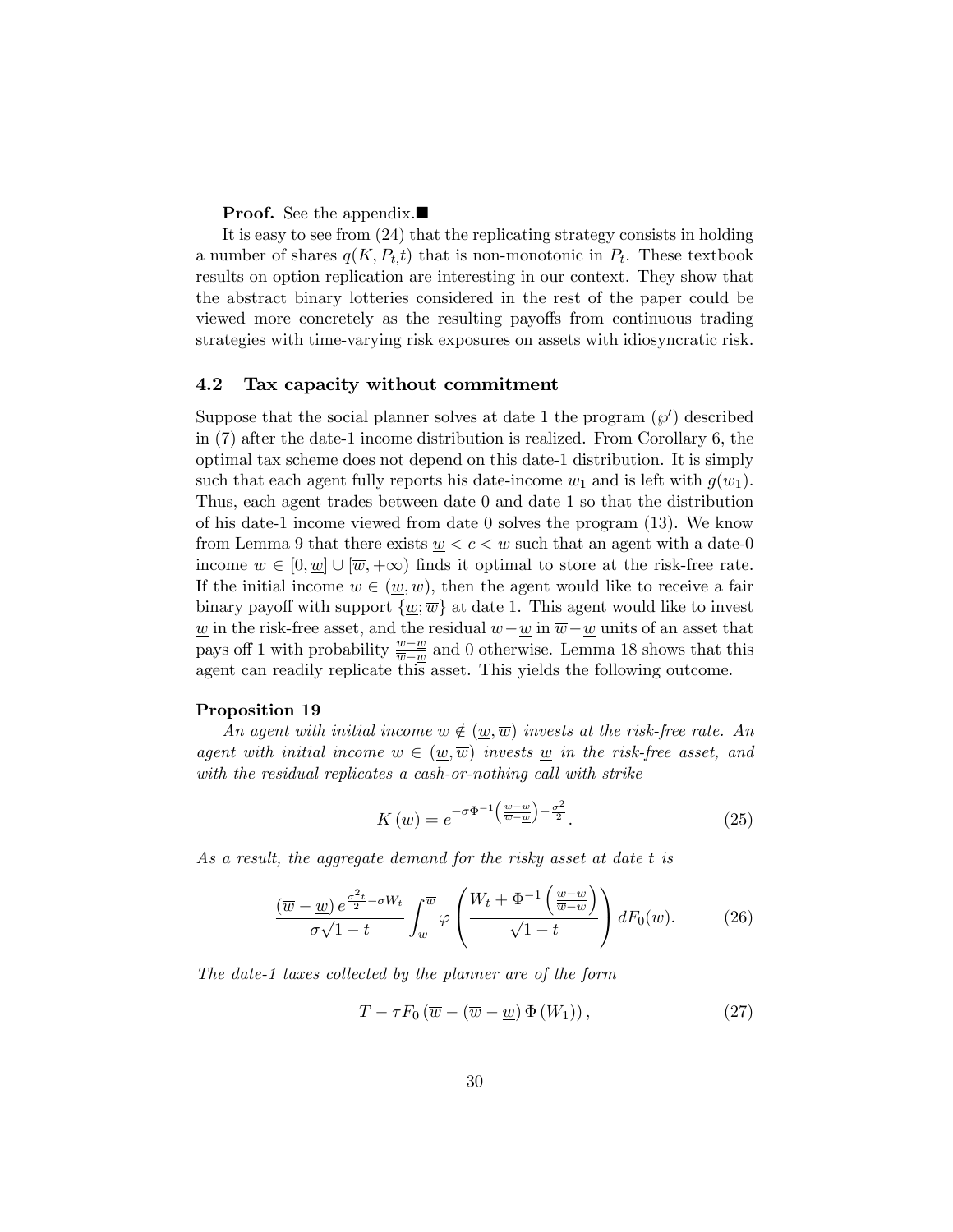where  $\Phi(W_1)$  has by construction a uniform distribution over  $(0, 1)$  viewed from date 0; and

$$
T = \int_{[0,\underline{w}]\cup[\overline{w},+\infty)} (t - g(t)) dF_0(t) + (\overline{w} - g(\overline{w})) F_0(\overline{w}) - (\underline{w} - g(\underline{w})) F_0(\underline{w}),
$$
  

$$
\tau = (\overline{w} - \underline{w} + g(\underline{w}) - g(\overline{w})).
$$

**Proof.** See the appendix.

Proposition 19 yields two interesting insights. First, the date-1 revenues of the planner are not surprisingly random since agents gain exposure to a systematic source of risk. More interestingly, the consequence from dynamic replication is that the distribution of these revenues is very different from that of the return on the risky asset. It reflects instead the date-0 distribution of pre-tax income: Expression (27) shows that the random component of taxes is of the form  $-F_0\left(-\widetilde{X}\right)$ , with  $\widetilde{X}$  uniformly distributed over  $(\underline{w}, \overline{w})$ . Thus the Gaussian nature of asset risk is not reflected in  $(27)$ . This connection between inequality among top incomes and the risk profile of their taxes is a novel prediction to our knowledge. More generally, the prediction that endogenous portfolio rebalancing creates a nonlinear relationship between realized asset returns and collected taxes is novel to our knowledge.

Second, expression (26) shows how the demand for the risky asset dynamically evolves. It is easy to analyze in the case in which  $t$  is very close to 1. It is transparent from  $(26)$  that for t sufficiently close to 1, the exposure on the risky asset is concentrated on agents with an initial income w such that:

$$
w = \underline{w} + (\overline{w} - \underline{w}) \Phi(-W_t).
$$

Thus for  $t$  close to 1, the demand for the risky asset is driven by agents with initial income close to  $\overline{w}$  after bad realizations of the asset return  $(W_t \text{ small})$ , and by agents with initial income close to  $\underline{w}$  after positive realizations of the asset return. It seems reasonable to assume that income distribution  $F_0$ has a decreasing density over  $[w, \overline{w}]$  because avoidance is is concentrated at the right tail of income distribution, where density is decreasing. In this case, total demand for the risky asset should chase the realized return. It increases in particular after positive realized returns.

#### 4.3 Tax capacity with commitment

We now consider the case in which the planner still seeks to maximize his expected date-1 revenues, but can credibly commit to a tax scheme that he announces at date 0: In this case,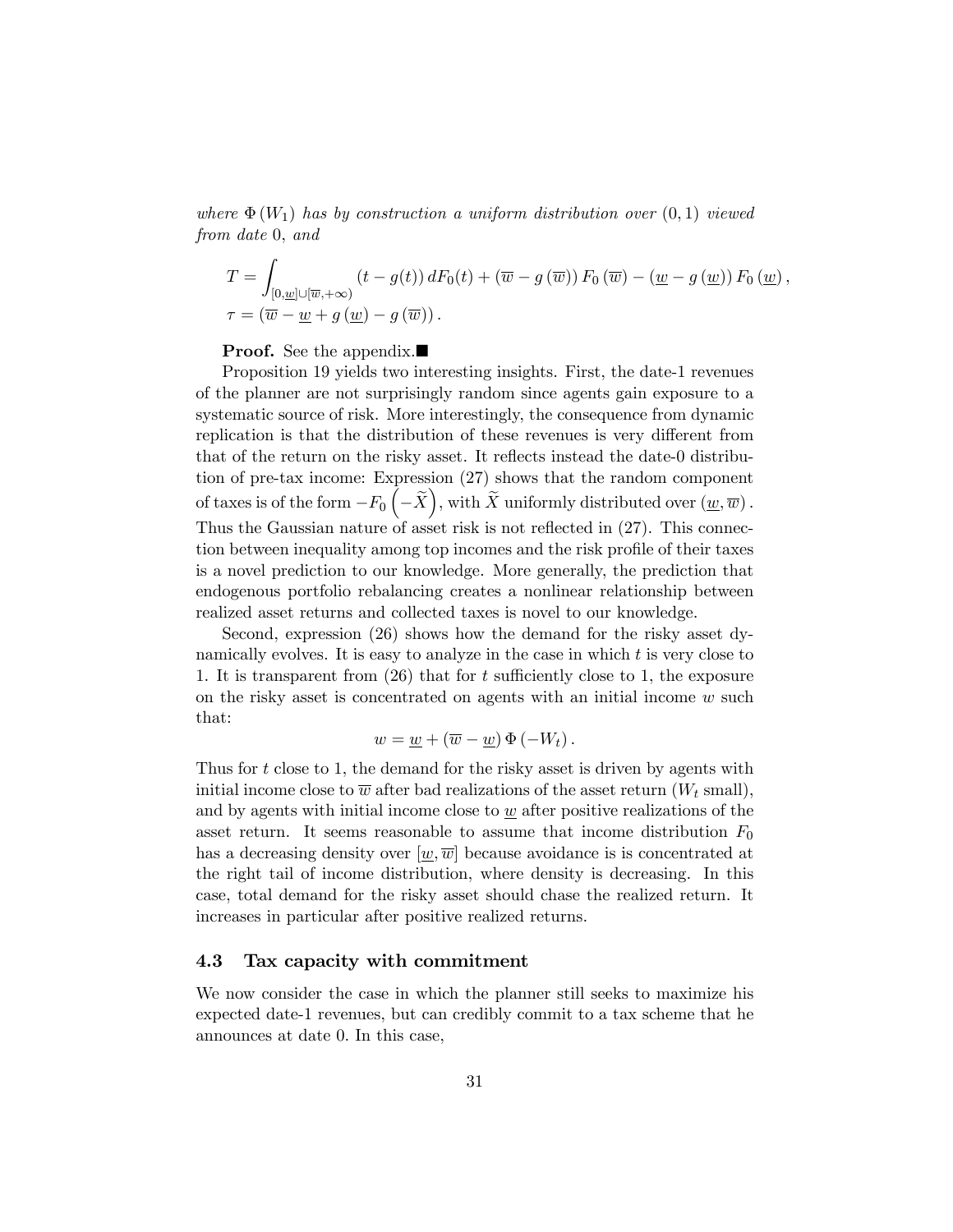#### Proposition 20

The planner announces the tax scheme

$$
r(w) = w,
$$
  
\n
$$
\tau(w) = w - u^{-1} \circ \overline{u \circ g}(w).
$$

Agents invest at the risk-free rate and the tax capacity is

$$
\int_0^{+\infty} \left( w - u^{-1} \circ \overline{u \circ g}(w) \right) dF_0(w).
$$

**Proof.** See the Appendix.■

Commitment power is particularly valuable in the case of systematic risk taking. Not only does it raise the planner's tax capacity, but it also severs the link between tax avoidance and financial instability discussed above. The planner commits in this case to a tax scheme that is less regressive than the ex post optimal one. This eliminates risk-taking incentives and thus yields to a stable distribution of taxable income, but comes at the cost of a smaller tax capacity given this ex post distribution.

#### 4.4 Discussion

#### General avoidance function

It is easy to see that the results are qualitatively similar for a general avoidance function g. In this case each agent with initial income  $w$  uses dynamic trading in order to replicate the binary option  $\tilde{\rho}(w)$  corresponding to his optimal lottery.

#### Welfare-maximizing planner

Maximizing tax capacity no longer coincides with utilitarian welfare maximization when risk shifting involves exposure to systematic risk. Consider the case of taxation without commitment. In this case, the constant term  $v(0)$  of the welfare-maximizing tax scheme is also contingent on  $W_1$ , and positively correlated with the variable term  $v(w)-v(0)$ . Thus a hedging motive arises for each agent and his optimal trading strategy is more complex. We have been unable to characterize it simply.

The situation in which maximization of tax capacity and that of utilitarian welfare coincide is that in which the planner must announce a fixed amount of expenditures at date 0, and then collects taxes at date 1. In this case he breaks even on average but bears systematic risk because of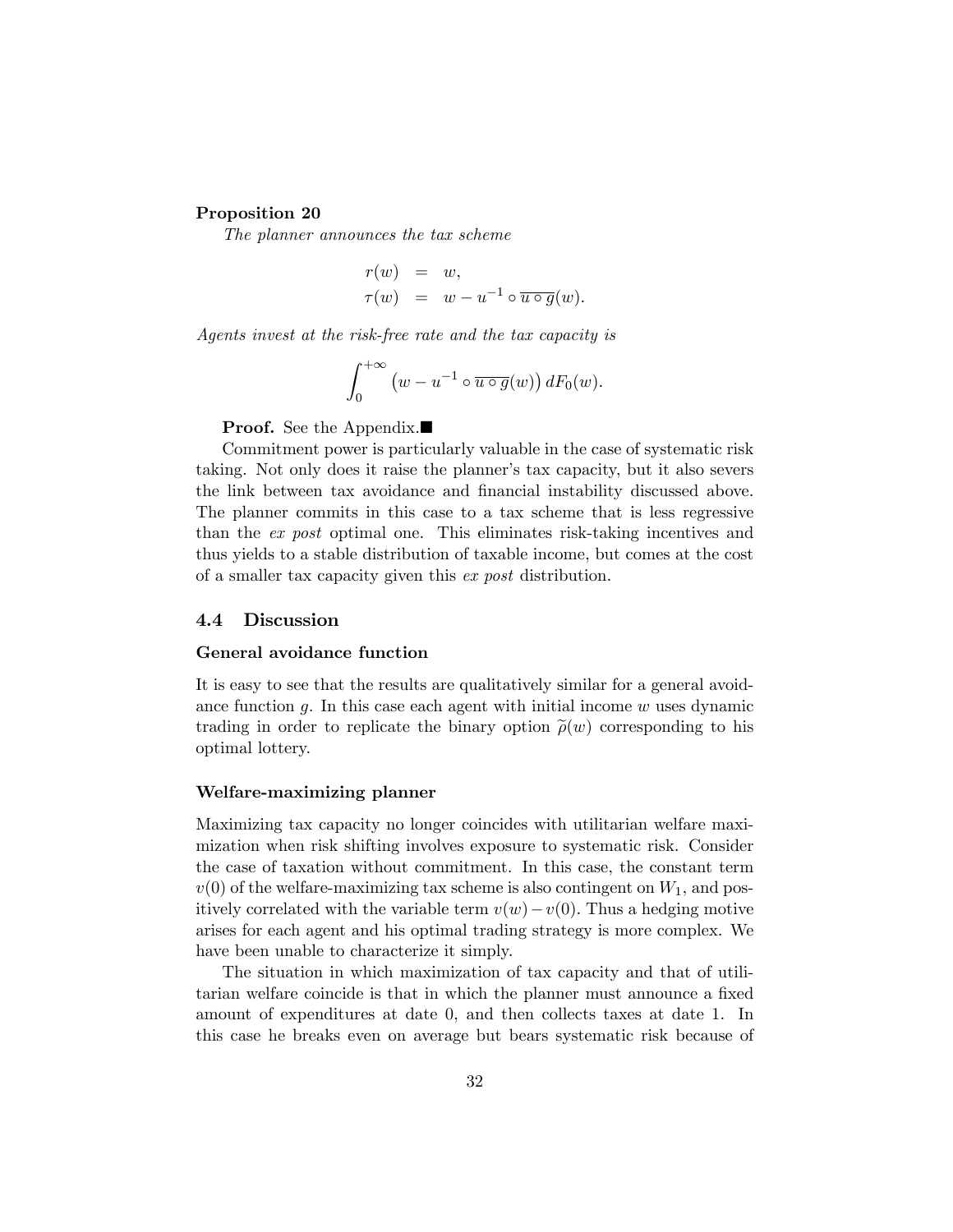revenue uncertainty. This may be a realistic description of public finances in the short to medium run, where expenditures are much less sensitive to the evolution of the economy than collected taxes.

## 5 Related literature

This paper studies how two frictions - avoidance and risk shifting - affect the tax and redistribution capacities of a social planner. As such, it blends ingredients that have been studied in distinct literatures, and from different angles. This section discusses how this paper relates to the respective existing literatures on tax avoidance, on risk shifting, and on the effect of frictions on inequality.

First, there is a surprising contrast between the large evidence that taxpayers do take advantage of available legal methods of reducing their fiscal obligations, and the relatively sparse theoretical literature on this topic. The literature on tax avoidance is by and large descriptive (see, e.g., Stiglitz, 1985). Slemrod and Kopczuk (2002) and Piketty, Staez, and Stancheva (2013) capture avoidance in a reduced form, as an exogenous elasticity of taxable income to the tax rate. Like us, Casamatta (2013) and Grochulski (2007) adopt the alternative approach of modelling tax avoidance as a primitive informational friction, and then deriving optimal fiscal policy as an optimal mechanism. We share with these contributions the modelling of avoidance as an ex post moral-hazard problem of costly diversion. Grochulski (2007) establishes the result that increasing returns to avoidance imply the optimality of avoidance-free schemes. Casamatta (2013) shows that this no longer need be the case when the function  $g$  is concave.

Second, the risk-shifting friction is a form of ex ante moral hazard that has been thoroughly studied in financial economics. In their seminal paper, Jensen and Meckling (1976) show that overly leveraged firms may undertake value-destroying projects provided these are sufficiently risky. A large asset-pricing literature studies how nonconcavities stemming from compensation schemes or career concerns create risk-shifting incentives for fund managers. Contributions include Basak, Pavlova, and Shapiro (2007), Carpenter (2000), Ross (2004), and Makarov and Plantin (2013). We borrow our formal modelling of risk shifting as a choice among arbitrary distributions from the latter.

Our focus on how risk taking shapes the wealth distribution relates to a number of paper that study economies in which agents care not only for consumption but also for their status (see, e.g., Becker, Murphy, and Wern-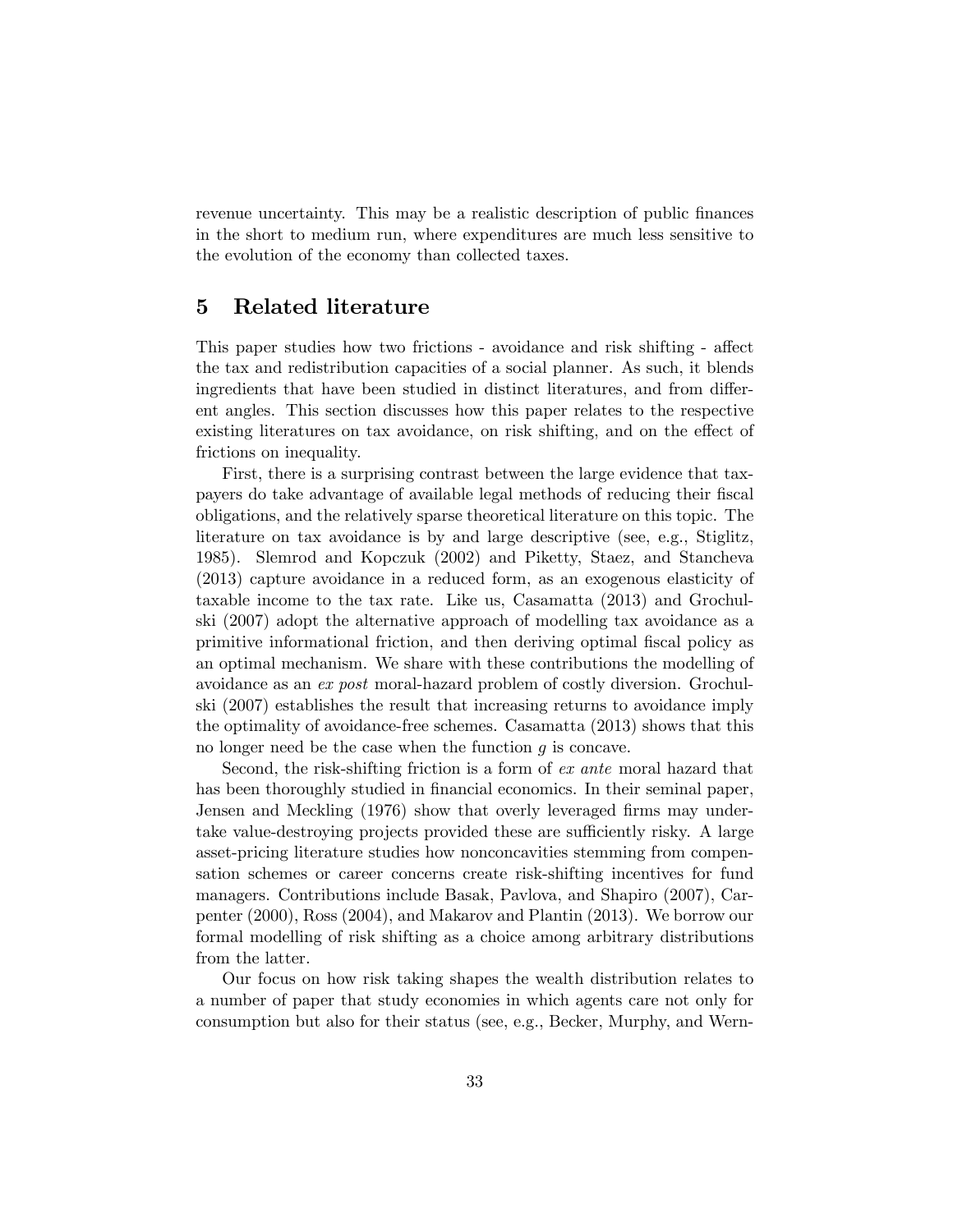ing, 2003, Ray and Robson, 2012, or Robson, 1992). In these contributions, status may induce non concavities in utility over endowment, so that only wealth distribution that are sufficiently inequal discourage agents from gambling. By contrast, agents care only about consumption in our economy, and only scale economies in avoidance and lack of commitment generate endogenous pre-tax inequality.

While risk shifting is largely absent from the public-finance literature to our knowledge, it relates to various forms of secret side-trading studied by this literature. Contributions include Cole and Kocherlakota (2001), Golosov and Tchivisty (2007), or Ales and Maziero (2013). In Cole and Kocherlakota (2001), agents can secretly save at an exogenously given rate. Golosov and Tsyvinski (2007) endogenize the price of the assets that agents secretly trade. Ales and Maziero (2013) study non-exclusive contracting, and thus fully endogenize the side contracts that agents can secretly sign. Broadly, the goal of this literature is to study how agents' ability to secretly trade affects efficient production and risk sharing in economies with asymmetric information. Our purpose is quite different. We study an economy that is trivially Pareto efficient at the outset. There are no gains from social interaction between agents: They receive risk-free endowments of a single private good and do not produce. Tax avoidance and side trades matter only because of the presence of a social planner who uses taxation to implement inequality-averse social views. Our focus is on how tax avoidance and risk shifting stand in the way of this social planner, and may lead him to create two types of inefficiency. First, he may induce tax avoidance, which wastes resources. Second, he may also spur risk shifting, thereby adding non rewarded risk to a risk-averse economy. We show that the commitment power of the planner determines whether he creates such costs for the economy or not. A planner who can commit designs schemes that do not induce tax avoidance nor risk shifting in equilibrium. This crucially relies on increasing returns to avoidance, as shown by Casamatta (2013). Absent commitment, we show that there is tax avoidance in equilibrium in the dynamic version of the model, and that risk shifting also occurs in equilibrium.

Acemoglu, Golosov, and Tsyvinski (2010), and Farhi, Sleet, Werning, and Yeltekin (2012) also study environments in which an inequality-averse planner cannot commit. Perhaps closest to our paper, Bisin and Rampini (2006) introduce anonymous trading in such an environment, and show that it might be preferable to publicly observed trading because the limited information of the governement mitigates time-inconsistency problems. Our result that there is secret consumption in equilibrium in the dynamic case without commitment is related to theirs.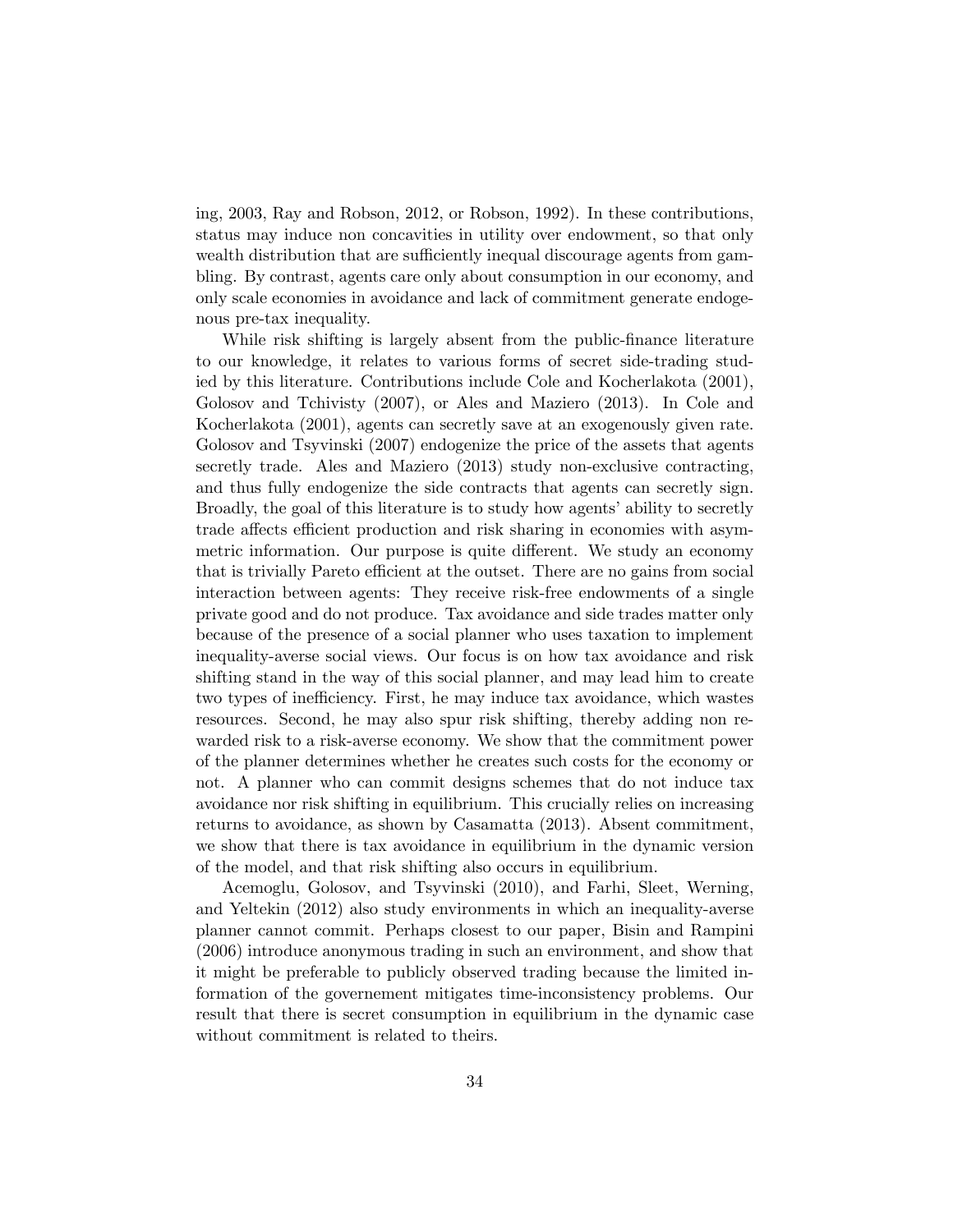Finally, the prediction that regressive taxation at the top endogenously increases pre-tax inequality because of a risk-shifting friction is novel to our knowledge, although Posner informally made this claim.<sup>11</sup> The growth and development literatures have shown that credit constraints may create poverty traps that amplify income inequality (see, e.g., Aghion and Bolton, 1997, Banerjee and Newman, 1993, Galor and Zeira, 1993, or Greenwood and Jovanovic, 1990). We suggest that another friction - risk shifting - may amplify inequality at the top of the income distribution. No systematic empirical test of this prediction has been carried out to our knowledge. Yet, Gentry and Hubbard (2000) and Cullen and Gordon (2007) document the related fact that entrepreneurial risk taking is reduced when taxation becomes more progressive.

## References

- [1] Acemoglu, Daron, Michael Golosov and Aleh Tsyvinski, "Dynamic Mirrless Taxation Under Political Economy Contraints," Review of Economic Studies, 77 (3), 2010.
- [2] Aghion, Philippe and Patrick Bolton, "A Theory of Trickle-Down Growth and Development," The Review of Economic Studies, 64 (2), 1997.
- [3] Ales, Laurence and priscilla Maziero, "Non-Exclusive Dynamic Contracts and the Limits of Insurance," working paper, 2013.
- [4] Aumann, Robert and Micha Perles, "A variational problem arising in economics," Journal of Mathematical Analysis and Applications, 11, 1965.
- [5] Banerjee, Abhijit and Andrew Newman, "Occupational Choice and the Process of Development", Journal of Political Economy, 101, 1997.
- [6] Basak, Suleyman, Anna Pavlova and Alex Shapiro, "Optimal Asset Allocation and Risk Shifting in Money Management," Review of Financial Studies, 20(5), 2007.
- [7] Becker, Gary, Kevin Murphy and Iván Werning, "The Equilibrium Distribution of Income and the Market for Status," Journal of Political Economy , 113 (2), 2005.

<sup>11</sup>http://www.becker-posner-blog.com/2006/12/should-we-worry-about-the-risinginequality-in-income-and-wealth-posner.html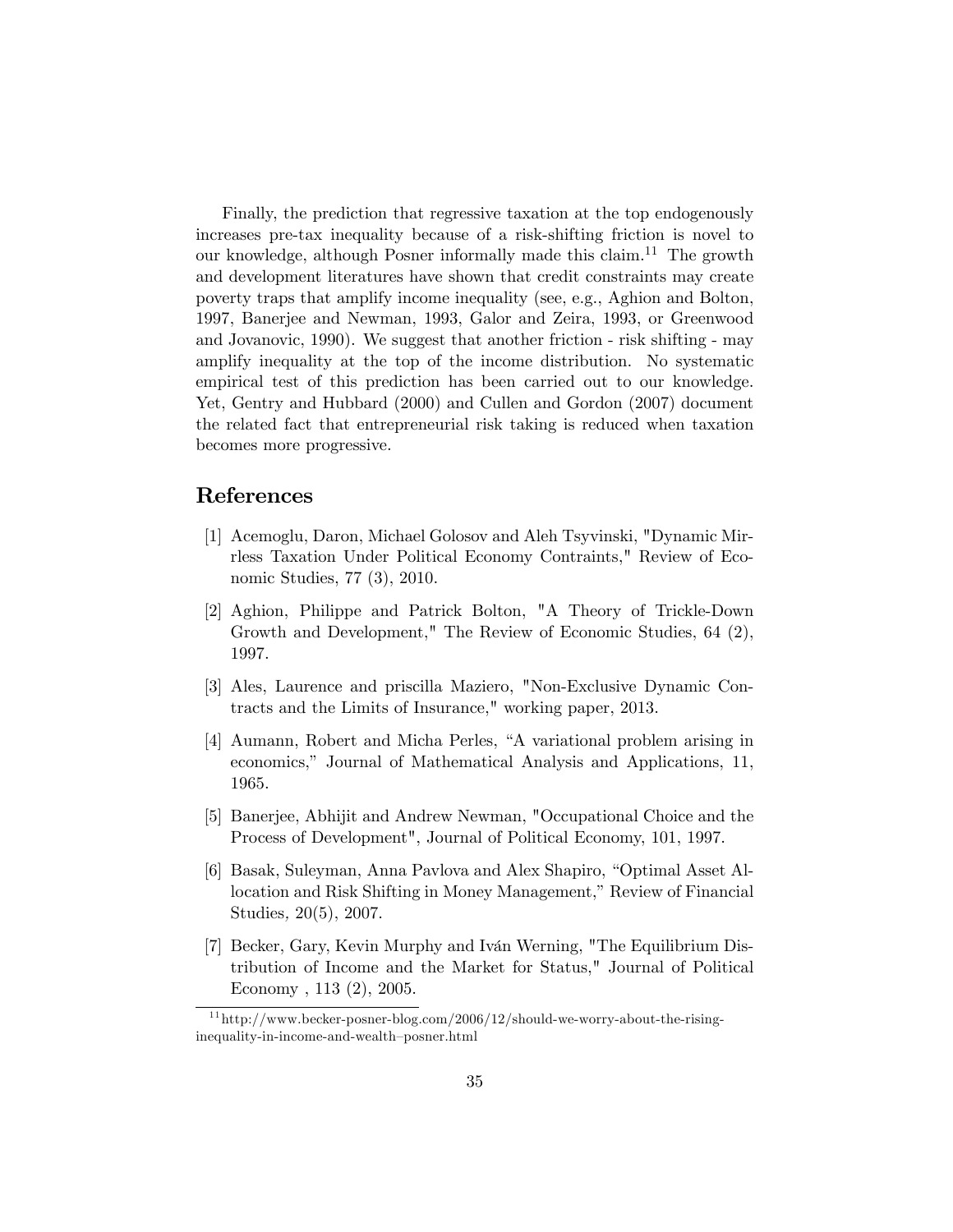- [8] Bisin, Alberto and Adriano Rampini, "Markets as Beneficial Constraints on the Government," Journal of Public Economics, 90, 2006.
- [9] Black, Fischer and Myron Scholes, "The Pricing of Options and Corporate Liabilities," Journal of Political Economy, 81 (3),1973.
- [10] Carpenter, Jennifer "Does Option Compensation Increase Managerial Risk Appetite?," Journal of Finance, 55(5), 2000.
- [11] Casamatta, Georges, "Optimal Income Taxation with Tax Avoidance," working paper, 2010.
- [12] Cole, Harlod and Narayana Kocherlakota, "Efficient Allocations with Hidden Income and Hidden Storage," Review of Economic Studies, 68(3), 2001.
- [13] Congress of the United States, Congressional Budget Office, "The Distribution of Major Tax Expenditures in the Individual Income Tax System," report, 2013.
- [14] Cullen, Julie Berry and Roger Gordon, "Taxes and Entrepreneurial Risk-Taking: Theory and Evidence for the U.S.," Journal of Public Economics, 91(7-8), 2007.
- [15] Diaz-Gimenez, Javier, Andy Glover and Jose-Victor Rios-Rull, "Facts on the Distributions of Earnings, Income, and Wealth in the United States: 2007 Update," Federal Reserve Bank of Minneapolis Quarterly review, 34(1), 2011.
- [16] Farhi, Emmanuel, Chris Sleet, Ivan Werning and Sevin Yeltekin, "Nonlinear Capital Taxation without Commitment," Review of Economic Studies 79 (4), 2012.
- [17] Galor, Oded and Joseph Zeira, "Income Distribution and Macroeconomics," The Review of Economic Studies, 60 (1), 1993.
- [18] Gentry, William and R. Glenn Hubbard, "Tax Policy and Entrepreneurial Entry," American Economic Review, 90(2), 2000.
- [19] Golosov, Mikhail and Aleh Tsyvinski, "Optimal Taxation with Endogenous Insurance Markets," Quarterly Journal of Economics, 122 (2), 2007.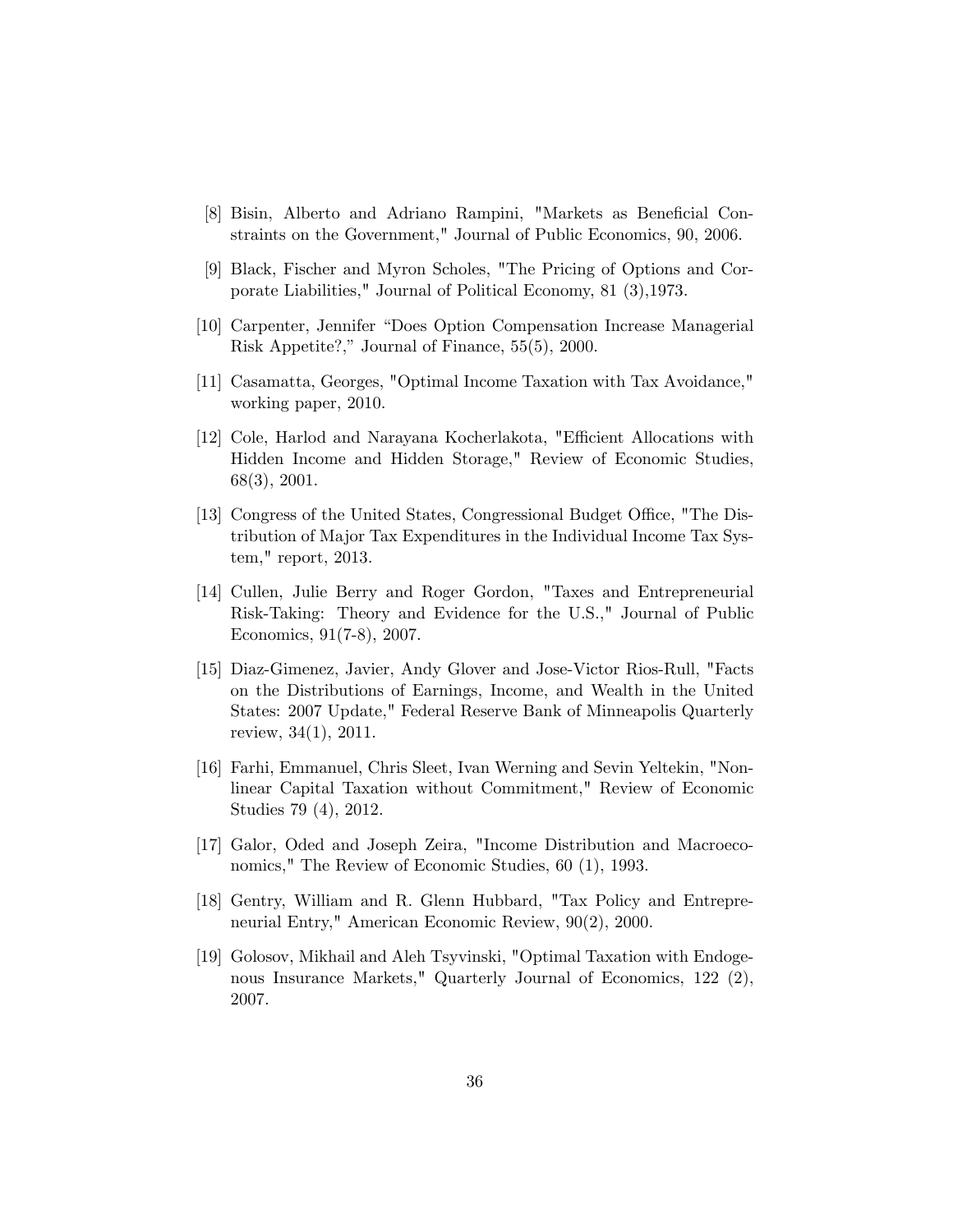- [20] Greenwood, Jeremy and Boyan Jovanovic, "Financial Development, Growth, and the Distribution of Income," Journal of Political Economy, 98 (5), 1990.
- [21] Grochulski, Borys ,"Optimal Nonlinear Income Taxation with Costly Tax Avoidance," Economic Quarterly - Federal reserve Bank of Richmond, 93 (1), 2007.
- [22] Jensen, Michael and William Meckling, "Theory of the Firm: Managerial Behavior, Agency Costs and Ownership Structure," Journal of Financial Economics, 3(4), 1976.
- [23] Johannesen, Niels and Gabriel Zucman, "The End of Bank Secrecy? An Evaluation of the G20 Tax Haven Crackdown," forthcoming, American Economic Journal: Economic Policy.
- [24] Kleven, Henrik, Camille Landais and Emmanuel Saez, "Taxation and International Mobility of Superstars: Evidence from the European Football Market,", forthcoming, American Economic Review.
- [25] Kleven, Henrik, Camille Landais, Emmanuel Saez, and Esben Schultz, "Migration and Wage Effects of Taxing Top Earners: Evidence from the Foreigners' Tax Scheme in Denmark," NBER Working Paper No. 18885, 2013.
- [26] Laffont, Jean-Jacques and Jean Tirole, "The Dynamics of Incentive Contracts," Econometrica , 56 (5), 1988.
- [27] Landais, Camille, Thomas Piketty and Emmanuel Saez, "Pour une Révolution Fiscale," La République des Idées, Seuil, 2011.
- [28] Lang, Oliver, Norhass, Karl-Heinz and Konrad Stahl,"On Income Tax Avoidance; The Case of Germany," Journal of Public Economics, 66, 1997.
- [29] Makarov, Igor and Guillaume Plantin, "Rewarding Trading Skills Without Inducing Gambling," forthcoming, Journal of Finance.
- [30] Piketty, Thomas, and Emmanuel Saez, "Income Inequality in the United States, 1913-1998" with Thomas Piketty, Quarterly Journal of Economics, 118(1), 2003, table updates found at http://elsa.berkeley.edu/~saez/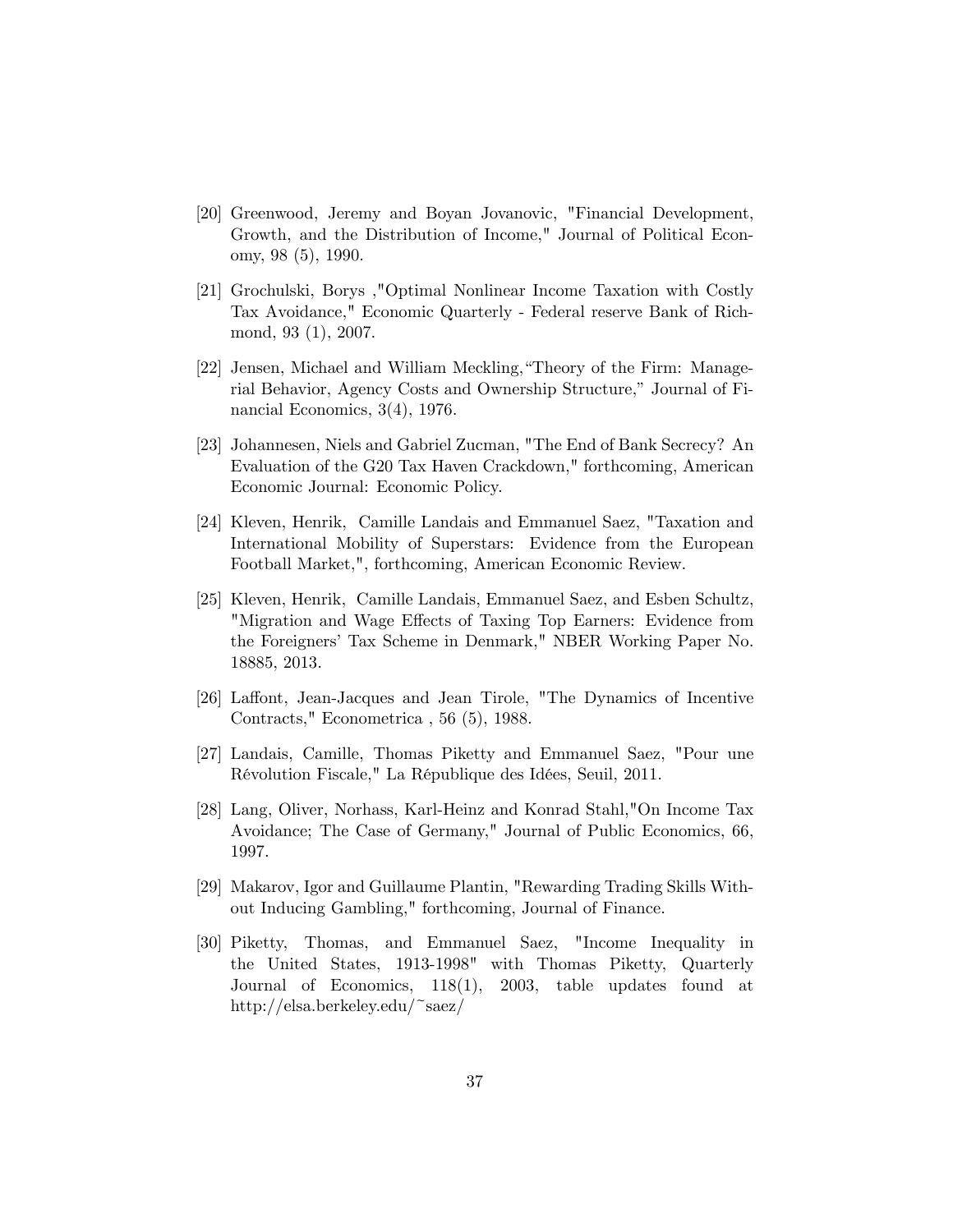- [31] Piketty, Thomas, Emmanuel Saez and Stefanie Stantcheva, "Optimal Taxation of Top Labor Incomes: A Tale of Three Elasticities," forthcoming, American Economic Journal: Economic Policy.
- [32] Rajan, Raghuram, "Bankers' Pay Is Deeply Flawed," Financial Times, 2010.
- [33] Ray, Debraj and Arthur Robson, "Status, intertemporal Choice, And Risk-Taking," Econometrica , 80 (4), 2012.
- [34] Arthur Robson, "Status, the Distribution of Wealth, Private and Social Attitudes to Risk," Econometrica , 60 (4), 1992.
- [35] Ross, Stephen, "Compensation, Incentives, and the Duality of Risk Aversion and Riskiness," Journal of Finance,  $59(1)$ ,  $2004$ .
- [36] Shackelford, Douglas, "The Tax Environment Facing the Wealthy," in Does Atlas Shrug? The Economic Consequences of Taxing the Rich, edited by Joel B. Slemrod, Russell Sage Foundation and Harvard University (New York, NY), 2000.
- [37] Slemrod, Joel and Wojciech Kopczuk, "The Optimal Elasticity of Taxable Income," Journal of Public Economics, 84(1), 2002.
- [38] Stiglitz, Joseph, "Utilitarianism and Horizontal Equity: The Case for Random Taxation," NBER Working Paper No. 694, 1981.
- [39] Stiglitz, Joseph, "The general theory of tax avoidance", National Tax Journal, 38(3), 1985.
- [40] Stiglitz, Joseph, "Pareto Efficient and Optimal Taxation and the New New Welfare Economics," NBER Working Paper No. 2189, 1987.
- [41] Zucman, Gabriel, "The Missing Wealth of Nations: Are Europe and the U.S. net Debtors or net Creditors?," forthcoming, Quarterly Journal of Economics.

## 6 Appendix

## 6.1 Proof of Lemma 2

**Proof of i).** For all  $t \in [0, 1]$  and  $w \ge 0$ ,

$$
g(tw) = g(tw + (1-t)0) \leq tg(w) + (1-t)g(0) = tg(w).
$$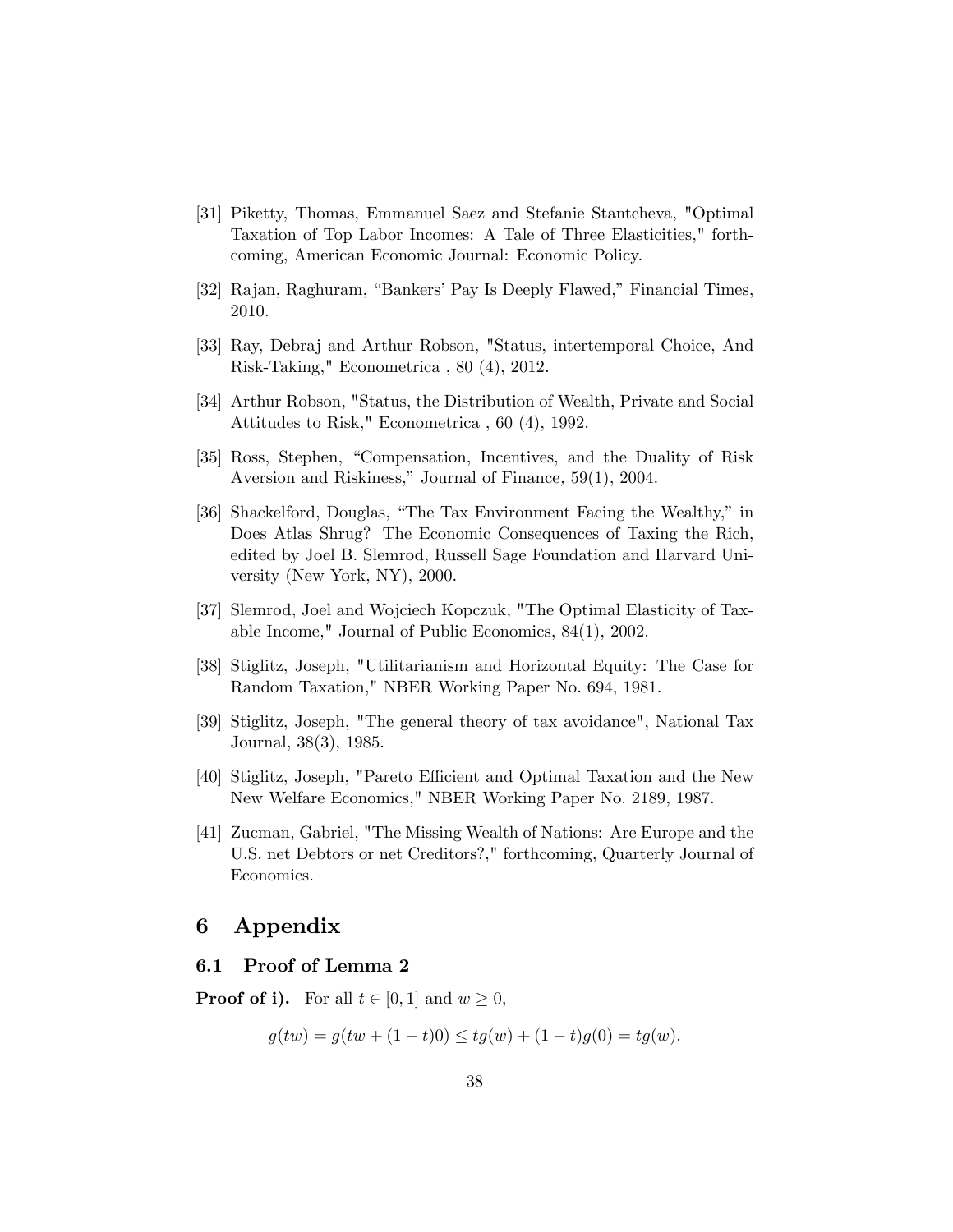Thus for all  $w, w' \geq 0$  s.t.  $w + w' > 0$ ,

$$
g(w) + g(w') = g\left(\frac{w}{w+w'}(w+w')\right) + g\left(\frac{w'}{w+w'}(w+w')\right)
$$
  

$$
\leq \frac{w}{w+w'}g(w+w') + \frac{w'}{w+w'}g(w+w')
$$
  

$$
= g(w+w').
$$

Proof of ii). We need to show that

$$
\forall 0 \le w' \le w, \ g(w - w') + g(w') \le g(w), \tag{28}
$$

for

$$
g(x) = \max \left\{ f(x) - k; 0 \right\}.
$$

Inequality (28) clearly holds if

$$
\min\big\{f(w - w'); f(w')\big\} \le k.
$$

Otherwise the inequality becomes

$$
f(w) \ge f(w') + f(w - w') - k.
$$

Concavity of  $f$  implies

$$
f(w') + f(w - w') \le 2f\left(\frac{w}{2}\right),
$$

and thus

$$
f(w) - (f(w') + f(w - w')) \ge f(w) - 2f(\frac{w}{2}) \ge -k
$$

from  $(3)$ .

## 6.2 Proof of Proposition 3

Step 1. We first show that we can without loss of generality restrict the analysis to mechanisms such that

$$
\forall w \ge 0, r(w) = w.
$$

Consider an arbitrary scheme  $(r, v)$  that satisfies constraints (5). Define the scheme  $(\rho, \nu)$  as

$$
\rho(w) = w,
$$
  
\n $\nu(w) = v(r(w)) + g(w - r(w)).$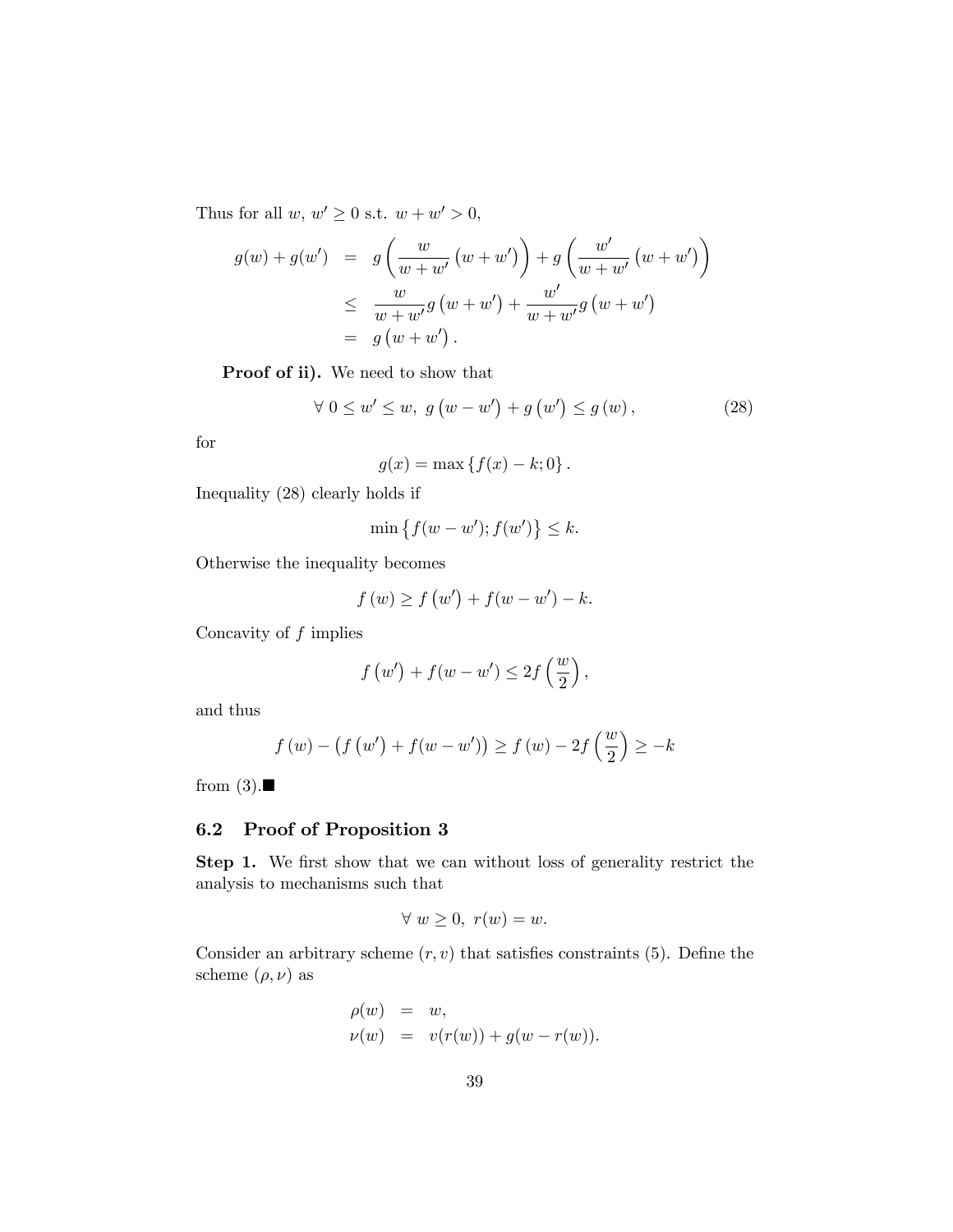First, the scheme  $(\rho, \nu)$  is incentive-compatible: For all  $w \geq 0$  and  $w'$ s.t.  $w' < w$ , we have

$$
\nu(w) = v(r(w)) + g(w - r(w)) \ge v(r(w')) + g(w - r(w')),
$$
  
\n
$$
\ge v(r(w')) + g(w' - r(w')) + g(w - w'),
$$
  
\n
$$
= \nu(w') + g(w - w').
$$

The first inequality stems from the fact that  $(r, v)$  is incentive-compatible. The second one follows from the fact that  $q$  is superadditive.

Second, the scheme  $(\rho, \nu)$  is feasible:

$$
\int_0^{+\infty} \nu(w) dF(w) = \int_0^{+\infty} v(r(w)) dF(w) + \int_0^{+\infty} g(w - r(w)) dF(w)
$$
  
\n
$$
\leq \int_0^{+\infty} r(w) dF(w) + \int_0^{+\infty} (w - r(w)) dF(w)
$$
  
\n
$$
\leq \int_0^{+\infty} w dF(w) = \int_0^{+\infty} \rho(w) dF(w).
$$

Finally, the scheme  $(\rho, \nu)$  delivers the same utility as the scheme  $(r, v)$ for each income level. Thus, the restriction to avoidance-free schemes is without loss of generality.

Step 2. Consider the following auxiliary program

$$
\max_{v} \int_{0}^{+\infty} u(v(w)) dF(w)
$$
  
s.t. 
$$
\begin{cases} \int_{0}^{+\infty} v(w) dF(w) \leq \int_{0}^{+\infty} w dF(w), \\ \forall w \geq 0, \ v(w) \geq g(w) + v(0). \end{cases}
$$
 (29)

This amounts to considering only the deviation of a zero-report  $w' = 0$  in the incentive-compatibility constraints of  $(\varphi)$ . We will show that

$$
V(w) = g(w) + \int_0^{+\infty} (t - g(t)) dF(t)
$$

solves this program. It is easy to see that  $V$  satisfies constraints  $(29)$ .

Consider a function  $v$  that solves this program. Clearly,  $v$  must be (weakly) increasing. Thus, v admits a left limit  $v(x^-)$  and a right limit  $v(x^+)$  at each point  $x \in (0, +\infty)$ . Suppose that for some  $x_0 \in (0, +\infty)$ ,  $v(x_0^-) < v(x_0^+)$ . Then one could slightly increase v in the left neighborhood of  $x$ , slightly decrease it in the right neighborhood, and thus strictly increase utilitarian welfare while still satisfying constraints  $(29)$ . Thus v must be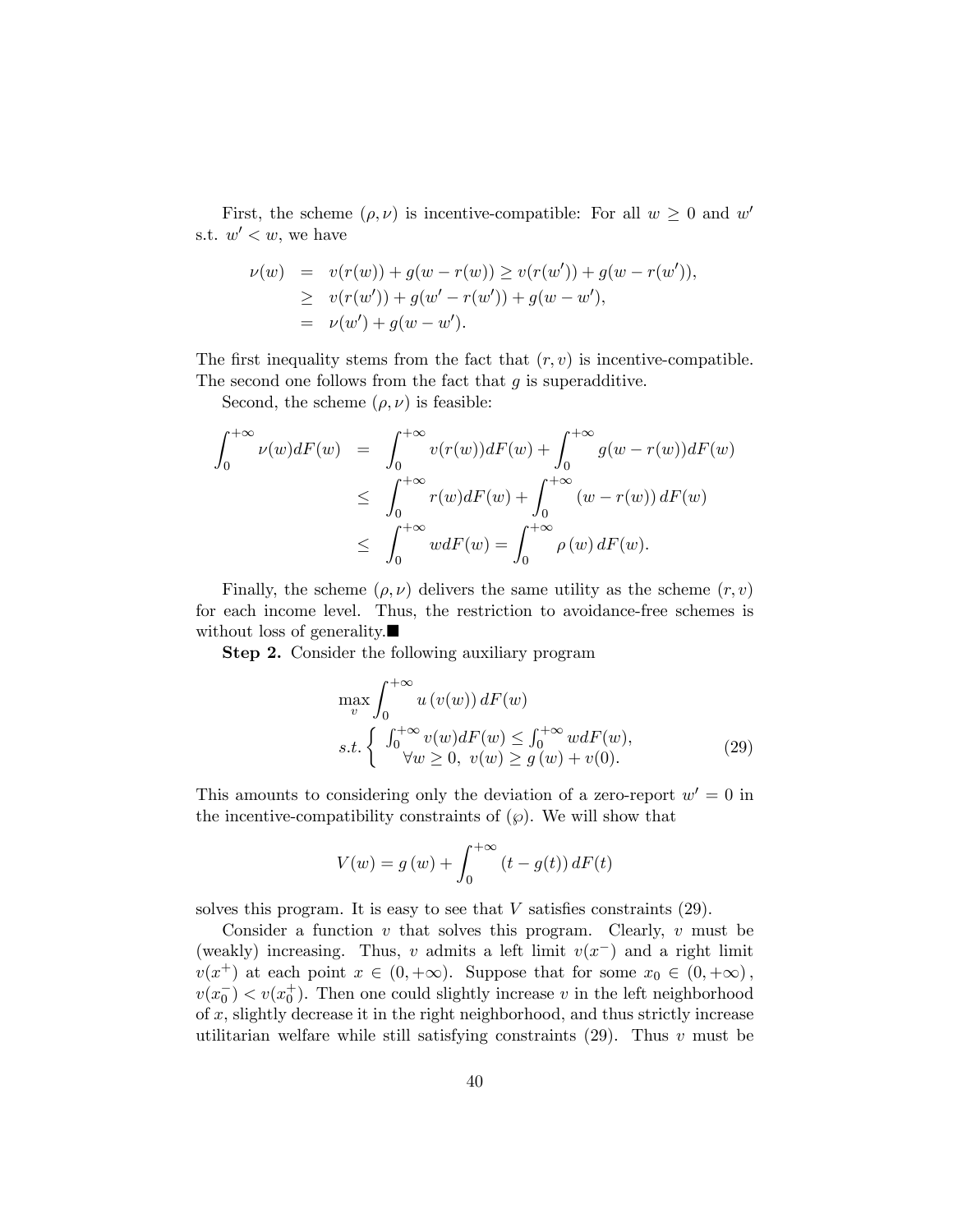continuous over  $(0, +\infty)$  almost surely (and with a similar argument also has a right-limit in 0).

Suppose now that for some  $x_1 \in (0, +\infty)$ ,

$$
v(x_1) > g(x_1) + v(0). \tag{30}
$$

Since  $v$  and  $g$  are continuous, inequality (30) actually holds over some neighborhood  $\Omega$  of  $x_1$ . Consider a bounded measurable function h with support within  $\Omega$  s.t.  $\int h dF = 0$ . The function

$$
w \to v(w) + th(w)
$$

satisfies constraints  $(29)$  for t sufficiently small. Thus it must be that

$$
\Phi(t) = \int_0^{+\infty} u \left( v(w) + th(w) \right) dF(w)
$$

has a local maximum in 0, or that

$$
\Phi'(0) = \int_0^{+\infty} u'(v(w)) h(w) dF(w) = 0.
$$
 (31)

Since  $(31)$  holds for any function h, and u is strictly concave, it must be that v is constant over  $\Omega$ . Clearly this implies that v must be constant over  $[0, x_1)$ , which cannot be unless g is equal to 0 over this interval. In any case, this contradicts (30). Thus  $v = V$ .

Since constraints (29) are necessary conditions for constraints (5) and V happens to satisfy (5) by superadditivity, this concludes the proof.  $\blacksquare$ 

#### 6.3 Proof of Corollary 4

The proof of Proposition 3 only uses that  $u$  is increasing and strictly concave, and so is  $\Omega \circ u$ .

#### 6.4 Proof of Corollary 5

Apply Corollary 4 with

$$
\Omega(x) = -\frac{e^{-ax}}{a},
$$

and let  $a \rightarrow +\infty$ .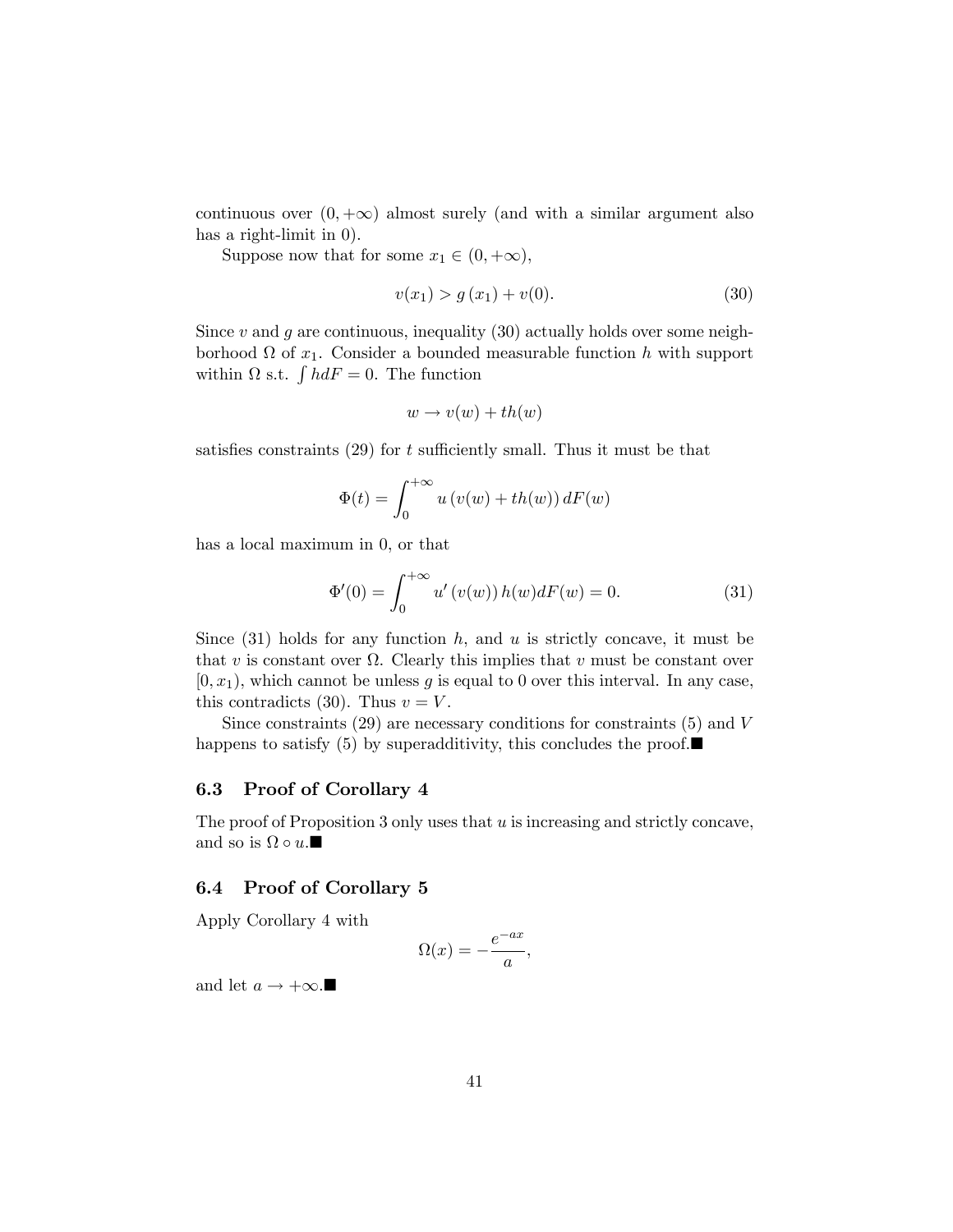#### 6.5 Proof of Corollary 6

Clearly the tax scheme  $(r^*, \tau^*)$  satisfies the constraints of  $(\wp')$  by superadditivity of q. Any scheme  $(r, \tau)$  that also satisfies these constraints must in particular satisfy:

$$
\forall w \geq 0, \ \tau(r(w)) \leq r(w) + g(w - r(w)) - g(w).
$$

The right-hand side is maximal for  $r(w) = w$  from (1), in which case it is equal to  $\tau^*(w)$ , which establishes the result.

Taxation cannot be strictly progressive because this would imply that  $g$ is strictly concave and thus strictly subadditive.

#### 6.6 Proof of Proposition 7

Ex post randomization. Suppose that mechanisms can be random. The planner offers a random net transfer  $\tilde{v}(r(w))$  to an agent who reports  $r(w)$ . First, it is easy to see that, as in the deterministic case, restricting the analysis to  $r(w) = w$  is without loss of generality. As in the deterministic case, it suffices to replace this mechanism with one in which

$$
\rho(w) = w,
$$
  
\n
$$
\widetilde{\nu}(w) = \widetilde{v}(r(w)) + g(w - r(w)).
$$

This new mechanism is feasible and incentive-compatible by superadditivity of  $g$ , actually regardless of the properties of the utility function  $u$ .

Second, for any random mechanism  $\tilde{v}(w)$  that is feasible and incentive compatible, define the deterministic mechanism

$$
\gamma(w) = u^{-1} \left( E \left[ u \left( \widetilde{v}(w) \right) \right] \right).
$$

First, this mechanism is incentive-compatible. For all  $w \ge 0$  and  $w' < w$ , incentive-compatibility of  $\tilde{v}$  implies

$$
E[u(\widetilde{v}(w))] \ge E[u(\widetilde{v}(w') + g(w - w'))],
$$

or

$$
u^{-1} (E [u (\widetilde{v}(w))]) \geq u^{-1} (E [u (\widetilde{v}(w') + g(w - w'))])
$$
  
 
$$
\geq u^{-1} (E [u (\widetilde{v}(w'))]) + g(w - w').
$$

The second inequality stems from the fact that the function

$$
y \to u^{-1} \left( E \left[ u \left( \widetilde{v}(w') + y \right) \right] \right) - y
$$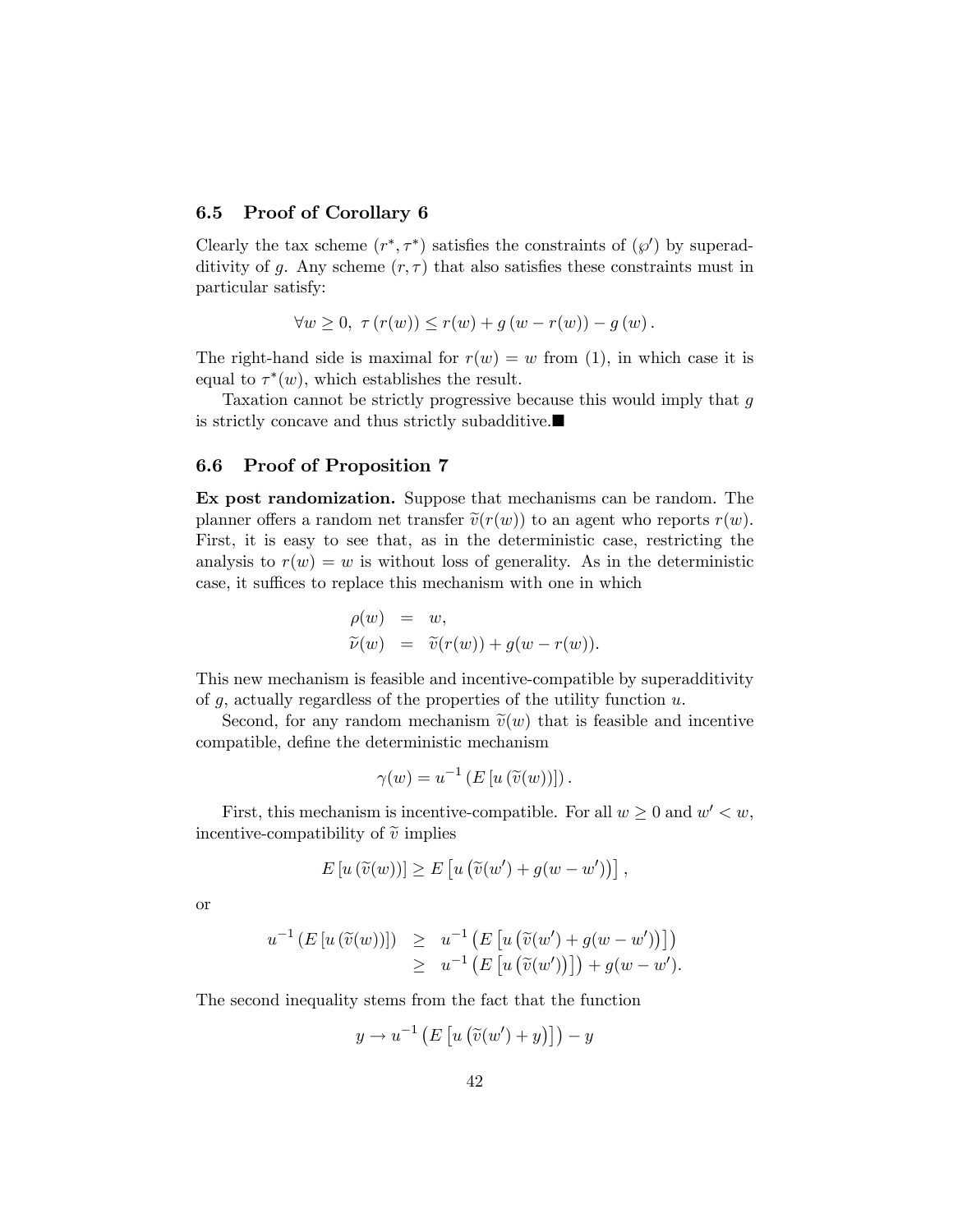is increasing.

Second, this mechanism is feasible because

$$
\int_0^{+\infty} u^{-1} \left( Eu\left(\tilde{v}(w)\right)\right) dF(w) \le \int_0^{+\infty} E\left[\tilde{v}(w)\right] dF(w)
$$

from Jensen's inequality.

Third, this mechanism obviously delivers the same utility as the random one  $\tilde{v}(w)$  for each income level. Thus restricting the analysis to deterministic mechanisms is without loss of generality in this case.

Ex ante randomization. It consists in initially splitting the population in subgroups indexed by  $i \in I$  that differ only with respect to their initial masses, where  $I$  may be a finite, infinite, or even uncountable set. The subgroups share the same conditional income distribution since agents are split ex ante. It is easy to see that such randomization cannot help. For each group  $i$ , the optimal tax scheme must be of the form

$$
r_i(w) = w,
$$
  

$$
v_i(w) = v_i(0) + g(w).
$$

The only degree of freedom induced by ex ante randomization is that the constant terms  $v_i(0)$  may differ across groups as groups may cross-subisdize each other. Jensen's inequality implies, however, that it is optimal to have

$$
\forall i, i' \in I, \ v_i(0) = v'_i(0),
$$

so that ruling out ex ante randomization is without loss of generality.

#### 6.7 Proof of Lemma 9

For  $w_0 > 0$ , define

$$
W^{D}(w_{0}) = \min_{(z_{1}, z_{2}) \in \mathbb{R}^{2}} z_{1} + w_{0} z_{2},
$$
  
s.t.  $\forall w \geq 0, z_{1} + w z_{2} \geq u(g(w)).$  (32)

The program defining  $W^D(w_0)$  is the dual of that defining  $W(w_0)$ . It has a simple graphical interpretation. It consists in finding, among all the straight lines above the graph of  $u \circ g$ , the one that takes the smallest value in  $w_0$ . Makarov and Plantin (2013) show that

$$
W^D(w_0) = W(w_0).
$$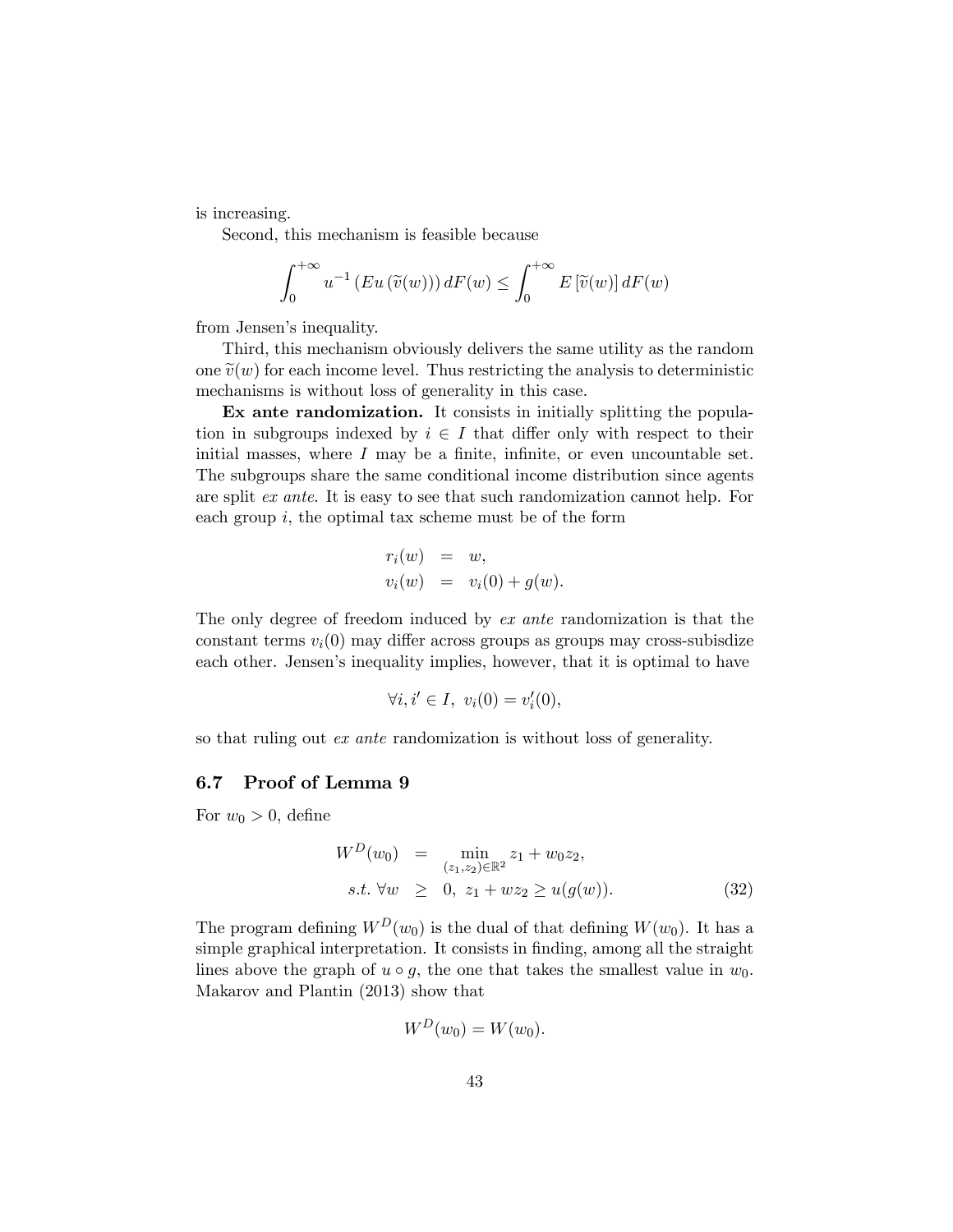It is graphically intuitive that  $W^D$  is the concavification of  $u \circ g$ . We now prove it formally.

Fix  $w_0 > 0$ . The function  $(z_1, z_2) \rightarrow z_1 + w_0 z_2$  is continuous. Thus, there exists at least one  $(z_1(w_0), z_2(w_0))$  satisfying (32) such that  $W^D(w_0)$  =  $z_1(w_0) + z_2(w_0)w_0$ . Clearly,  $z_2(w_0) \geq 0$  since  $u \circ g$  is strictly increasing. For such a pair  $(z_1(w_0), z_2(w_0))$ , let

$$
S(w_0) = \{w \ge 0 : z_1(w_0) + z_2(w_0)w = u \circ g(w)\}.
$$

Continuity of  $u \circ g$  implies that  $S(w_0)$  is nonempty and closed. It is clearly bounded and therefore compact. Let

$$
\underline{\sigma}(w_0) = \min S(w_0), \quad \overline{\sigma}(w_0) = \max S(w_0).
$$

We have:

$$
\underline{\sigma}(w_0) \le w_0 \le \overline{\sigma}(w_0). \tag{33}
$$

:

*Proof.* We prove that  $w_0 \le \overline{\sigma}(w_0)$ . The proof that  $\underline{\sigma}(w_0) \le w_0$  is symmetric. Suppose the opposite that  $w_0 > \overline{\sigma}(w_0)$  then for some  $\varepsilon \in (0, w_0 - \overline{\sigma}(w_0))$ , let

$$
\eta(\varepsilon) = \min_{y \ge \overline{\sigma}(w_0) + \varepsilon} \left\{ \frac{z_1(w_0) - u \circ g(y)}{y} + z_2(w_0) \right\}
$$

Clearly,  $\eta(\varepsilon) > 0$ .

Define  $(z'_1, z'_2)$  as  $z'_1 = z_1(w_0) + (\overline{\sigma}(w_0) + \varepsilon) \eta(\varepsilon), z'_2 = z_2(w_0) - \eta(\varepsilon)$ . The pair  $(z_1', z_2')$  satisfies (32). To see this, notice that  $z_1' + yz_2' = z_1(w_0) +$  $yz_2(w_0) + \eta (\varepsilon) (\bar{\sigma}(w_0) + \varepsilon - y)$ . Thus  $z'_1 + yz'_2 > z_1(w_0) + yz_2(w_0) \ge u \circ g(y)$ for  $y < \overline{\sigma}(w_0) + \varepsilon$ . Further,  $z'_1 + yz'_2 \ge z_1(w_0) + yz_2(w_0) - \eta(\varepsilon) y \ge u \circ g(y)$ for  $y \ge \overline{\sigma}(w_0) + \varepsilon$  by definition of  $\eta(\varepsilon)$ . At the same time,

$$
z_1' + w_0 z_2' = z_1(w_0) + w_0 z_2(w_0) + (\overline{\sigma}(w_0) + \varepsilon - w_0) \eta(\varepsilon) < z_1(w_0) + w_0 z_2(w_0),
$$

which contradicts the definition of  $(z_1 (w_0), z_2 (w_0))$ .

Inequalities (33) imply that for each  $w_0$ , we can define

$$
\begin{cases} \frac{w}{w}(w_0) = \sup \{ w \le w_0 \ s.t. W^D(w) = u(g(w)) \} \\ \overline{w}(w_0) = \inf \{ w \ge w_0 \ s.t. W^D(w) = u(g(w)) \} \end{cases}
$$

because these sets are not empty: They respectively contain  $\sigma(w_0)$  and  $\overline{\sigma}(w_0)$ . It must be indeed that

$$
\begin{cases}\n z_1(w_0) + z_2(w_0) \underline{\sigma}(w_0) = u \circ g(\underline{\sigma}(w_0)) = W^D(\underline{\sigma}(w_0)) \\
 z_1(w_0) + z_2(w_0) \overline{\sigma}(w_0) = u \circ g(\overline{\sigma}(w_0)) = W^D(\overline{\sigma}(w_0))\n\end{cases}.
$$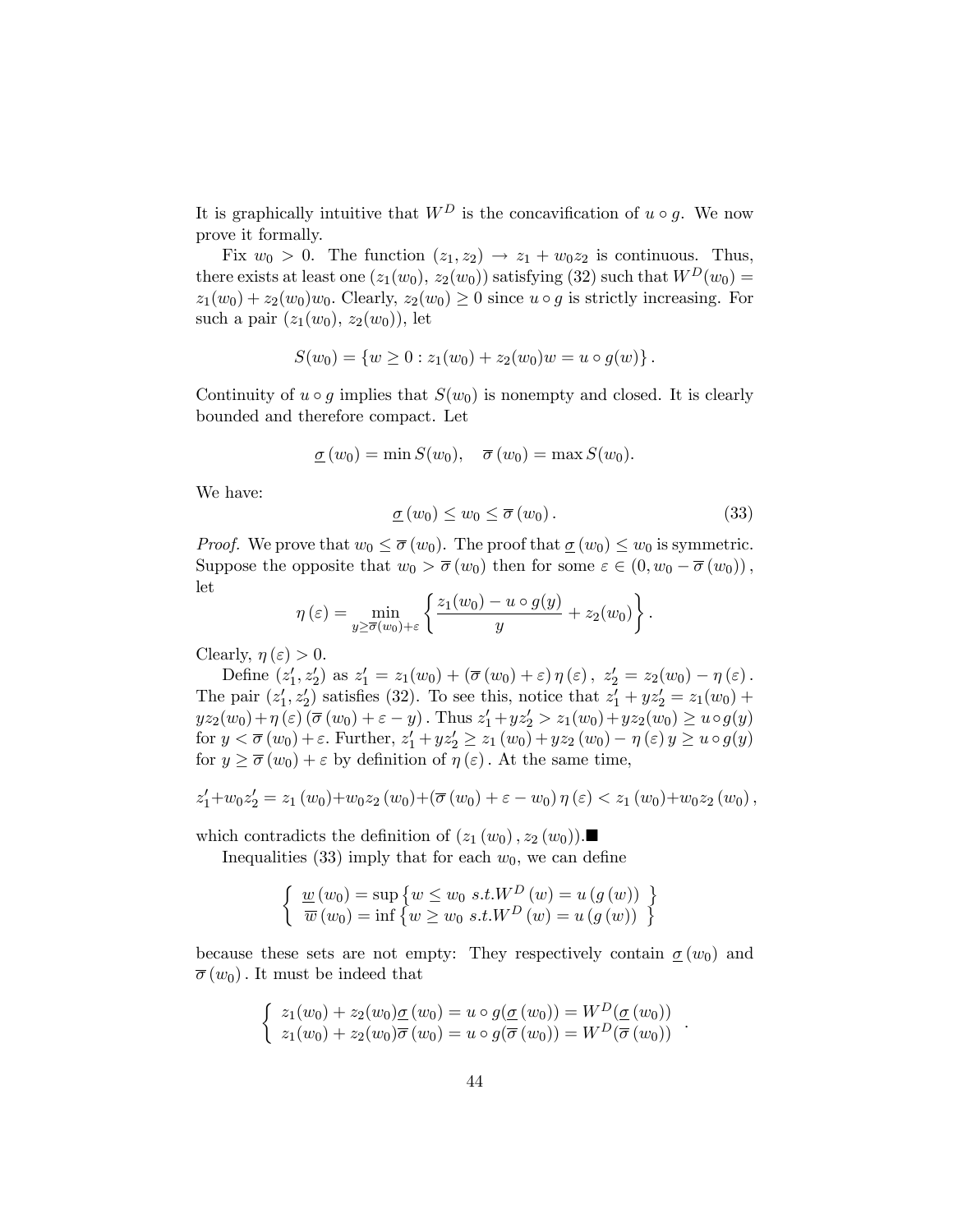Thus, for any  $w_0 > 0$ , if  $W^D(w_0) \neq u(g(w_0))$ , then  $[\underline{w}(w_0), \overline{w}(w_0)]$  is not a singleton, and  $W_D$  is linear over it. We are now able to prove:

$$
W^{D}(w) = \overline{u \circ g}(w). \tag{34}
$$

*Proof.* Notice first that by construction,  $W^D \geq u \circ g$ . Second, suppose that there exists a concave function  $\theta$  such that

$$
\theta \geq u \circ g,
$$
  

$$
\exists w_0 \ s.t. \ \theta(w_0) < W^D(w_0).
$$

In this case, it must be that  $u \circ q(w_0) < W^D(w_0)$ . But then, this means that  $\theta$ is above the line  $y = z_1(w_0) + xz_2(w_0)$  in  $w(w_0)$  and  $\overline{w}(w_0)$ , and strictly below it in  $w_0$ : it cannot be concave. Third,  $W^D$  is concave. Suppose otherwise that there exists  $w_1 < w_2 < w_3$  such that the chord between  $(w_1, W^D(w_1))$ and  $(w_3, W^D(w_3))$  is strictly above  $(w_2, W^D(w_2))$  in  $w_2$ . This contradicts that there exists a straight line that meets the graph of  $W^D$  in  $w_2$  and that is above the graph of  $W^D$ , since such a straight line cannot be above both  $(w_1, W^D(w_1))$  and  $(w_3, W^D(w_3))$ .

Equality  $(34)$  also defines the risk-taking choices of an individual with initial income  $w_0$ . If

$$
u(g(w_0) = W^D(w_0) = W(w_0),
$$

then the agent reaches  $W(w_0)$  by investing at the risk free rate. If

$$
u(g(w_0) < W^D(w_0),
$$

then we have

$$
z_1(w_0) + \underline{w}(w_0) z_2(w_0) = u(g(\underline{w}(w_0))), z_1(w_0) + \overline{w}(w_0) z_2(w_0) = u(g(\overline{w}(w_0))).
$$

so that

$$
W^{D}(w_{0}) = z_{1}(w_{0}) + z_{2}(w_{0}) w_{0} = \frac{w_{0} - \underline{w}(w_{0})}{\overline{w}(w_{0}) - \underline{w}(w_{0})} u(g(\overline{w}(w_{0}))) + \frac{\overline{w}(w_{0}) - w_{0}}{\overline{w}(w_{0}) - \underline{w}(w_{0})} u(g(\underline{w}(w_{0}))).
$$

Thus the lottery that pays off  $\underline{w}(w_0)$  with probability  $\frac{\overline{w}(w_0)-w_0}{\overline{w}(w_0)-\underline{w}(w_0)}$  and  $\overline{w}(w_0)$  with probability  $\frac{w_0 - w(w_0)}{\overline{w}(w_0) - w(w_0)}$  attains  $W^D(w_0) = W(w_0)$ . Other lotteries with support in  $S(w_0)$  can also attain it. But in this case their support is on the left of  $w(w_0)$  and on the right of  $\overline{w}(w_0)$ . Thus they are dominated by this minimal one in the sense of second-order stochastic dominance because their c.d.f. must single cross that of this minimal lottery.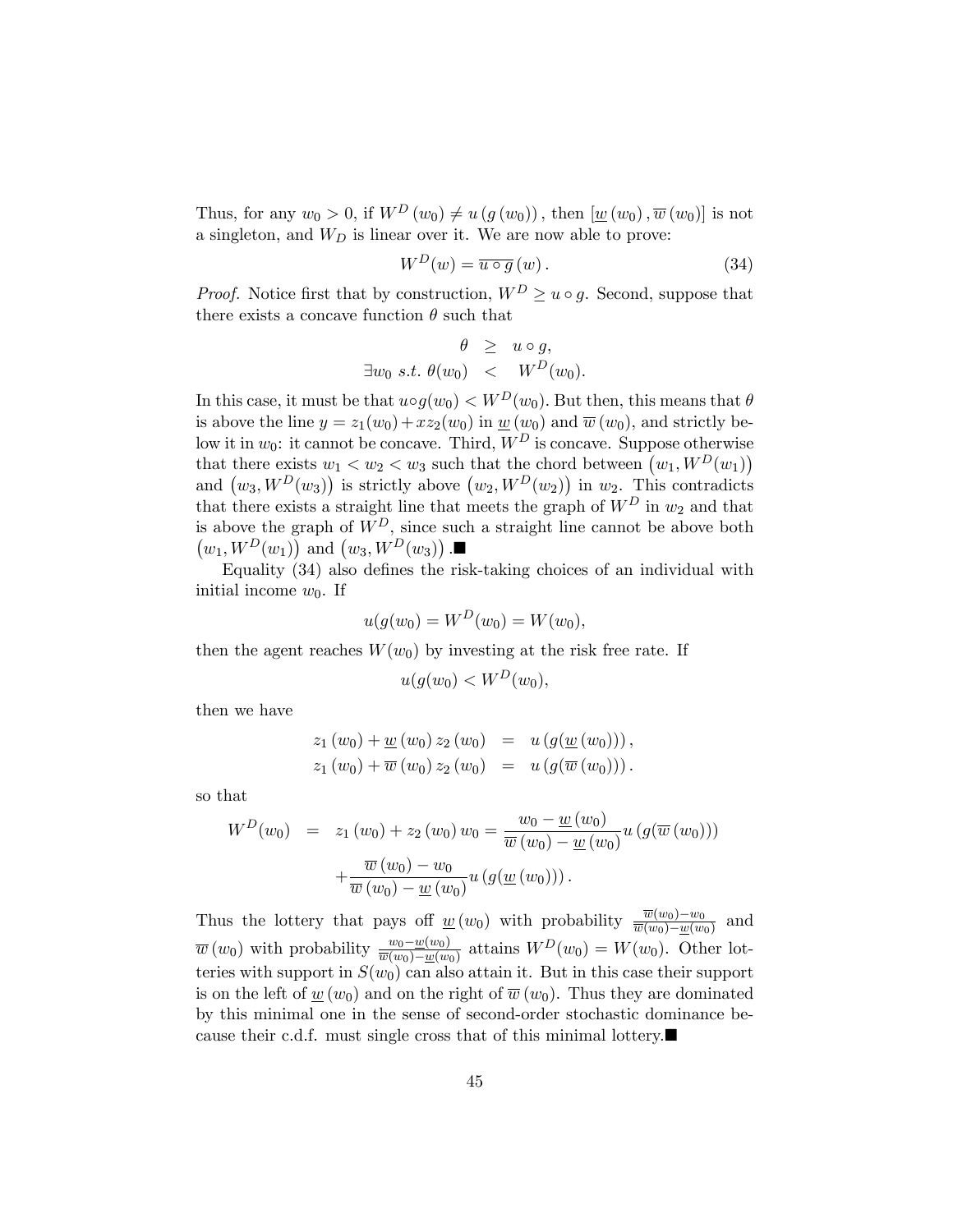#### 6.8 Proof of Corollary 11

*Proof of i)*. If  $u \circ g = \overline{u \circ g}$ , there is no risk shifting in equilibrium and utilitarian welfare is the same as absent risk shifting. If  $u \circ q \leq \overline{u \circ q}$ , then a non negligible set of agents shift risk. It is actually as if agents could not shift risk, but the planner offered the random mechanism

$$
g(\widetilde{\rho}(w)) + v^{**}(0) ,
$$

which is incentive compatible and feasible absent risk shifting since it is when agents can shift risk. This mechanism is different from  $(6)$  for a non negligible set of agents and thus yields a strictly lower utilitarian welfare.

Proof of *ii*). Straightforward computations show that

$$
E[u(v^{**}(0)) + g(\widetilde{\rho}(w))] > u(v^*(0) + g(w))
$$

if and only if

$$
E\left[u\left(g\left(\widetilde{\rho}(w)\right)-g(w)-\int_0^{+\infty}\left(E\left[g\left(\widetilde{\rho}(t)\right)\right]-g(t)\right)dF_0(t)\right)\right]>u(0).
$$

Notice that  $\tilde{\rho}(.)$  does not depend on  $F_0$ .

If an arbitrarily large mass of  $F_0$  is concentrated on agents that do not shift risk, then the inequality is satisfied for an agent with income  $w$ who shifts risk, because  $\int_0^{+\infty} (E[g(\tilde{\rho}(t))] - g(t)) dF_0(t)$  becomes arbitrarily small.

Let  $t_0 \in \arg \max_{t \geq 0} \{ (E [g (\tilde{\rho}(t))] - g(t)) \}.$  If the mass of  $F_0$  is arbitrarily concentrated on  $t_0$ , then all agents are worse off because

$$
\max_{w\geq 0}\left\{E\left[g\left(\widetilde{\rho}(w)\right)\right]-g(w)-\int_0^{+\infty}\left(E\left[g\left(\widetilde{\rho}(t)\right)\right]-g(t)\right)dF_0(t)\right\},\,
$$

which is positive, is arbitrarily close to 0. Thus lotteries  $g(\tilde{\rho}(w)) - g(w) - \int_0^{+\infty} (E[g(\tilde{\rho}(t))] - g(t)) dF_0(t)$  are at best arbitrarily close to fair in the limit and a risk-averse agent is unwilling to take any of them in the limit.

#### 6.9 Proof of Proposition 12

We skip the proof that due to the superadditivity of  $g$ , one can restrict the analysis to avoidance-free mechanisms where agents report their entire income at date 1: it is identical to that in the baseline model. A direct mechanism is now a pair  $(v(w), H^w)$  for each income level w, where v is the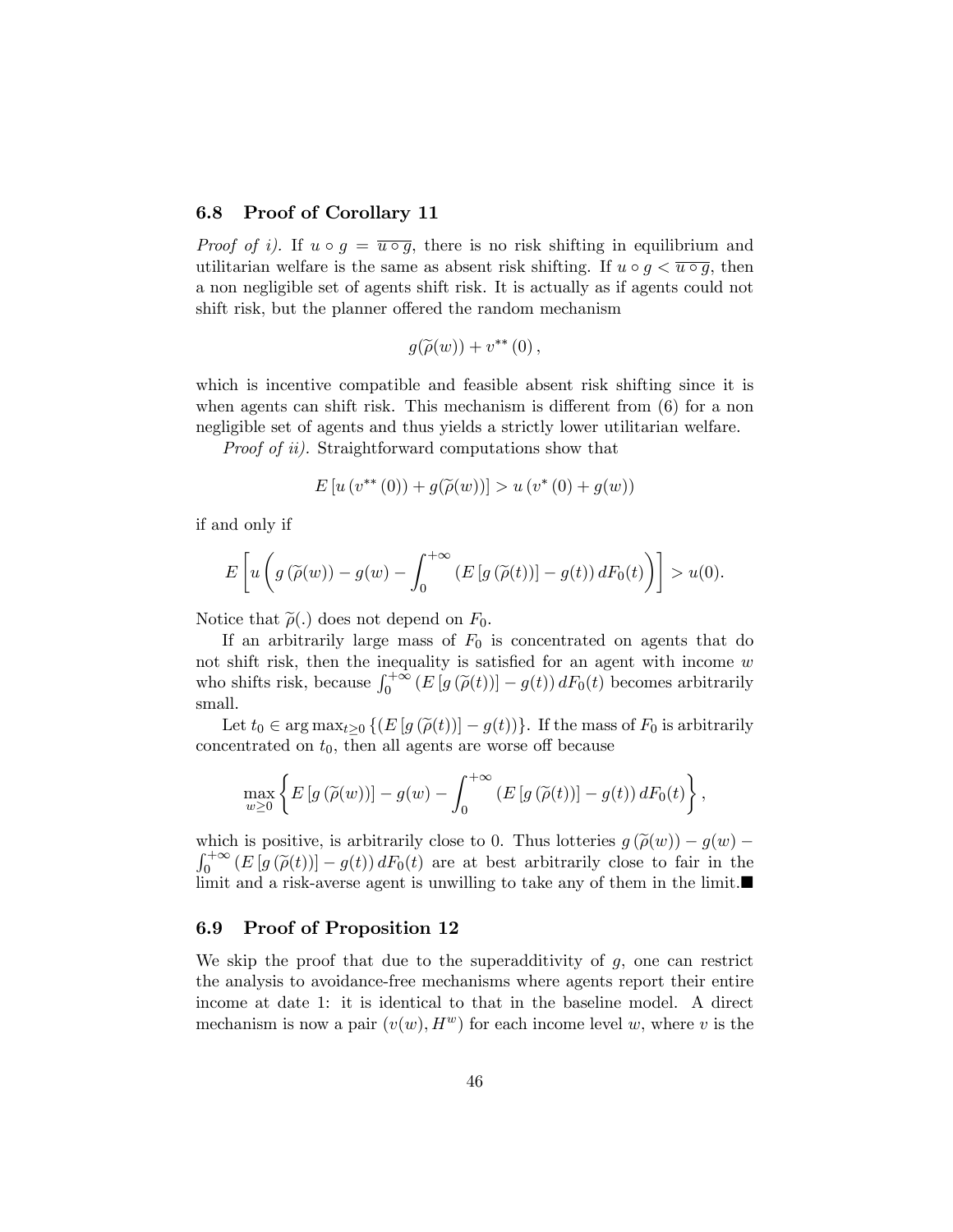net transfer following a report w and  $H^w \in \Gamma$ , the set of c.d.f. over  $[0, +\infty)$ . The planner now faces the program  $(\tilde{\wp})$ :

$$
\max_{(v(w),H^w)} \int_0^{+\infty} \left( \int_0^{+\infty} u(v(t))dH^w(t) \right) dF_0(w)
$$
  
s.t. 
$$
\begin{cases} \int_0^{+\infty} \left( \int_0^{+\infty} v(t) dH^w(t) \right) dF_0(w) \le \int_0^{+\infty} w dF_0(w), \\ \forall 0 \le w' \le w, v(w) \ge v(w') + g(w - w'), \\ \forall w \ge 0, H^w = \arg \max_{G \in \Gamma} \left\{ \int_0^{+\infty} u(v(t)) dG(t) \\ s.t. \int_0^{+\infty} t dG(t) = w \right\}. \end{cases}
$$

Compared with the problem absent risk shifting  $(\varphi)$ , the program  $(\widetilde{\varphi})$  has an additional incentive-compatibility constraint - the last one - stating that agents pick an optimal lottery given the net transfer  $v$ .

**Step 1.** We first show that the scheme  $v^{***}(w)$  satisfies the constraints of  $(\tilde{\varphi})$ . By construction, it satisfies the resource constraint, and does not induce risk taking. Also, for every  $0 \leq w' \leq w$ ,

$$
u^{-1} \circ \overline{u \circ g} (w') + g (w - w') = u^{-1} \left( E \left[ u \left( g \left( \widetilde{\rho} (w') \right) + g (w - w') \right) \right] \right)
$$
  
\$\leq\$  $u^{-1} \left( E \left[ u \left( g \left( \widetilde{\rho} (w') + w - w' \right) \right) \right] \right)$   
\$\leq\$  $u^{-1} \circ \overline{u \circ g} (w).$ 

The equality stems from CARA, the first inequality stems from the superadditivity of g, and the second inequality stems from the fact that the lottery  $\widetilde{\rho}(w') + w - w'$  is not strictly preferable to the optimal lottery  $\widetilde{\rho}(w)$ .

Step 2. Suppose that  $(v(w), H^w)$  is a mechanism that satisfies the constraints of  $(\tilde{\wp})$ . Then for all  $w \geq 0$ ,

$$
u^{-1}\left(\int_0^{+\infty} u(v(t))dH^w(t)\right) - v(0) \ge u^{-1} \circ \overline{u \circ g}(w).
$$

*Proof.* Incentive-compatibility of  $v$  requires in particular that

$$
\forall w \ge 0, v(w) \ge v(0) + g(w),
$$

and therefore

$$
\int_0^{+\infty} u(v(t))dH^w(t) \ge u \circ v(w) \ge u(v(0) + g(w)).
$$

Since  $w \to \int_0^{+\infty} u(v(t))dH^w(t)$  is concave by construction, it is also larger than the concavification of  $w \longrightarrow u(v(0) + g(w))$ . Since u is CARA, this implies

$$
u^{-1}\left(\int_0^{+\infty} u(v(t))dH^w(t)\right) - v(0) \ge u^{-1} \circ \overline{u \circ g}(w).
$$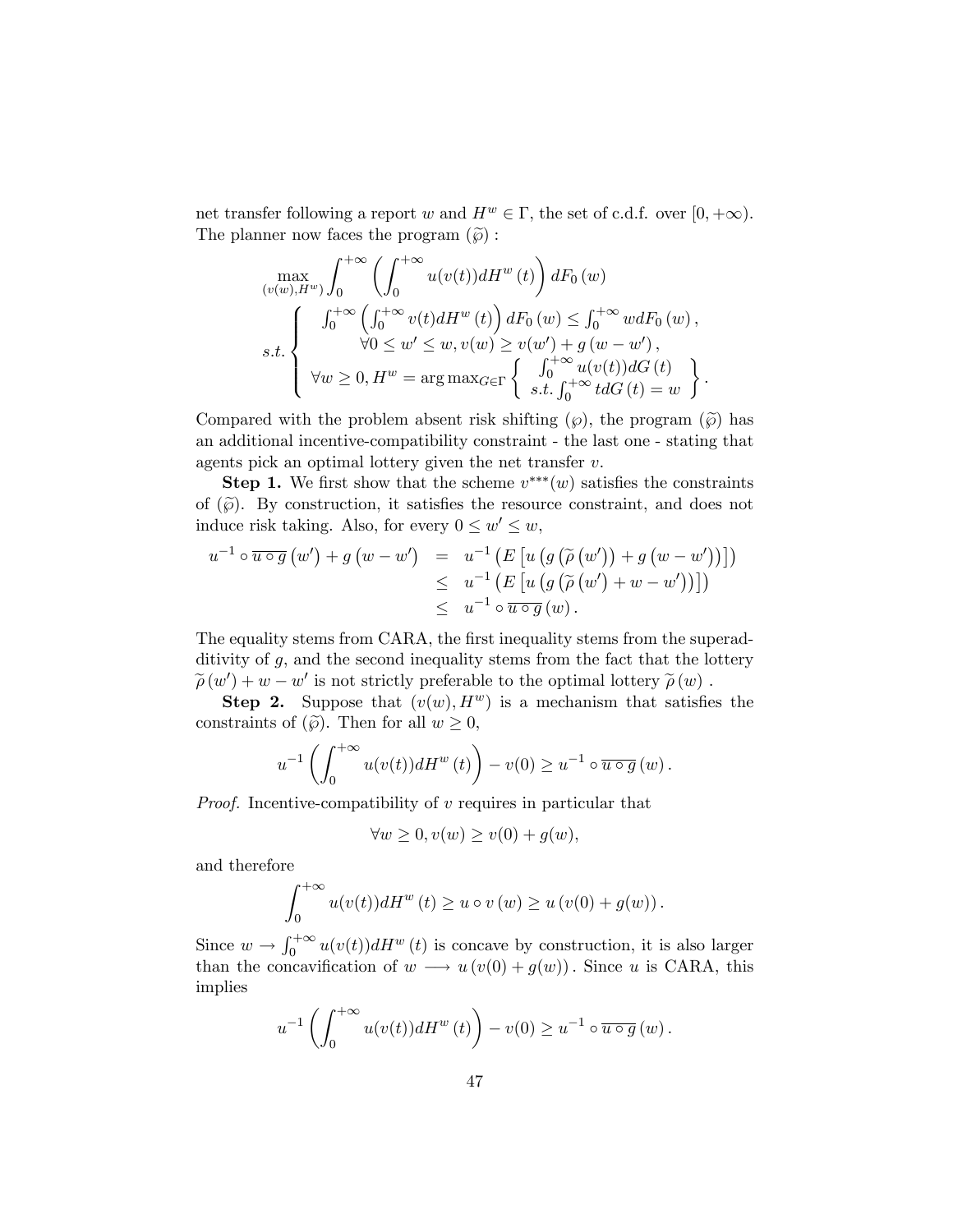**Step 3.** Let h a continuously increasing function such that  $h(0) = 0$ , and

$$
J(h) = \max_{v} \int_{0}^{+\infty} u(v(w)) dF_0(w)
$$
(35)  
s.t. 
$$
\begin{cases} \int_{0}^{+\infty} v(w) dF_0(w) \le \int_{0}^{+\infty} w dF_0(w), \\ \forall w \ge 0, \ v(w) \ge h(w) + v(0). \end{cases}
$$

We have

П

$$
J(h) = \int_0^{+\infty} u \left( h(w) + \int_0^{+\infty} (t - h(t)) dF_0(t) \right) dF_0(w), \tag{36}
$$

*Proof.* Step 2 in the proof of Proposition  $3.$ 

**Proof that**  $v^{**}(w)$  solves  $(\widetilde{\wp})$ . For any mechanism  $(v(w), H^w)$  that satisfies the constraints of  $(\tilde{\wp})$ , define the mechanism  $(\psi(w), \Phi^w)$  as

$$
\begin{cases} \psi(w) = u^{-1} \left( \int_0^{+\infty} u(v(t)) dH^w(t) \right), \\ \Phi^w(t) = 1_{\{t \ge w\}}. \end{cases}
$$

This mechanism satisfies the resource constraint in  $(35)$  from Jensen's inequality. From Step 2, it satisfies the other constraint of (35) for  $h =$  $u^{-1} \circ \overline{u \circ g}$ . Step 3 shows that it yields a lower utilitarian welfare than  $v^{***}$ , and thus so does  $(v(w), H^w)$ .

Finally, if  $\overline{u \circ g} \neq u \circ g$ , utilitarian welfare is strictly smaller than absent risk shifting because  $v^{***}$  is different from  $v^*$  on a non negligible set, and strictly larger than absent commitment because  $v^{***}$  is different from  $v^{**}$  on a non negligible set.

#### 6.10 Proof of Lemma 13

For brevity, we skip the proof that restricting the analysis to schemes such that the date-0 report is  $r(w) = w$  is again without loss of generality. Such schemes are incentive-compatible if the date-1 payment  $v(w)$  satisfies

$$
u(v(w)) \ge \max_{\begin{array}{c}0 \le w' \le w\\E\widetilde{s} = w - w'\end{array}} E\left[u\left(v\left(w'\right) + g(\widetilde{s})\right)\right].
$$

In words, the right-hand side considers all possible reports  $w' \in [0, w]$  and all possible gambles on concealed income  $w - w'$ . It is easy to see that this implies in particular that  $v$  satisfies

$$
v(w) - v(0) \ge u^{-1} \circ \overline{u \circ g}(w).
$$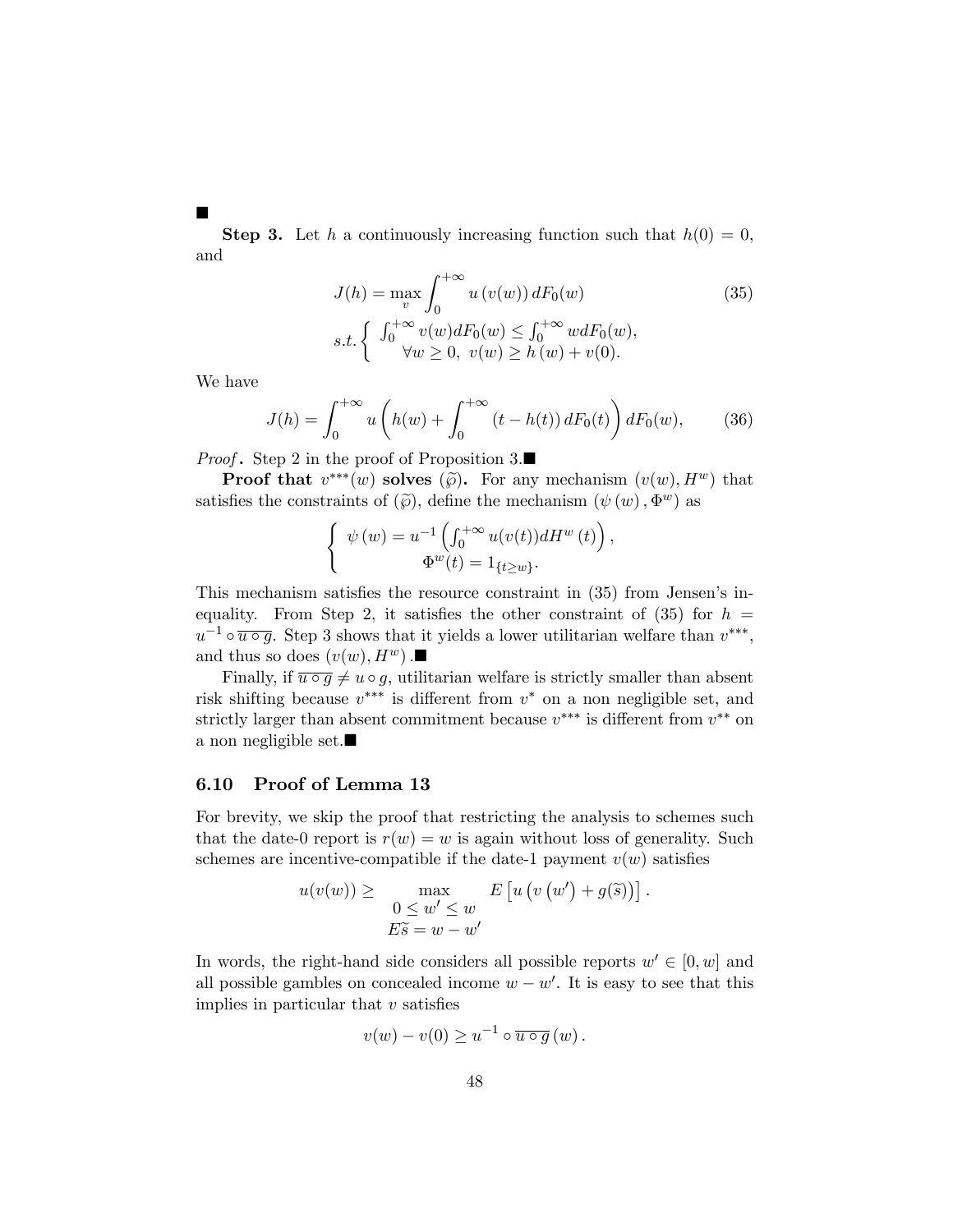That this implies that  $v = v^{***}$  follows then from Step 3 in the proof of Proposition 12.

#### 6.11 Proof of Lemma 14

The program

$$
\max_{w_1} \overline{u \circ g} \left( w - w_1 \right) + \overline{u \circ g} \left( w_1 \right) \tag{37}
$$

is concave and is trivially solved by  $w_1 = \frac{w}{2}$  $\frac{w}{2}$ , that generates the value  $2\overline{u\circ g}(\frac{w}{2})$ . Its objective function is larger than that of (21) for all  $w_1$ . Thus if there exists a  $w_1$  such that the value function of (21) reaches  $2\overline{u\circ g}(\frac{w}{2})$ , then it must be a solution to  $(21)$ . The  $w_1$  described in the Lemma clearly achieves this by linearity of  $\overline{u \circ g}$  over  $(\underline{w}(\frac{w}{2}), \overline{w}(\frac{w}{2}))$ .

#### 6.12 Proof of Proposition 15

The proof follows the same broad steps as that of the proof of Proposition 3.

**Step 1.** Restricting the analysis to mechanisms such that  $r(w) = w$  is without loss of generality.

*Proof.* For any mechanism  $(r, v_0, v_1, \tilde{\sigma}, \sigma)$  that satisfies the constraints (23) of  $(\wp^D)$ , define the mechanism

$$
\rho(w) = w,\n\nu_0(w) = v_0(r(w)) + g(w - r(w) - \sigma(w)),\n\nu_1(w) = u^{-1} (E [u (v_1(r(w)) + g (\tilde{\sigma}(w)))]).
$$

This mechanism is clearly feasible, and delivers the same utility to each agent as that delivered by  $(r, v_0, v_1)$ . Let us show that it is incentivecompatible. We have

$$
u\left(\nu_0(w') + g\left(w - w' - s\right)\right) + E\left[u\left(\nu_1(w') + g\left(\tilde{s}\right)\right)\right]
$$
  
= 
$$
u\left(\begin{array}{c}v_0(r\left(w'\right)) + g\left(w' - r(w') - \sigma(w')\right)\\+ g\left(w - w' - s\right)\end{array}\right)
$$
  
+
$$
E\left[u\left(u^{-1}\left(E\left[u\left(v_1(r(w')) + g\left(\tilde{\sigma}(w')\right)\right)\right]\right) + g\left(\tilde{s}\right)\right)\right].
$$

Superadditivity and CARA imply

$$
u\begin{pmatrix}v_0(r(w'))+g(w'-r(w')-\sigma(w'))\\+g(w-w'-s)\end{pmatrix}\leq u\big(v_0(r(w'))+g(w-r(w')-\sigma(w')-s)\big),
$$
  

$$
E\big[u\big(u^{-1}\big(E\big[u\big(v_1(r(w'))+g\big(\tilde{\sigma}(w')\big)\big)\big]\big)+g(\tilde{s})\big)\big]\leq E\big[u\big(v_1(r(w'))+g\big(\tilde{\sigma}(w')+\tilde{s}\big)\big)\big].
$$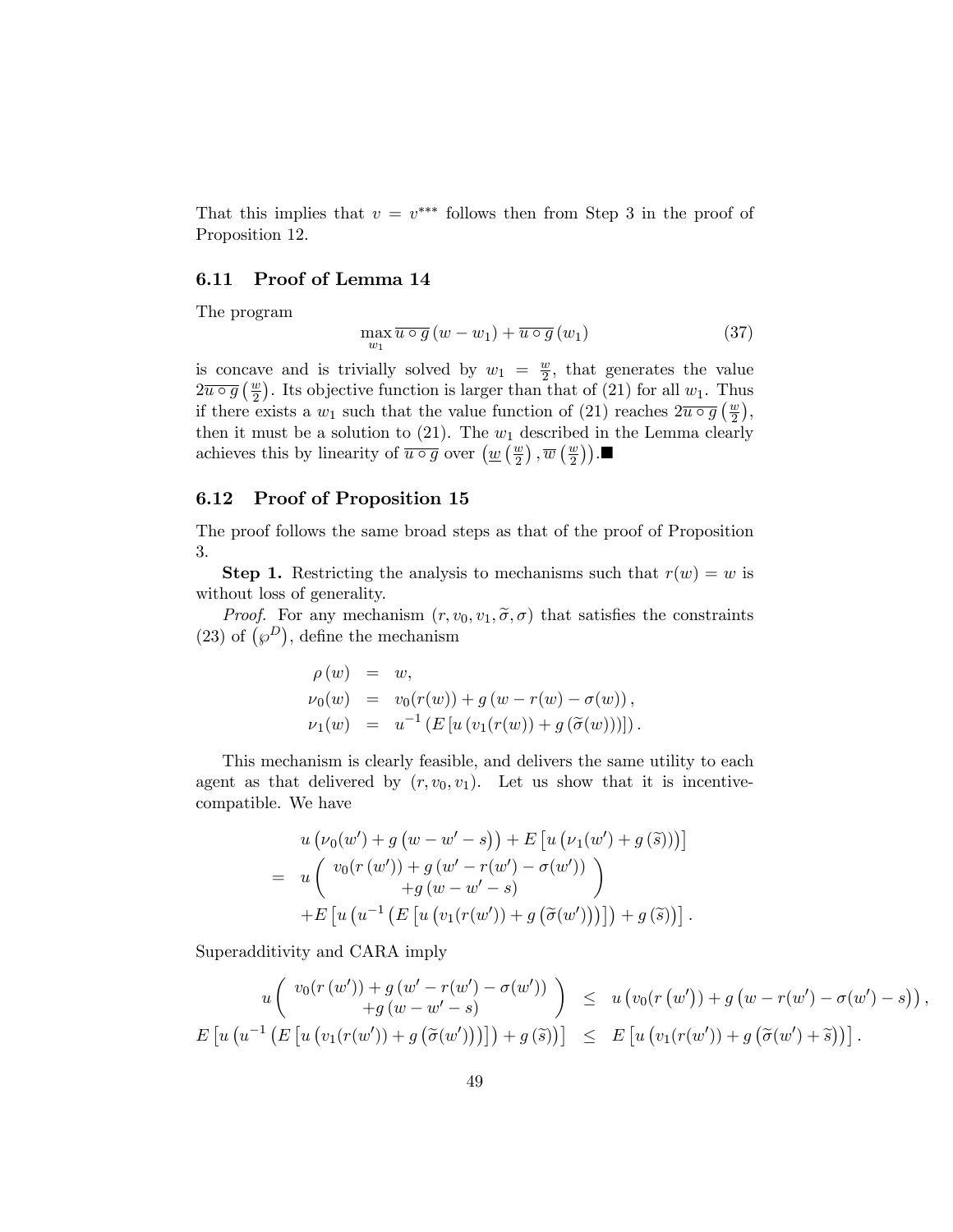Incentive-compatibility of  $(r, v_0, v_1, \tilde{\sigma}, \sigma)$  implies in turn

$$
\begin{bmatrix}\n u\left(v_0(r(w')) + g\left(w - r(w') - \sigma(w') - s\right)\right) \\
 + E\left[u\left(v_1(r(w')) + g\left(\tilde{\sigma}(w') + \tilde{s}\right)\right)\right] & \leq & u\left(v_0(r(w)) + g\left(w - r(w) - \sigma(w)\right)\right) \\
 + E\left[u\left(v_1(r(w)) + g\left(\tilde{\sigma}(w)\right)\right)\right] \\
 = & u\left(v_0(w)\right) + u\left(v_1(w)\right).\n\end{bmatrix}
$$

**Step 2.** Consider the less constrained program  $(\wp_0^D)$  solving for an optimal mechanism  $(v_0, v_1)$  that is feasible, and such that each agent prefers to report his entire income rather than none of it:

$$
\max_{(v_0, v_1)} \int_0^{+\infty} (u(v_0(w)) + u(v_1(w))) dF(w) \tag{38}
$$
\n
$$
s.t. \begin{cases} \n\forall w \ge 0, u(v_0(w)) + u(v_1(w)) \ge \max_{s, \tilde{s}} \begin{cases} \n\exists w \, \text{and} \, F(w), \\ \n\forall w \ge 0, u(v_0(w)) + u(v_1(w)) \ge \max_{s, \tilde{s}} \begin{cases} \n\exists u(v_0(0) + g(w - s)) \\ \n\exists E[u(v_1(0) + g(\tilde{s}))] \text{ and } \n\exists v, \\ \n\exists i, 0 \le s \le w, \\ \n\exists i \in [s] = s. \n\end{cases} \n\end{cases} (38)
$$

We show in two steps that the solution to this program is  $(v_D, v_D)$ .

First, applying the same variational argument as in step 2 in the proof of Proposition 3, one gets that an optimal  $(v_0, v_1)$  must satisfy

$$
\forall w \ge 0, u(v_0(w)) + u(v_1(w)) = \max_{s, \tilde{s}} \left\{ \begin{array}{l} u(v_0(0) + g(w - s)) \\ + E[u(v_1(0) + g(\tilde{s}))] \\ s.t. \ 0 \le s \le w, \\ E[\tilde{s}] = s. \end{array} \right\}.
$$
 (40)

This means that a solution to  $(\wp_0^D)$  is fully characterized by its constant terms  $(v_0(0), v_1(0))$ .

Second, for any pair of positive numbers  $(v_0(0), v_1(0))$ , we have

$$
\max_{s,\tilde{s}} \left\{ \begin{array}{l} u(v_0(0) + g(w - s)) \\ + E[u(v_1(0) + g(\tilde{s}))] \\ s.t. \ 0 \le s \le w, \\ E[\tilde{s}] = s. \end{array} \right\} \le 2e^{-\alpha \left(\frac{v_0(0) + v_1(0)}{2}\right)} \overline{u \circ g}(\frac{w}{2}). \tag{41}
$$

*Proof of*  $(41)$ *.* We have

п

$$
\max_{s,\tilde{s}} \left\{ \begin{array}{l} u(v_0(0) + g(w - s)) \\ + E[u(v_1(0) + g(\tilde{s}))] \end{array} \right\} \le \max_{s \in \mathbb{R}, x \in [0,1]} \Lambda(x, s), \quad (42)
$$
\n
$$
s.t. \ 0 \le s \le w,
$$
\n
$$
E[\tilde{s}] = s.
$$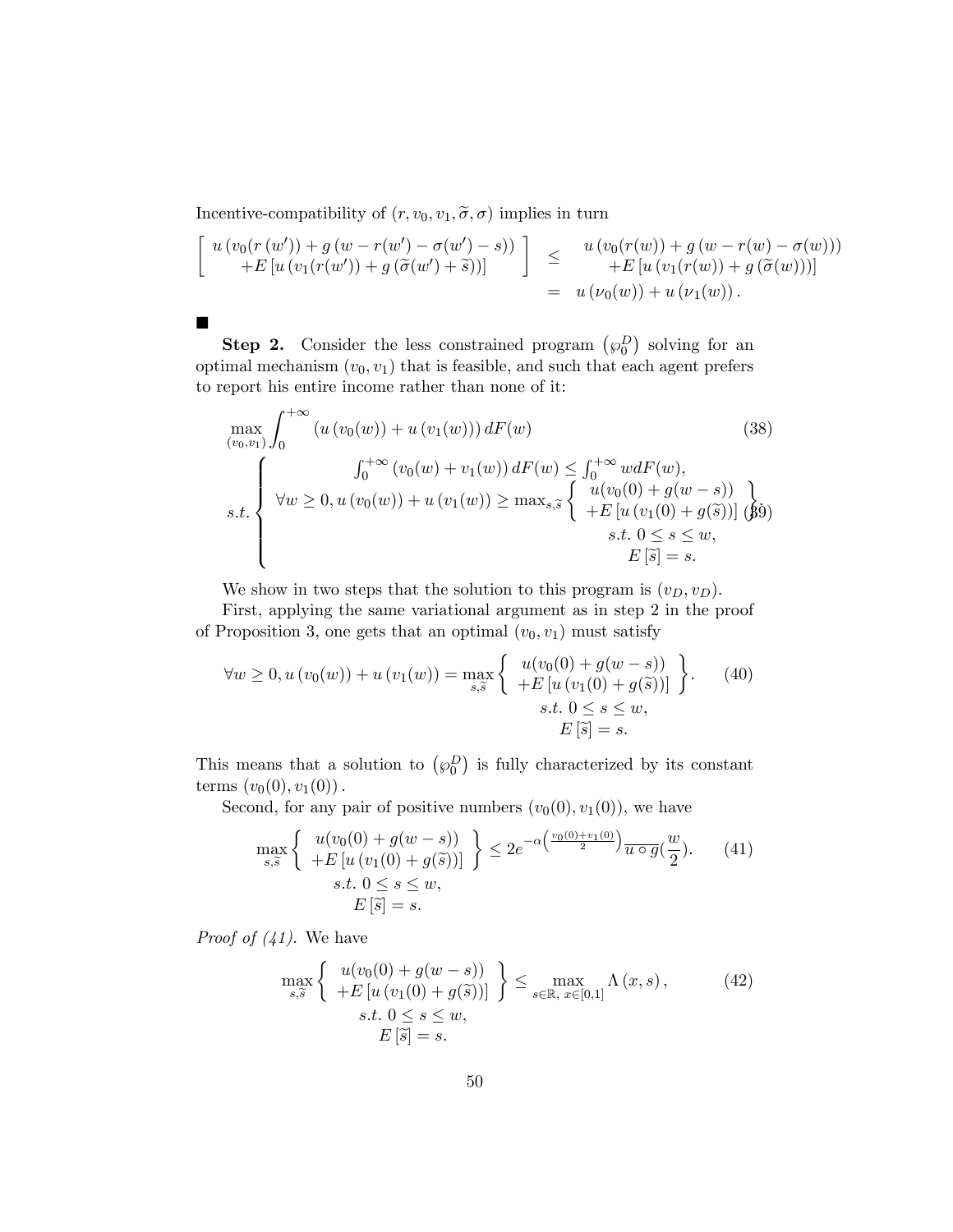where

Е

$$
\Lambda(x,s) = \frac{e^{-\alpha(xv_0(0)+(1-x)v_1(0))}\overline{u\circ g}(w-s)}{+e^{-\alpha(xv_1(0)+(1-x)v_0(0))}\overline{u\circ g}(s)}.
$$

(42) holds because the program on the right-hand side is less constrained and has a larger objective than that on the left-hand side. The envelope theorem implies

$$
\arg\max_{x} \left\{ \max_{s} \Lambda\left(x, s\right) \right\} = \frac{1}{2}.
$$

This implies that for any feasible scheme defined by the pair  $(v_0(0), v_1(0)),$ the scheme  $v^D(w) = \frac{v_0(0) + v_1(0)}{2} + u^{-1} \circ \overline{u \circ g}(\frac{w}{2})$  $\frac{w}{2}$ ) is preferable. It is also feasible because it implies less savings distortion and risk shifting than the one defined by the pair  $(v_0(0), v_1(0))$ , and thus a higher tax capacity.

**Step 3.** It only remains to show that  $(r_D, v_D, v_D)$  satisfies the general incentive-compatibility constraints of  $({\varphi}^D)$ . We leave it to the reader to check that it stems, again, from u being CARA and q superadditive.

#### 6.13 Proof of Proposition 16

In this proof we consider a given mechanism that is feasible and incentivecompatible, and show by contradiction that it cannot comprise unbounded date-0 income reports.

Step 1. Notice first that if the support of the planner's beliefs about an agent's date-1 pre-tax income has a lower bound  $\underline{w}_1$ , then *ex post* optimality implies that he promises the agent a utility of  $-\infty$  if his date-1 report  $r_1(w_1)$ is less than  $\underline{w}_1$ , and a date-1 variable payment  $g(r_1(w_1)-\underline{w}_1)$  otherwise. The date-1 scheme is thus such that  $r_1(w_1) = w_1$ .

**Step 2.** Denote  $k_0$  and  $k_1$  the respective date-0 and date-1 transfers to an agent who does not report any income at any date. An agent with income  $w$  who reports no income at date 0 can reach at least utility:

$$
u\left(k_0+g\left(\frac{w}{2}\right)\right)+u\left(k_1+g\left(\frac{w}{2}\right)\right).
$$

Thus as  $w \to +\infty$ , the utility of an agent with income w tends to  $2 \lim_{+\infty} u$ .

**Step 3.**  $\lim_{w \to +\infty} \overline{w}(w) - \underline{w}(w) = 0.$ 

*Proof.* If  $\overline{w}(w) > w(w)$ , then the function  $u \circ g$  has a lower right derivative in  $w(w)$  than left derivative in  $\overline{w}(w)$  by construction of its concavification. But marginal utility decreases exponentially, while the left and right derivatives of  $g$  are bounded by assumption. Thus it can be that the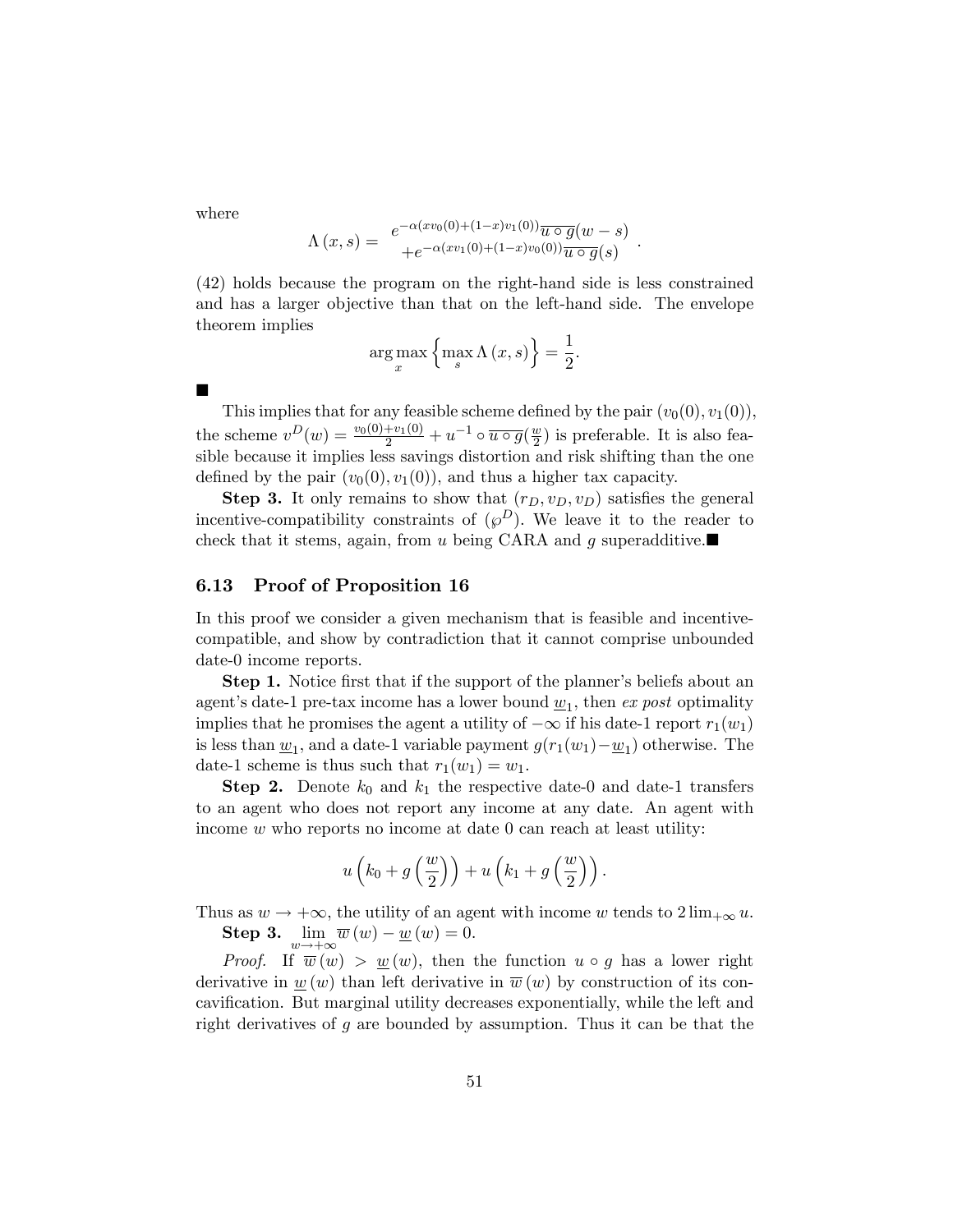function  $u \circ g$  has a lower right derivative in  $\underline{w}(w)$  than left derivative in  $\overline{w}(w)$  only when  $\overline{w}(w)$  and  $\underline{w}(w)$  are arbitrarily close as w becomes large.

Proof of the Proposition. Suppose now that the mechanism features a date-0 report function  $r_0(w)$  such that the set  $\{r_0(w)\}_{w\geq0}$  is not bounded. There exists a sequence  $(\rho_n)_{n\geq 0}$  within this set such that

$$
\rho_n \underset{n \to +\infty}{\to} +\infty.
$$

For  $n \geq 0$ , define

$$
\Omega_n = \{ w \text{ s.t. } r_0(w_n) = \rho_n \},
$$
  

$$
\omega_n = \inf \Omega_n.
$$

For every  $n \geq 1$ , there exists a  $w_n \in \Omega_n$  s.t.

$$
w_n \le \omega_n + \frac{1}{n}.
$$

We now show that the date-1 consumption of an agent with such an income  $w_n$  cannot grow without bound as  $n \to +\infty$ . For this to be the case, it would also have to be the case that the equilibrium savings of this agent  $\sigma(w_n)$  grow without bound with n. From step 3,  $\underline{w}(\sigma(w_n)) \longrightarrow \sigma(w_n)$ . But then, it must be that the lower bound of the support of the planner's beliefs about this agent's date-1 pre-tax income realization converges to  $\underline{w}(\sigma(w_n))$  and thus  $\sigma(w_n)$  as  $n \to +\infty$ . This is because all the agents who make the same report as him have an income larger than  $w_n - \frac{1}{n}$  $\frac{1}{n}$ . Thus it must be that their savings are at least  $\sigma(w_n) - \frac{1}{n}$  $\frac{1}{n}$ , invested in arbitrarily small lotteries from step 3.

From step 1, this implies that the date-1 consumption of the agent with income  $w_n$  is bounded as  $n \to +\infty$ . From step 2, the agent with income  $w_n$ could reach a strictly higher utility by not reporting any income at date 0 for *n* sufficiently large, a contradiction.

#### 6.14 Proof of Lemma 17

**Remark.** Infinitely risk-averse agents never find it optimal to gamble, and we can thus ignore the risk-shifting friction.

**Step 1.** If the optimal scheme is such that

$$
\forall w \ge 0, \ r_0(w) = 0,
$$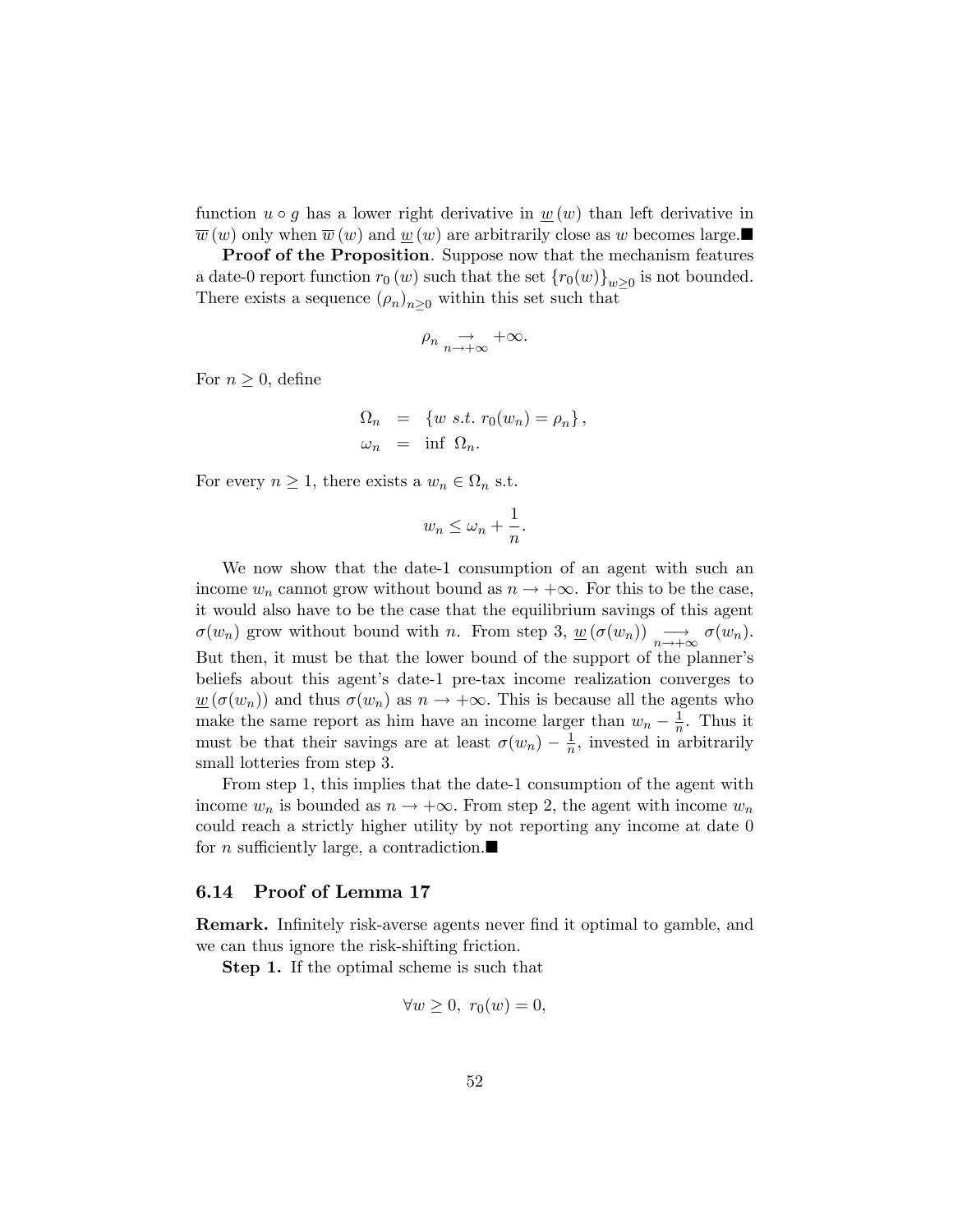then it must be such that the net transfers at dates 0 and 1,  $v_0$  and  $v_1$ , are

$$
v_0(w) = K,
$$
  

$$
v_1(w_1) = K + g(w_1),
$$

where  $w_1$  is date-1 income and  $K = \frac{1}{2}$  $\frac{1}{2}\int \left(\frac{w}{2}-g\right)\frac{w}{2}$  $\frac{w}{2})$  dF(w).

Proof. Ex post optimality implies that the variable part of the scheme at date 1 is  $g(w_1)$ . We only have to prove that it is optimal to give equal minimum consumption level across dates. It could be preferable to grant a larger minimum consumption level at date 0; so that savings are higher and thus more taxes are collected at date 1. We show that this is not the case. Denoting  $k_0$  and  $k_1$  the respective date-0 and date-1 minimum consumption levels, suppose that  $k_0 \geq k_1$ . An increase dk in  $k_0$  financed by a decrease dk in  $k_1$  raises date-1 savings s by ds for all agents with income w such that  $k_0 \leq k_1 + g(w)$ , with

$$
dk - g'_{L}(w - s) ds = -dk + g'_{R}(s) ds,
$$

or

$$
ds = \frac{2dk}{g_L'(w - s) + g_R'(s)}.
$$

Thus at each income level the additional collected taxes are

$$
d[s - g(s)] = \frac{2dk}{g'_{L}(w - s) + g'_{R}(s)} (1 - g'_{R}(s)),
$$

so that the net change in date-1 minimum consumption - the one that matters to the social planner - is larger than

$$
dk \int \left( \frac{2(1 - g'_R(s))}{g'_L(w - s) + g'_R(s)} \right) dF(w) - dk = dk \int \left( \frac{2 - 3g'_R(s) - g'_L(w - s)}{g'_L(w - s) + g'_R(s)} \right) dF(w).
$$

The integrand is negative for all w because

$$
\frac{1}{2} \le g'_L, \ g'_R.
$$

■

**Step 2.** Consider a mechanism that features date-0 reports  $r_0(w)$  s.t.

$$
\sup \{r_0(w)\}_{w \ge 0} = r > 0,
$$

There exists a sequence  $(\rho_n)_{n\geq 1}$  within the set  $\{r_0(w)\}_{w\geq 0}$  such that

$$
\rho_n \underset{n \to +\infty}{\to} r.
$$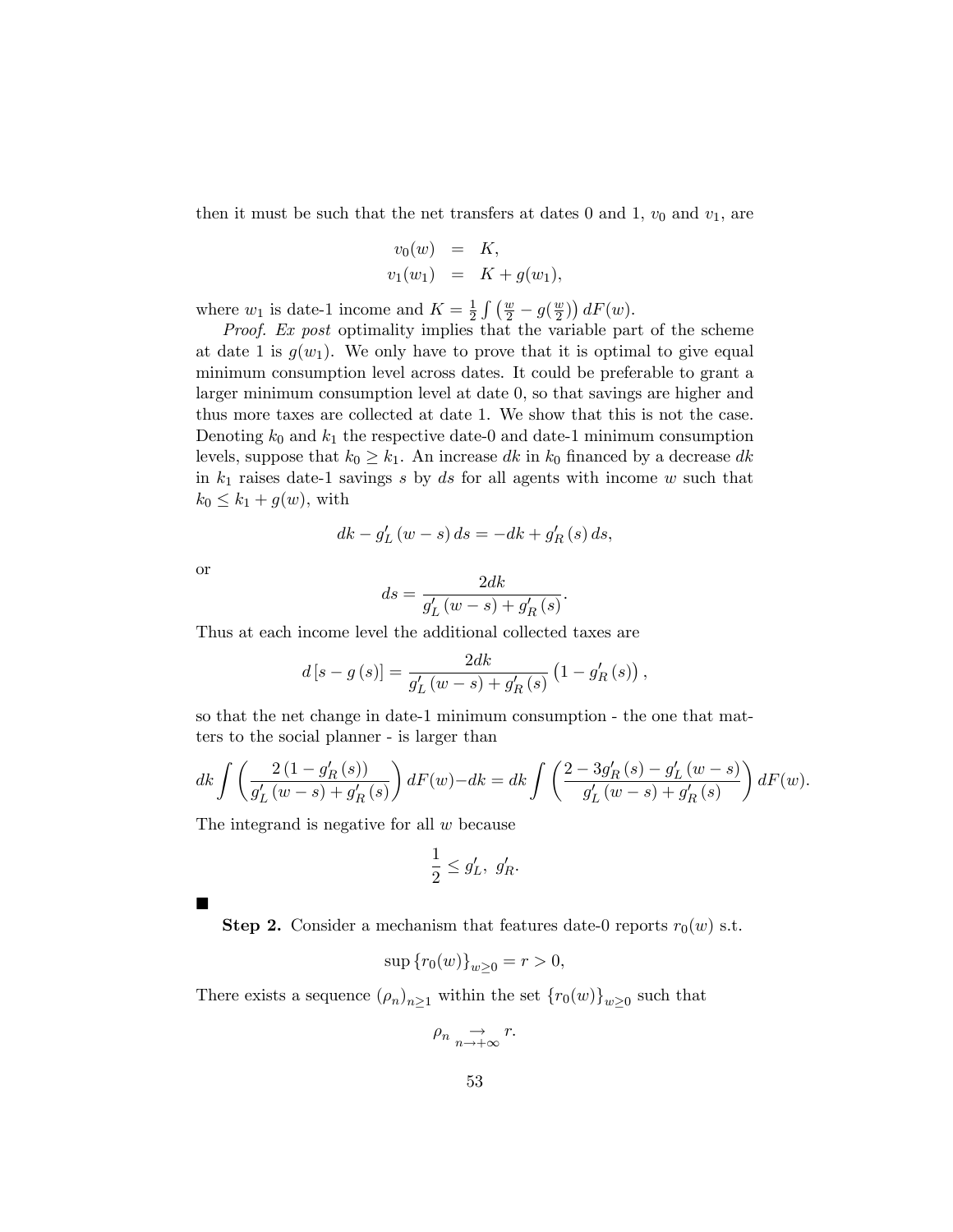For  $n \geq 1$ , define

$$
\Omega_n = \{ w \text{ s.t. } r_0(w) \ge \rho_n \},
$$
  

$$
\omega_n = \inf \Omega_n.
$$

For every  $n \geq 1$ , there exists a  $w_n \in \Omega_n$  s.t.

$$
w_n \leq \omega_n + \frac{1}{n}.
$$

It must be that the lower bound of the support of the planner's beliefs about the date-1 pre-tax income of agent with income  $w_n$  converges to its actual value as  $n \to +\infty$ . The planner knows that given a report  $r_0(w_n)$ , an agent's income is at least  $\omega_n$ , from which he infers a lower bound on the savings of the agent that is arbitrarily close to the actual savings of agent with actual income  $w_n$ . Thus as  $n \to +\infty$ , the date-1 consumption of an agent with income  $w_n$  is bounded above as  $n \to +\infty$ . Thus it must be that  $(w_n)_{n\geq 1}$ is bounded above otherwise an agent with an income  $w_n$  would prefer to report zero income so as to be able to smooth consumption across dates. We can therefore extract a subsequence  $(W_n)$  of  $(w_n)$  that has a finite limit W. Notice that it must be that  $W \geq r$  by construction of the sequence  $w_n$ .

Denote  $k_0$  and  $k_1$  the fixed payments of the scheme. If the agent with income  $W_n$  deviates by reporting no income at date 0 and optimally saving  $\sigma_n$ , then  $(\sigma_n)_{n\geq 1}$  has a limit  $\sigma$  because  $(W_n)_{n\geq 1}$  converges. If  $\sigma > 0$ , it means that the date-0 consumption of such a deviating agent is weakly larger than that at date 1 for n sufficiently large, otherwise positive savings would not be optimal. With infinite risk-aversion, the agent has minimum consumption  $k_1 + g(\sigma)$  if he deviates, while it is at most  $k_1$  from above if he reports  $r(W_n)$ . Thus such positive reports require that agent with income  $W_n$  does not save in equilibrium for n sufficiently large, or that

$$
k_1 \ge k_0 + g(W) \ge k_0 + g(r). \tag{43}
$$

Proof of the Proposition. Compare now a scheme with no initial reports as described in step 1 with a scheme in which agents report up to  $r > 0$  at date 0 as in step 2. In the scheme without reports, the minimum consumption level  $K$  is the same across dates from Step 1. In the scheme with initial reports, the total constant payments  $k_1 + k_0$  are larger than  $2K$ by at most  $r - g(r)$ . This is because agents report at most r, and do so only if they consume at least  $k_0 + g(r)$  at date 0. Thus, it must be that

$$
k_1 + k_0 \le 2K + r - g(r).
$$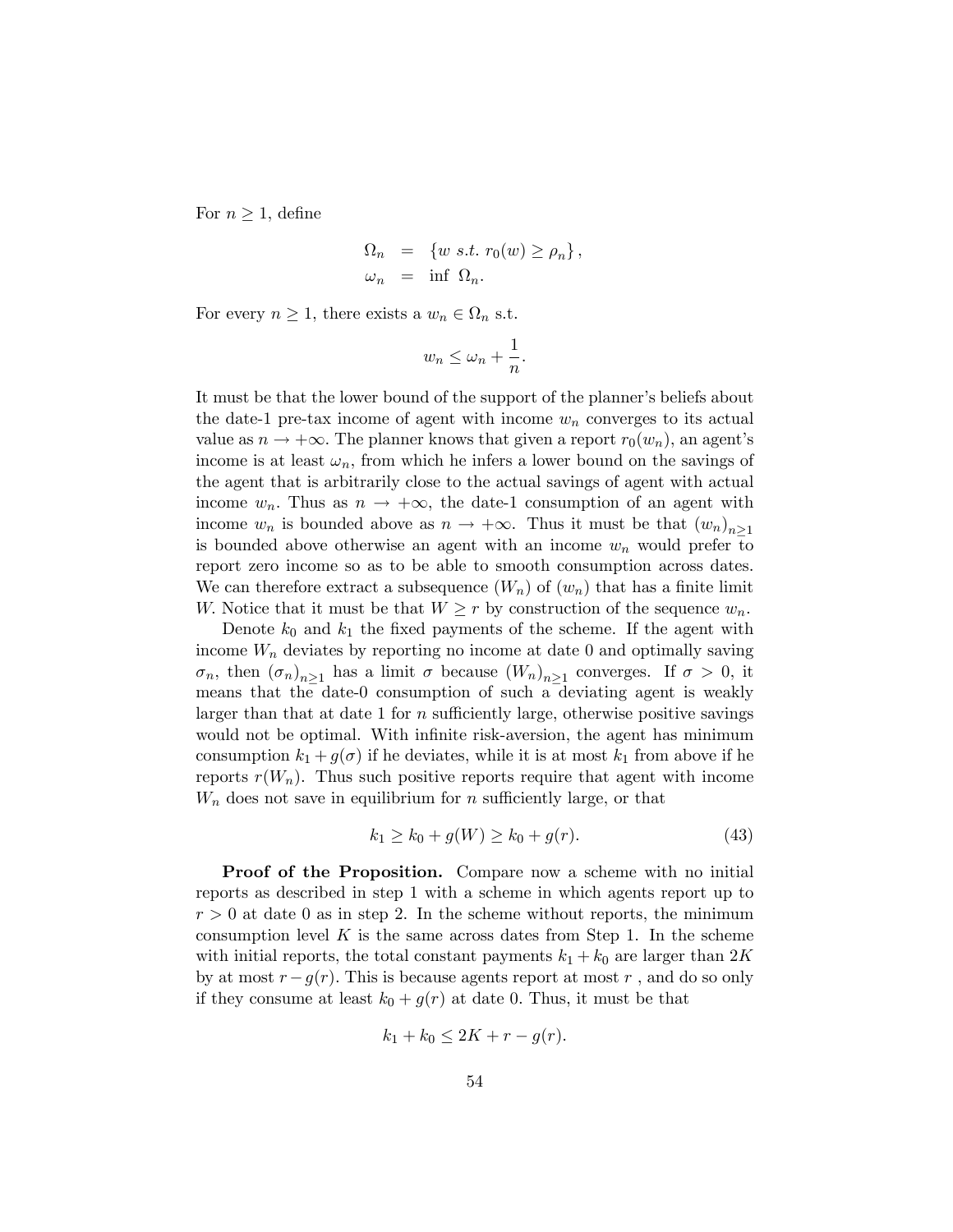Combined with (43), this implies that

$$
k_0 \le K + \frac{r}{2} - g(r).
$$

Since  $\frac{r}{2} \leq g(r)$ , this scheme cannot be preferable to that in which  $r_0 = 0$ with infinitely risk-averse agents.

## 6.15 Proof of Lemma 18

This is the textbook Black-Scholes model in the particular case in which the risk-free rate and drift are both equal to zero. It is well-known that a self-Önanced strategy can replicate the cash-or-nothing call. Its initial value is equal to the expected payoff under the risk-neutral measure, which is in this case identical to the subjective measure. It is therefore equal to

$$
E_0\left[1_{\{P_1\geq K\}}\right] = E_0\left[1_{\left\{e^{-\frac{\sigma^2}{2}+\sigma W_1}\geq K\right\}}\right] = \Phi\left(-\frac{\ln K}{\sigma} - \frac{\sigma}{2}\right).
$$

From Itoís Lemma, the "delta" of the cash-or-nothing call - the number of units of the risky assets that one must hold at date  $t$  in order to implement the replicating strategy - is equal to  $\frac{\partial E_t[1_{\{P_1 \geq K\}}]}{\partial P_t}$ , where

$$
E_t\left[1_{\{P_1\geq K\}}\right] = \Pr\left\{P_t e^{-\frac{\sigma^2(1-t)}{2} + \sigma(W_1 - W_t)} \geq K\right\} = \Phi\left(-\frac{\ln\frac{K}{P_t}}{\sigma\sqrt{1-t}} - \frac{\sigma}{2}\sqrt{1-t}\right).
$$

Straightforward derivation of this expression w.r.t.  $P_t$  yields  $q(K, P_t, t)$ 

#### 6.16 Proof of Proposition 19

The agent invests in the risk-free rate and in a cash-or-nothing call that pays off with probability  $\frac{w-\underline{w}}{\overline{w}-\underline{w}}$ . From Lemma 18, the strike K must solve

$$
\Phi\left(-\frac{\ln K}{\sigma}-\frac{\sigma}{2}\right)=\frac{w-\underline{w}}{\overline{w}-\underline{w}},
$$

which yields  $(25)$ . The aggregate demand for the risky asset at date t is

$$
(\overline{w} - \underline{w}) \int_{\underline{w}}^{\overline{w}} q(K(w), P_{t}, t) dF_0(w).
$$

Plugging in the expression (24) and simplifying yields (26).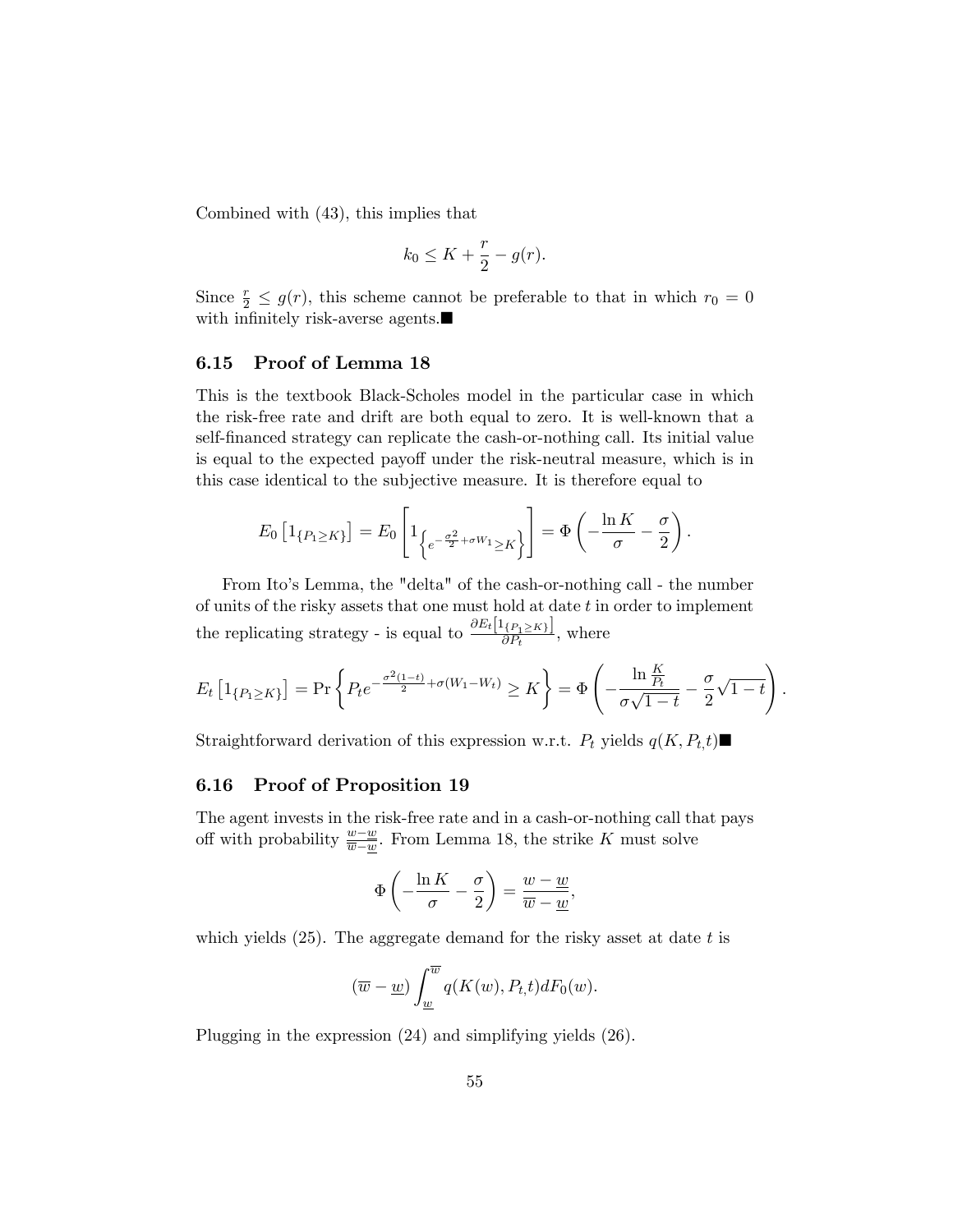Finally, for a given realization  $W_1$ , the fraction of successful gambles is by definition of the strikes  $K(w)$ :

$$
F_0(\overline{w}) - F_0(\overline{w} - (\overline{w} - \underline{w}) \Phi(W_1)),
$$

which readily yields  $(27)$ .

### 6.17 Proof of Proposition 20

The tax scheme  $\tau(w) = w - u^{-1} \circ \overline{u \circ g}(w)$  is clearly the only one that leaves each agent with his reservation utility  $\overline{u \circ g}(w)$  without generating risk shifting by definition of  $\overline{u \circ g}$  as the smallest concave function above  $u \circ g$ . It is also easy to see that any tax scheme that induces risk shifting cannot generate higher expected taxes than this one by Jensen's inequality since  $u^{-1} \circ \overline{u \circ g}$  is convex.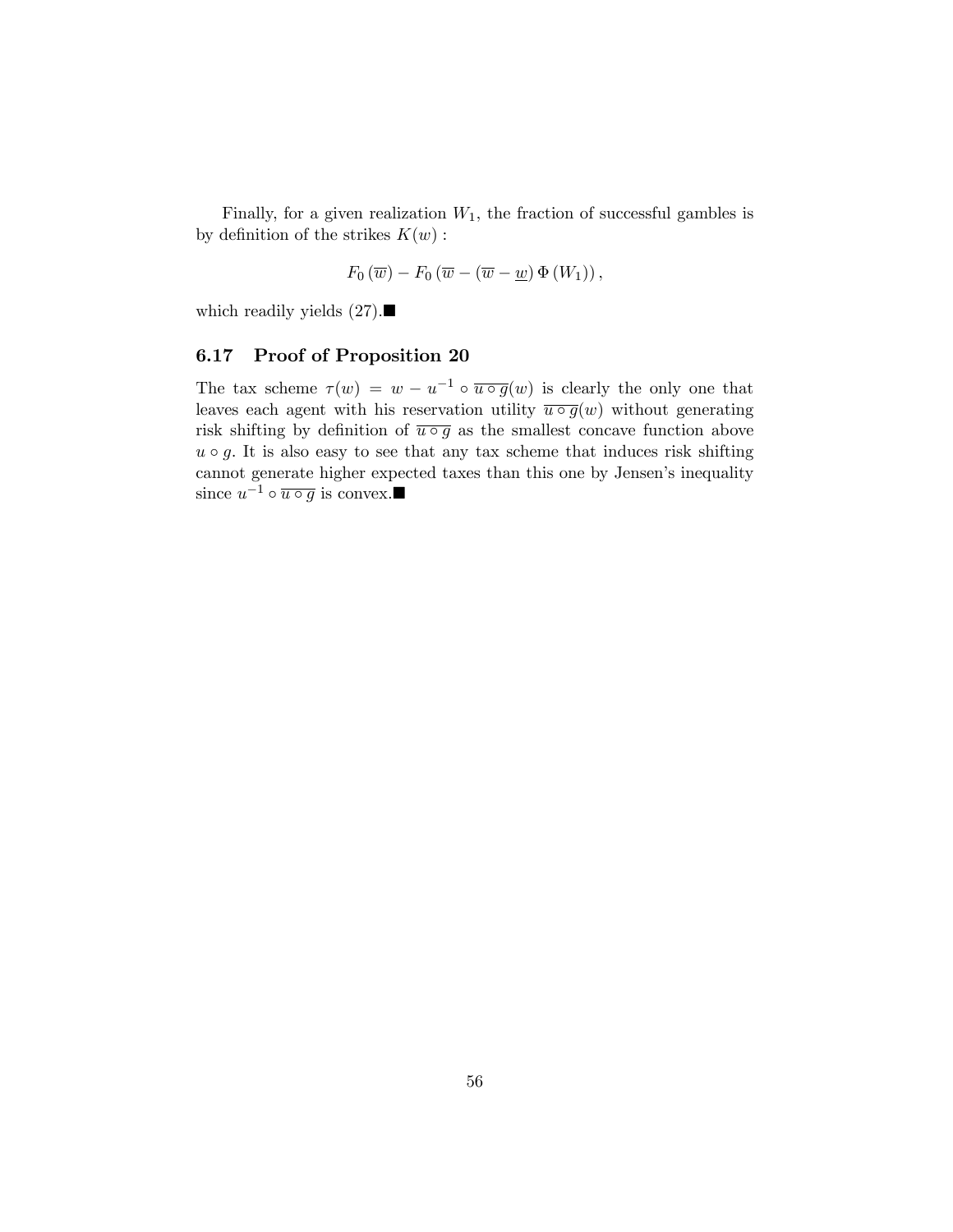

Figure 1. The solid curve represents the graph of *u◦g* and the dashed line its concavification over  $[\underline{w}, \overline{w}]$ . The two functions coincide outside this segment.